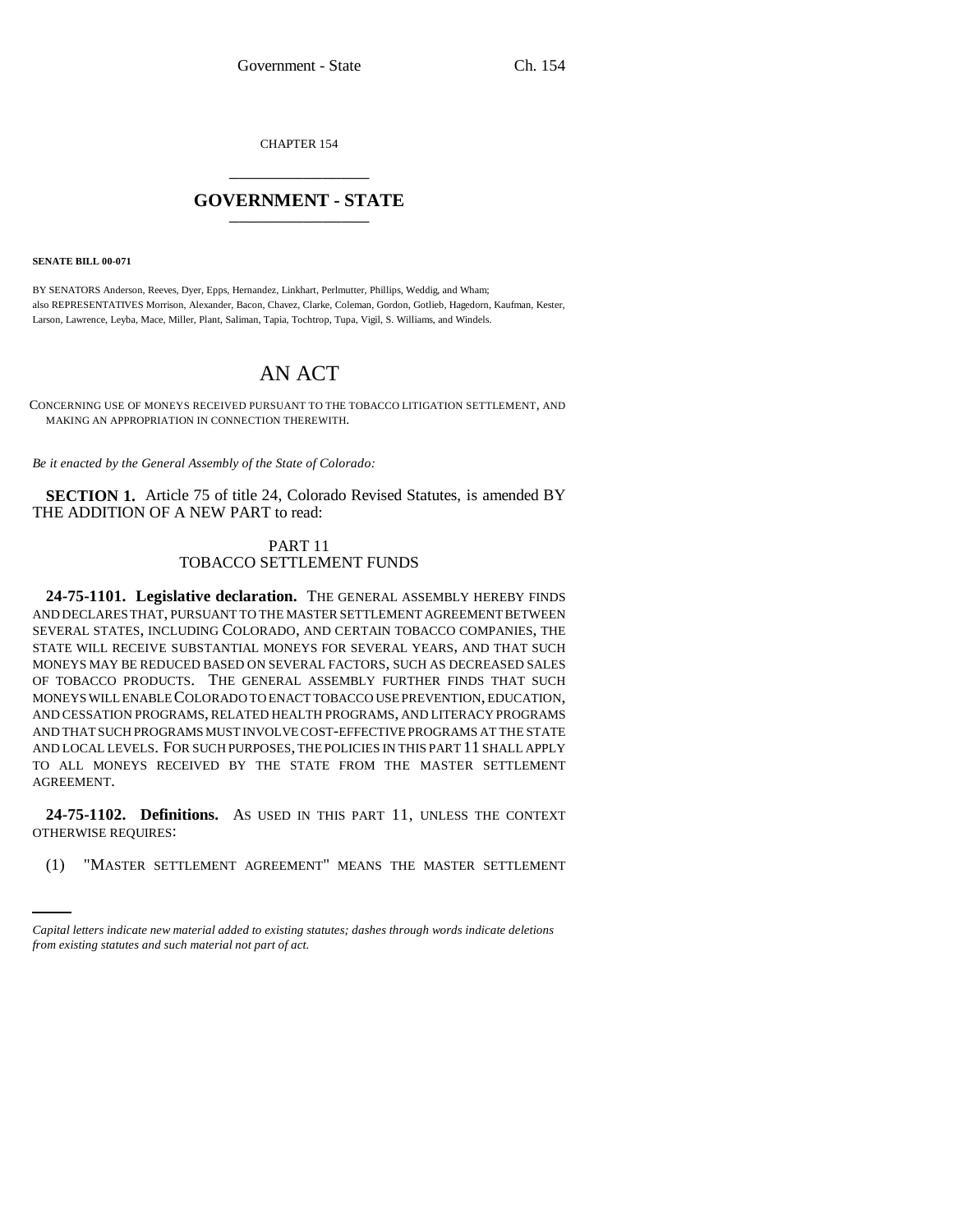AGREEMENT, THE SMOKELESS TOBACCO MASTER SETTLEMENT AGREEMENT, AND THE CONSENT DECREE APPROVED AND ENTERED BY THE COURT IN THE CASE DENOMINATED *STATE OF COLORADO, EX REL. GALE A. NORTON, ATTORNEY GENERAL V. R.J. REYNOLDS TOBACCO CO.;AMERICAN TOBACCO CO.,INC.;BROWN &WILLIAMSON TOBACCO CORP.; LIGGETT GROUP INC.; LORILLARD TOBACCO COMPANY; PHILLIP MORRIS, INC.; UNITED STATES TOBACCO CO.; B.A.T. INDUSTRIES, P.L.C.; THE COUNCIL FOR TOBACCO RESEARCH--U.S.A.,INC.; AND TOBACCO INSTITUTE,INC.*,CASE NO.97CV3432, IN THE DISTRICT COURT FOR THE CITY AND COUNTY OF DENVER.

(2) "SETTLEMENT MONEYS" MEANS THE MONEYS RECEIVED PURSUANT TO THE MASTER SETTLEMENT AGREEMENT, OTHER THAN ATTORNEY FEES AND COSTS.

(3) "TOBACCO SETTLEMENT PROGRAM" MEANS ANY PROGRAM THAT RECEIVES APPROPRIATIONS FROM MONEYS RECEIVED BY THE STATE PURSUANT TO THE MASTER SETTLEMENT AGREEMENT.

**24-75-1103. Policy on use of tobacco settlement funds.** (1) NO SETTLEMENT MONEYS SHALL BE USED FOR A TOBACCO SETTLEMENT PROGRAM UNLESS SUCH PROGRAM IS EXPRESSLY AUTHORIZED BY STATUTE OR IS WITHIN THE AUTHORITY OF THE DEPARTMENT OR LOCAL GOVERNMENT REQUESTING FUNDING. NOTHING IN THIS PART 11 NOR THE ESTABLISHMENT OF ANY TOBACCO SETTLEMENT PROGRAM SHALL BE DEEMED TO CREATE AN ENTITLEMENT TO SERVICES OR FUNDING UNDER THIS PART 11 OR OTHER STATE LAW.

(2) LOCAL GOVERNMENTS ARE INTEGRAL PARTICIPANTS IN THE DEVELOPMENT AND IMPLEMENTATION OF ANY TOBACCO PREVENTION, EDUCATION, AND CESSATION PROGRAMS. IN ADDITION TO THE ABILITY TO PARTICIPATE IN ANY STATE PROGRAMS, A PORTION OF THE SETTLEMENT MONEYS MAY BE DEDICATED TO LOCAL GOVERNMENTS FOR LOCALLY OPERATED TOBACCO USE PREVENTION, EDUCATION, AND CESSATION PROGRAMS AND RELATED HEALTH PROGRAMS.

(3) THE MAJORITY OF THE MONEYS RECEIVED BY THE STATE FROM THE MASTER SETTLEMENT AGREEMENT SHALL BE DEDICATED TO IMPROVING THE HEALTH OF THE CITIZENS OF COLORADO, INCLUDING TOBACCO USE PREVENTION, EDUCATION, AND CESSATION PROGRAMS AND RELATED HEALTH PROGRAMS. SUCH MONEYS ARE INTENDED TO SUPPLEMENT ANY MONEYS APPROPRIATED TO HEALTH-RELATED PROGRAMS ESTABLISHED PRIOR TO THE EFFECTIVE DATE OF THIS PART 11.

(4) SINCE THE AMOUNT OF MONEYS TO BE RECEIVED BY THE STATE IS UNCERTAIN, A PORTION OF THE SETTLEMENT MONEYS SHALL BE PLACED IN AN ENDOWMENT TRUST FUND CREATED IN SECTION 24-22-115.5, WITH THE PRINCIPAL AND INTEREST REINVESTED IN THE TRUST FUND UNTIL THE STATE AUDITOR CERTIFIES THAT ACTUARIALLY SOUND PROJECTIONS OF FUTURE INTEREST EARNINGS INDICATE THAT THE INTEREST EARNED WILL BE SUFFICIENT TO FULLY FUND THE TOBACCO SETTLEMENT PROGRAMS.

(5) A PORTION OF THE SETTLEMENT MONEYS SHALL BE USED TO STRENGTHEN AND ENHANCE THE HEALTH OF ALL RESIDENTS OF COLORADO BY SUPPLEMENTING AND EXPANDING STATEWIDE AND LOCAL PUBLIC HEALTH PROGRAMS.

(6) A PORTION OF THE SETTLEMENT MONEYS SHALL BE ALLOCATED TO METHODS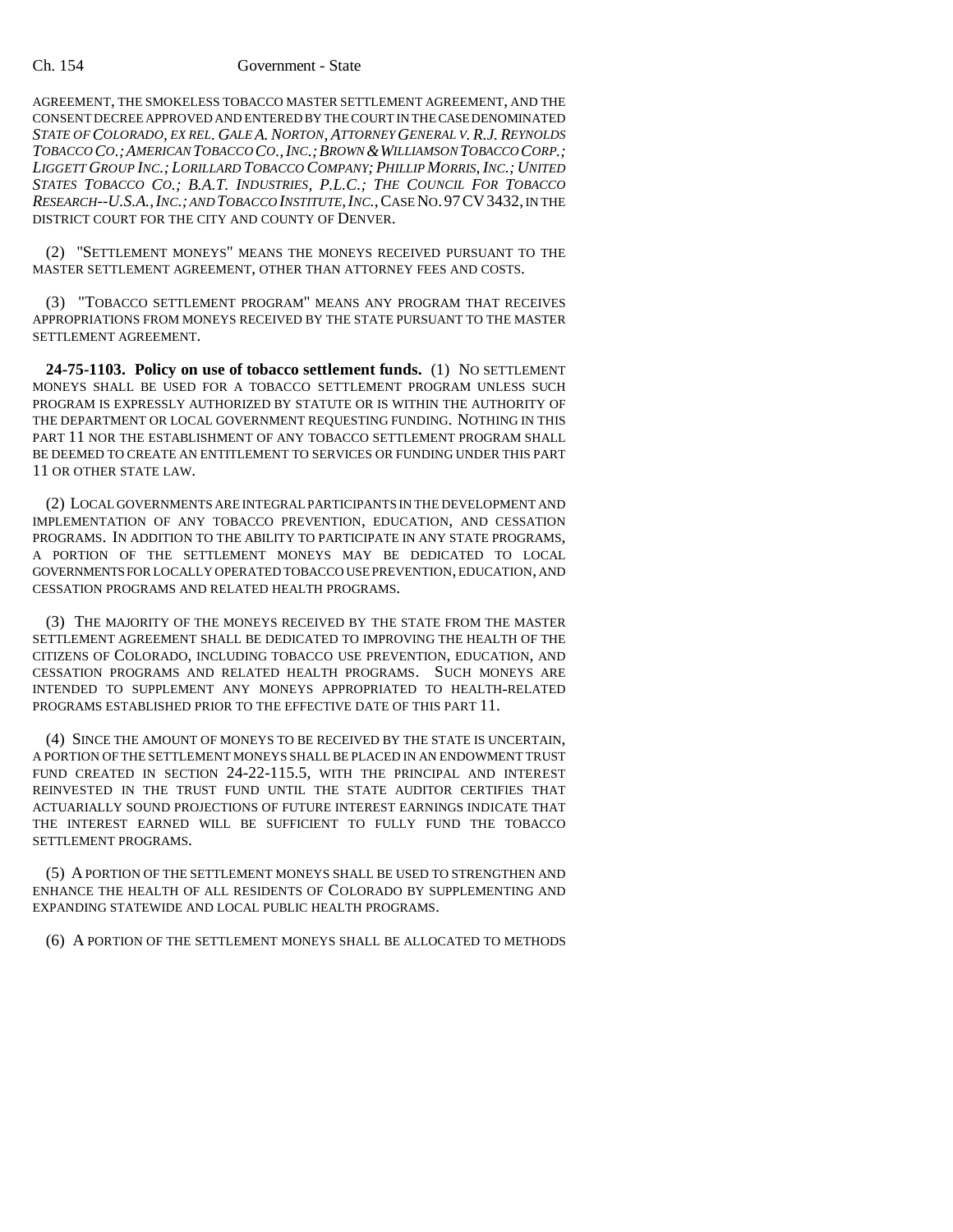OF ADDRESSING TOBACCO-RELATED HEALTH PROBLEMS, INCLUDING BUT NOT LIMITED TO PROGRAMS DESIGNED FOR TOBACCO USE PREVENTION, REDUCTION, CESSATION, AND EDUCATION AND THE REDUCTION OF SECOND-HAND SMOKE.

(7) A PORTION OF THE SETTLEMENT MONEYS SHALL BE INVESTED IN TOBACCO-RELATED IN-STATE RESEARCH, INCLUDING BUT NOT LIMITED TO RESEARCH IN SUCH AREAS AS TOBACCO-RELATED DISEASE, ILLNESS, EDUCATION, EVALUATION, CESSATION, AND PREVENTION.

(8) A PORTION OF THE SETTLEMENT MONEYS SHALL BE INVESTED IN IMPROVING THE LITERACY OF COLORADO'S CHILDREN THROUGH READING PROGRAMS IMPLEMENTED BY PUBLIC SCHOOLS THROUGHOUT THE STATE.

**24-75-1104. Use of settlement moneys - programs.** (1) FOR THE 2000-01 FISCAL YEAR AND FOR EACH FISCAL YEAR THEREAFTER, THE FOLLOWING PROGRAMS SHALL RECEIVE APPROPRIATIONS IN THE SPECIFIED AMOUNTS FROM THE SETTLEMENT MONEYS ANNUALLY RECEIVED BY THE STATE:

(a) THE COLORADO NURSE HOME VISITOR PROGRAM CREATED IN ARTICLE 31 OF TITLE 25, C.R.S., SHALL RECEIVE THE FOLLOWING AMOUNTS:

(I) FOR THE 2000-01 FISCAL YEAR, THREE PERCENT OF THE TOTAL AMOUNT OF SETTLEMENT MONEYS RECEIVED BY THE STATE; EXCEPT THAT THE AMOUNT RECEIVED SHALL NOT EXCEED THREE MILLION DOLLARS;

(II) BEGINNING WITH THE 2001-02 FISCAL YEAR AND FOR EACH FISCAL YEAR THEREAFTER UNTIL THE 2008-09 FISCAL YEAR, THE GENERAL ASSEMBLY SHALL INCREASE THE AMOUNT APPROPRIATED BY TWO PERCENT PER FISCAL YEAR; EXCEPT THAT THE AMOUNT OF INCREASE SHALL NOT EXCEED TWO MILLION DOLLARS IN ANY FISCAL YEAR;

(III) FOR THE 2008-09 FISCAL YEAR AND FOR EACH FISCAL YEAR THEREAFTER, NINETEEN PERCENT OF THE TOTAL AMOUNT OF SETTLEMENT MONEYS ANNUALLY RECEIVED BY THE STATE; EXCEPT THAT THE AMOUNT RECEIVED IN ANY FISCAL YEAR SHALL NOT EXCEED NINETEEN MILLION DOLLARS.

(b) THE CHILDREN'S BASIC HEALTH PLAN TRUST CREATED IN SECTION 26-19-105, C.R.S., SHALL RECEIVE TEN MILLION DOLLARS;

(c) THE TOBACCO-RELATED AND TOBACCO-FOCUSED RESEARCH GRANT PROGRAM IMPLEMENTED PURSUANT TO PART 2 OF ARTICLE 20 OF TITLE 23, C.R.S., SHALL RECEIVE EIGHT PERCENT OF THE TOTAL AMOUNT OF SETTLEMENT MONEYS ANNUALLY RECEIVED BY THE STATE; EXCEPT THAT THE AMOUNT RECEIVED IN ANY FISCAL YEAR SHALL NOT EXCEED EIGHT MILLION DOLLARS;

(d) THE TOBACCO EDUCATION, PREVENTION, AND CESSATION GRANT PROGRAM CREATED IN PART 8 OF ARTICLE 3.5 OF TITLE 25, C.R.S., SHALL RECEIVE FIFTEEN PERCENT OF THE TOTAL AMOUNT OF SETTLEMENT MONEYS ANNUALLY RECEIVED BY THE STATE; EXCEPT THAT THE AMOUNT RECEIVED IN ANY FISCAL YEAR SHALL NOT EXCEED FIFTEEN MILLION DOLLARS;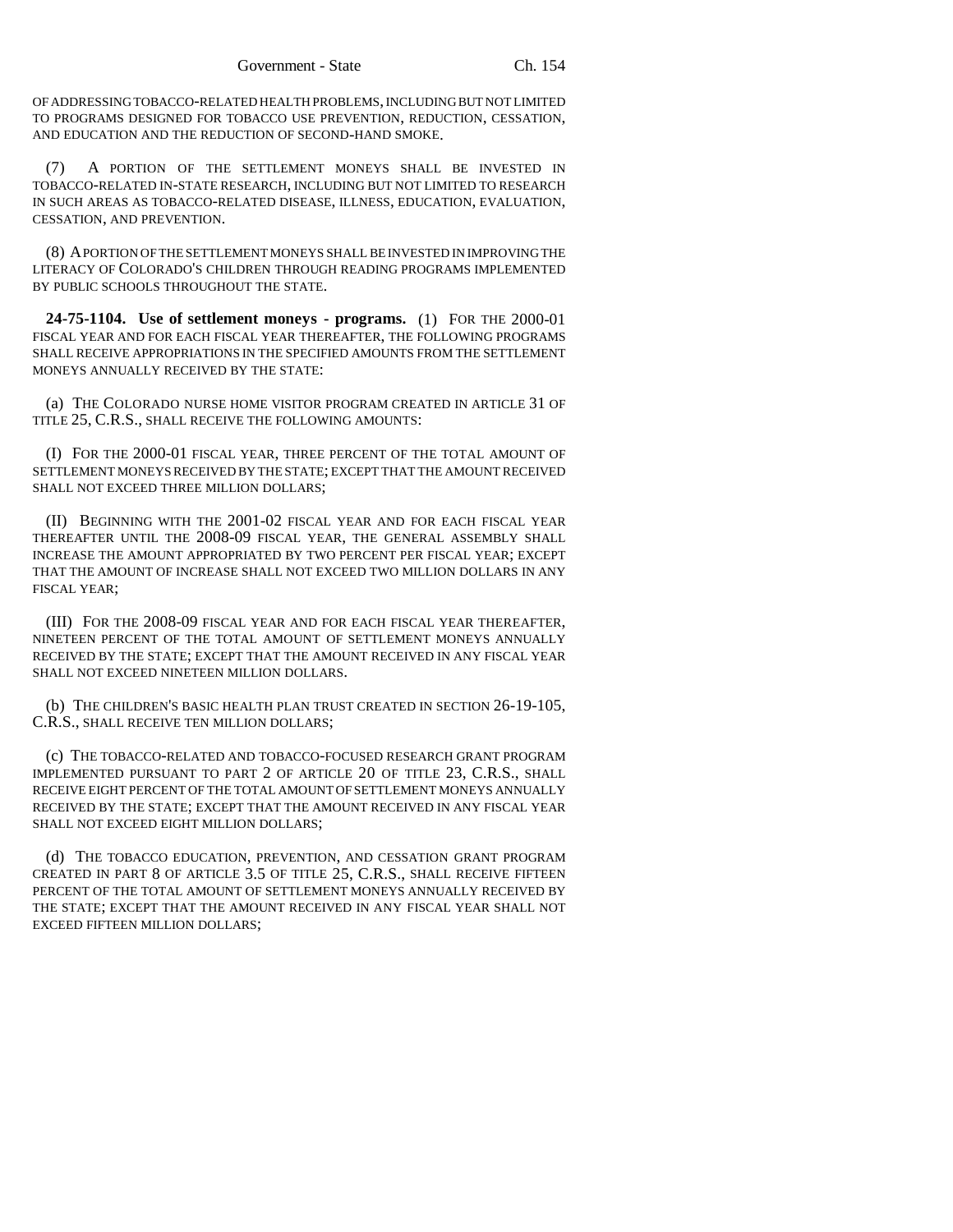(e) THE READ-TO-ACHIEVE PROGRAM CREATED PURSUANT TO SECTION 22-7-506, C.R.S., SHALL RECEIVE NINETEEN PERCENT OF THE TOTAL AMOUNT OF SETTLEMENT MONEYS ANNUALLY RECEIVED BY THE STATE; EXCEPT THAT THE AMOUNT RECEIVED IN ANY FISCAL YEAR SHALL NOT EXCEED NINETEEN MILLION DOLLARS;

(f) THE COLORADO STATE VETERANS TRUST FUND, CREATED IN SECTION 26-10-111, C.R.S., SHALL RECEIVE ONE PERCENT OF THE TOTAL AMOUNT OF SETTLEMENT MONEYS ANNUALLY RECEIVED BY THE STATE; EXCEPT THAT THE AMOUNT RECEIVED IN ANY FISCAL YEAR SHALL NOT EXCEED ONE MILLION DOLLARS;

(g) THE COMPREHENSIVE PRIMARY AND PREVENTIVE CARE GRANT PROGRAM CREATED IN PART 10 OF ARTICLE 4 OF TITLE 26, C.R.S., SHALL RECEIVE SIX PERCENT OF THE TOTAL AMOUNT OF SETTLEMENT MONEYS ANNUALLY RECEIVED BY THE STATE; EXCEPT THAT THE AMOUNT RECEIVED IN ANY FISCAL YEAR SHALL NOT EXCEED SIX MILLION DOLLARS.

(2) THE GENERAL ASSEMBLY SHALL APPROPRIATE THE AMOUNTS SPECIFIED IN SUBSECTION (1) OF THIS SECTION FROM MONEYS CREDITED TO THE TOBACCO LITIGATION SETTLEMENT CASH FUND CREATED IN SECTION 24-22-115. ANY AMOUNT OF UNENCUMBERED SETTLEMENT MONEYS REMAINING IN THE FUND OF ANY PROGRAM SPECIFIED IN SUBSECTION (1) OF THIS SECTION, EXCEPT THE CHILDREN'S BASIC HEALTH PLAN TRUST CREATED IN SECTION 26-19-105,C.R.S., AT THE END OF ANY FISCAL YEAR SHALL BE TRANSFERRED TO THE TOBACCO LITIGATION SETTLEMENT TRUST FUND CREATED IN SECTION 24-22-115.5.

(3) NOTWITHSTANDING THE PROVISIONS OF SUBSECTION (1) OF THIS SECTION, FOR THE FISCAL YEAR IN WHICH THE FIRST PAYMENT OF MONEYS PURSUANT TO THE MASTER SETTLEMENT AGREEMENT IS RECEIVED, THE PERCENTAGE APPROPRIATED TO EACH PROGRAM SPECIFIED IN SUBSECTION (1) OF THIS SECTION SHALL BE CALCULATED ON THE TOTAL AMOUNT OF MONEYS RECEIVED BY THE STATE PURSUANT TO THE MASTER SETTLEMENT AGREEMENT DURING THAT FISCAL YEAR, MINUS THIRTY-THREE MILLION DOLLARS.

**24-75-1105. Use of settlement monies - review.** (1) ON OR BEFORE JANUARY 30, 2006, THE JOINT BUDGET COMMITTEE AND THE HEALTH, ENVIRONMENT, WELFARE, AND INSTITUTIONS COMMITTEES OF THE GENERAL ASSEMBLY, REFERRED TO IN THIS SECTION AS THE "JOINT COMMITTEES", SHALL MEET JOINTLY TO REVIEW THE USE OF SETTLEMENT MONEYS. SPECIFICALLY, THE JOINT COMMITTEES SHALL REVIEW:

(a) THE EFFECTIVENESS OF EACH PROGRAM THAT RECEIVES SETTLEMENT MONEYS, INCLUDING BUT NOT LIMITED TO REVIEWING THE ANNUAL REPORTS OF EACH PROGRAM PREPARED BY THE DEPARTMENT OF PUBLIC HEALTH AND ENVIRONMENT PURSUANT TO SECTION 25-1-108.5, C.R.S., AND THE PROGRAM REVIEWS OF EACH PROGRAM PREPARED BY THE STATE AUDITOR PURSUANT TO SECTION 2-3-113, C.R.S.;

(b) THE COSTS INCURRED BY EACH PROGRAM THAT RECEIVES SETTLEMENT MONEYS, INCLUDING BUT NOT LIMITED TO THE AMOUNT AND JUSTIFICATION OF ADMINISTRATIVE COSTS INCURRED BY THE AGENCIES THAT IMPLEMENT THE PROGRAM;

(c) THE PERCENTAGE ALLOCATED TO EACH PROGRAM RECEIVING SETTLEMENT MONEYS AND THE ACTUAL AMOUNT APPROPRIATED TO EACH PROGRAM EACH FISCAL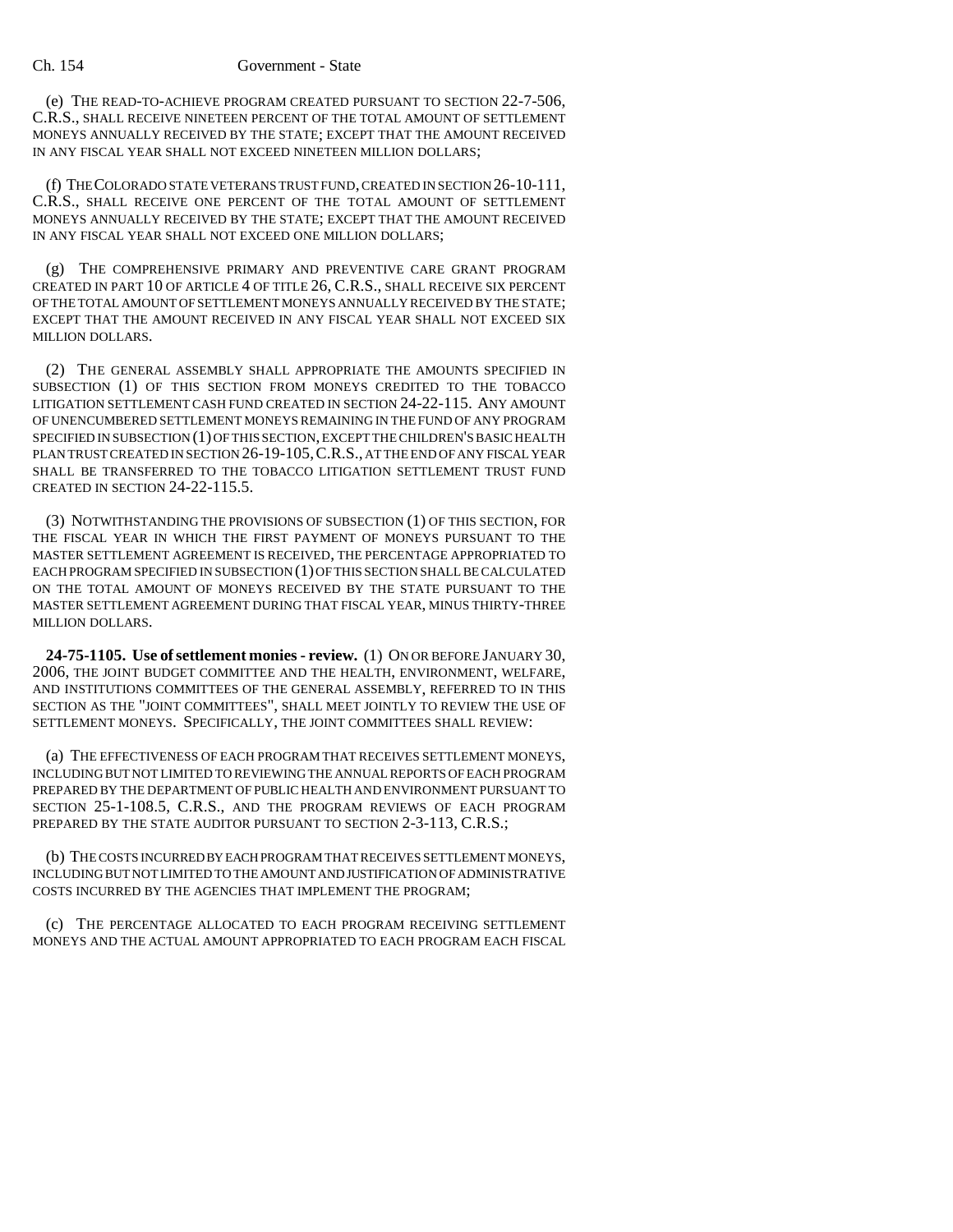### YEAR; AND

(d) THE AMOUNT OF SETTLEMENT MONEYS ANNUALLY CREDITED TO THE TOBACCO LITIGATION SETTLEMENT TRUST FUND CREATED IN SECTION 24-22-115.5,C.R.S., THE INVESTMENT OF AND RETURN ON SUCH MONEYS, AND THE PROJECTIONS OF FUTURE INTEREST EARNINGS ON THE MONEYS IN THE FUND.

(2) THE JOINT COMMITTEES SHALL SUBMIT A LEGISLATIVE RECOMMENDATION SPECIFYING THE DATE BY WHICH THE JOINT COMMITTEES SHALL AGAIN REVIEW THE USE OF SETTLEMENT MONEYS AS PROVIDED IN THIS SECTION. IN ADDITION, THE JOINT COMMITTEES MAY MAKE LEGISLATIVE RECOMMENDATIONS CONCERNING PROGRAMS THAT RECEIVE SETTLEMENT MONEYS, WHICH RECOMMENDATIONS MAY INCLUDE, BUT NEED NOT BE LIMITED TO INCREASES OR DECREASES IN THE AMOUNT RECEIVED BY EACH PROGRAM, DISCONTINUANCE OF THE FUNDING FOR ANY PROGRAM, OR IDENTIFICATION OF NEW PROGRAMS TO RECEIVE SETTLEMENT MONEYS.

(3) THE DEPARTMENT OF PUBLIC HEALTH AND ENVIRONMENT AND THE STATE AUDITOR SHALL PROVIDE SUCH ASSISTANCE AND INFORMATION AS THE JOINT COMMITTEES MAY REQUEST IN COMPLETING THE REVIEW REQUIRED PURSUANT TO THIS SECTION.

**SECTION 2.** Part 1 of article 1 of title 25, Colorado Revised Statutes, is amended BY THE ADDITION OF A NEW SECTION to read:

**25-1-108.5. Additional powers and duties of the state board of health and the department - programs that receive tobacco settlement moneys - monitoring annual report.** (1) AS USED IN THIS SECTION:

(a) "MASTER SETTLEMENT AGREEMENT" MEANS THE MASTER SETTLEMENT AGREEMENT, THE SMOKELESS TOBACCO MASTER SETTLEMENT AGREEMENT, AND THE CONSENT DECREE APPROVED AND ENTERED BY THE COURT IN THE CASE DENOMINATED *STATE OF COLORADO, EX REL. GALE A. NORTON, ATTORNEY GENERAL V. R.J. REYNOLDS TOBACCO CO.;AMERICAN TOBACCO CO.,INC.;BROWN &WILLIAMSON TOBACCO CORP.; LIGGETT GROUP INC.; LORILLARD TOBACCO COMPANY; PHILLIP MORRIS, INC.; UNITED STATES TOBACCO CO.; B.A.T. INDUSTRIES, P.L.C.; THE COUNCIL FOR TOBACCO RESEARCH--U.S.A.,INC.; AND TOBACCO INSTITUTE,INC.*,CASE NO.97CV3432, IN THE DISTRICT COURT FOR THE CITY AND COUNTY OF DENVER.

(b) "TOBACCO SETTLEMENT PROGRAM" MEANS ANY PROGRAM THAT RECEIVES APPROPRIATIONS FROM MONEYS RECEIVED BY THE STATE PURSUANT TO THE MASTER SETTLEMENT AGREEMENT.

(2) THE STATE BOARD AND THE DEPARTMENT SHALL MONITOR THE OPERATION AND EFFECTIVENESS OF TOBACCO SETTLEMENT PROGRAMS. EACH TOBACCO SETTLEMENT PROGRAM SHALL ANNUALLY SUBMIT TO THE DEPARTMENT, IN ACCORDANCE WITH RULES PROMULGATED BY THE STATE BOARD, THE FOLLOWING INFORMATION:

(a) THE AMOUNT OF TOBACCO SETTLEMENT MONEYS RECEIVED BY THE PROGRAM FOR THE PRECEDING FISCAL YEAR;

(b) A DESCRIPTION OF THE PROGRAM, INCLUDING THE PROGRAM GOALS, THE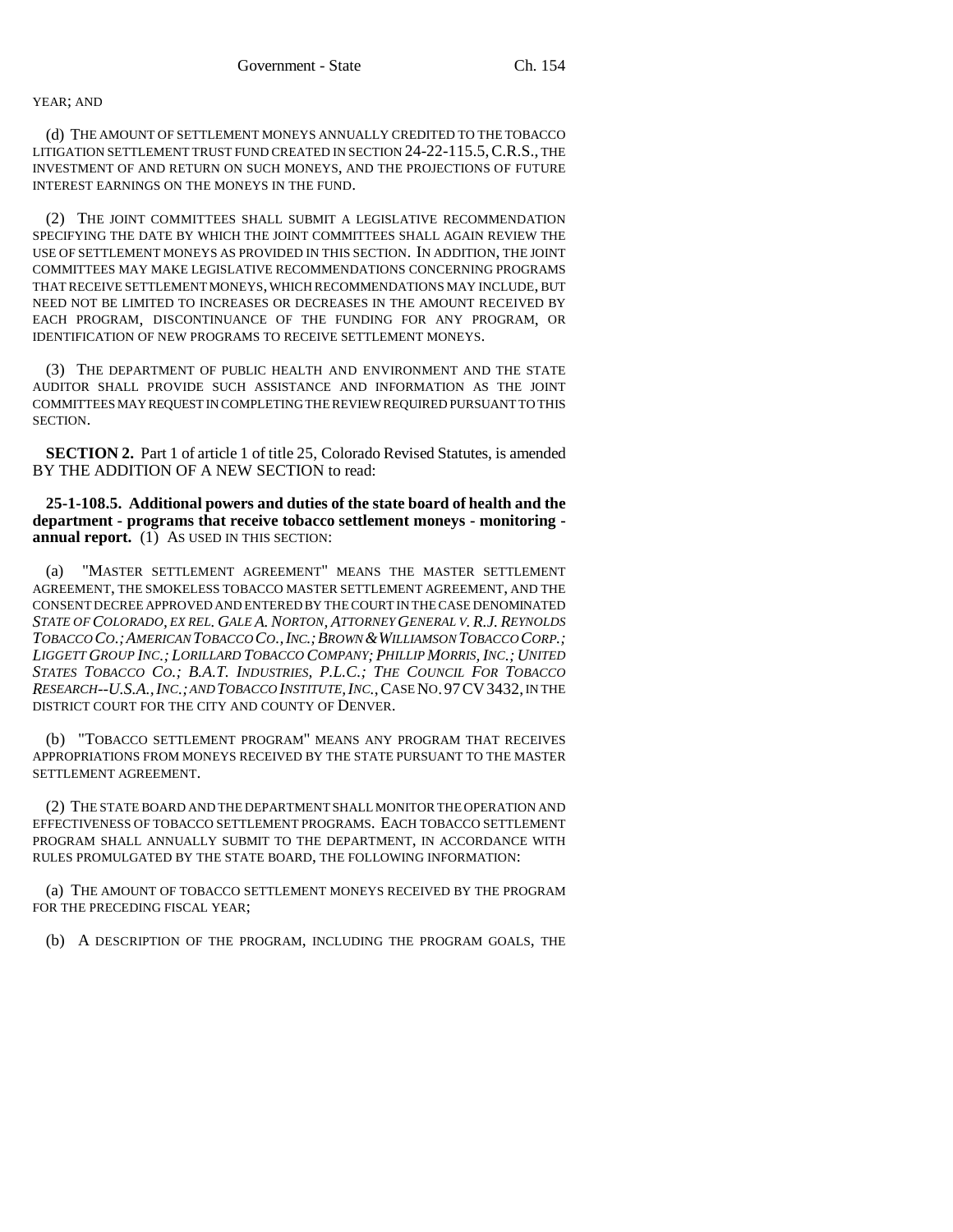POPULATION SERVED BY THE PROGRAM, INCLUDING THE ACTUAL NUMBER OF PERSONS SERVED, AND THE SERVICES PROVIDED THROUGH THE PROGRAM;

(c) INFORMATION EVALUATING THE OPERATION OF THE PROGRAM, INCLUDING THE EFFECTIVENESS OF THE PROGRAM IN ACHIEVING ITS STATED GOALS; AND

(d) ANY OTHER INFORMATION REQUIRED BY RULE OF THE STATE BOARD.

(3) (a) ON OR BEFORE JANUARY 15, 2002, AND ON OR BEFORE EACH JANUARY 15 THEREAFTER, THE DEPARTMENT SHALL SUBMIT TO THE JOINT BUDGET COMMITTEE, THE HEALTH, ENVIRONMENT, WELFARE, AND INSTITUTIONS COMMITTEES OF THE SENATE AND THE HOUSE OF REPRESENTATIVES, THE ATTORNEY GENERAL, AND THE GOVERNOR A REPORT SUMMARIZING THE INFORMATION RECEIVED BY THE DEPARTMENT PURSUANT TO SUBSECTION (2) OF THIS SECTION. IN ADDITION, THE REPORT SHALL INCLUDE:

(I) THE REPORTS PREPARED BY THE STATE AUDITOR DURING THE PRECEDING FISCAL YEAR PURSUANT TO SECTION 2-3-113,C.R.S., REVIEWING AND EVALUATING TOBACCO SETTLEMENT PROGRAMS, SO LONG AS SUCH REPORTS HAVE BEEN PREVIOUSLY RELEASED BY THE AUDIT COMMITTEE; AND

(II) THE STATE BOARD'S RECOMMENDATIONS CONCERNING ANY PROGRAMS FOR WHICH FUNDING SHOULD BE DISCONTINUED AND ANY ADDITIONAL PROGRAMS FOR WHICH THE GENERAL ASSEMBLY SHOULD CONSIDER APPROPRIATING MONEYS RECEIVED PURSUANT TO THE MASTER SETTLEMENT AGREEMENT.

(b) THE REPORT PREPARED PURSUANT TO THIS SUBSECTION (3) SHALL ALSO BE AVAILABLE UPON REQUEST TO ANY MEMBER OF THE PUBLIC.

(4) THE STATE BOARD SHALL ADOPT RULES TO ENSURE THAT NO PERSON WHO IS INVOLVED IN EVALUATING TOBACCO SETTLEMENT PROGRAMS PURSUANT TO THIS SECTION HAS A CONFLICT OF INTEREST IN CONDUCTING SUCH EVALUATIONS, INCLUDING BUT NOT LIMITED TO ANY CONFLICT INVOLVING THE PERSON AND THE RECIPIENT OF ANY TOBACCO SETTLEMENT PROGRAM MONEYS AND ANY CONFLICT INVOLVING THE PERSON AND THE TOBACCO INDUSTRY. IF THE STATE BOARD DETERMINES THAT A PERSON HAS A CONFLICT, AS DESCRIBED BY RULE, THE STATE BOARD SHALL PROHIBIT THAT PERSON FROM PARTICIPATING IN ANY REVIEWS THAT MAY BE AFFECTED BY THE CONFLICT.

(5) THE COSTS INCURRED BY THE DEPARTMENT IN IMPLEMENTING THE REQUIREMENTS OF THIS SECTION SHALL BE PAID PROPORTIONATELY FROM THE AMOUNTS ANNUALLY APPROPRIATED TO EACH TOBACCO SETTLEMENT PROGRAM; EXCEPT THAT THE AMOUNT OF SAID COSTS SHALL NOT EXCEED FOUR-TENTHS OF ONE PERCENT OF THE TOTAL AMOUNT OF MONEYS RECEIVED PURSUANT TO THE MASTER SETTLEMENT AGREEMENT IN ANY FISCAL YEAR.

**SECTION 3.** Part 1 of article 3 of title 2, Colorado Revised Statutes, is amended BY THE ADDITION OF A NEW SECTION to read:

**2-3-113. Programs that receive tobacco settlement moneys - program review.** (1) AS USED IN THIS SECTION: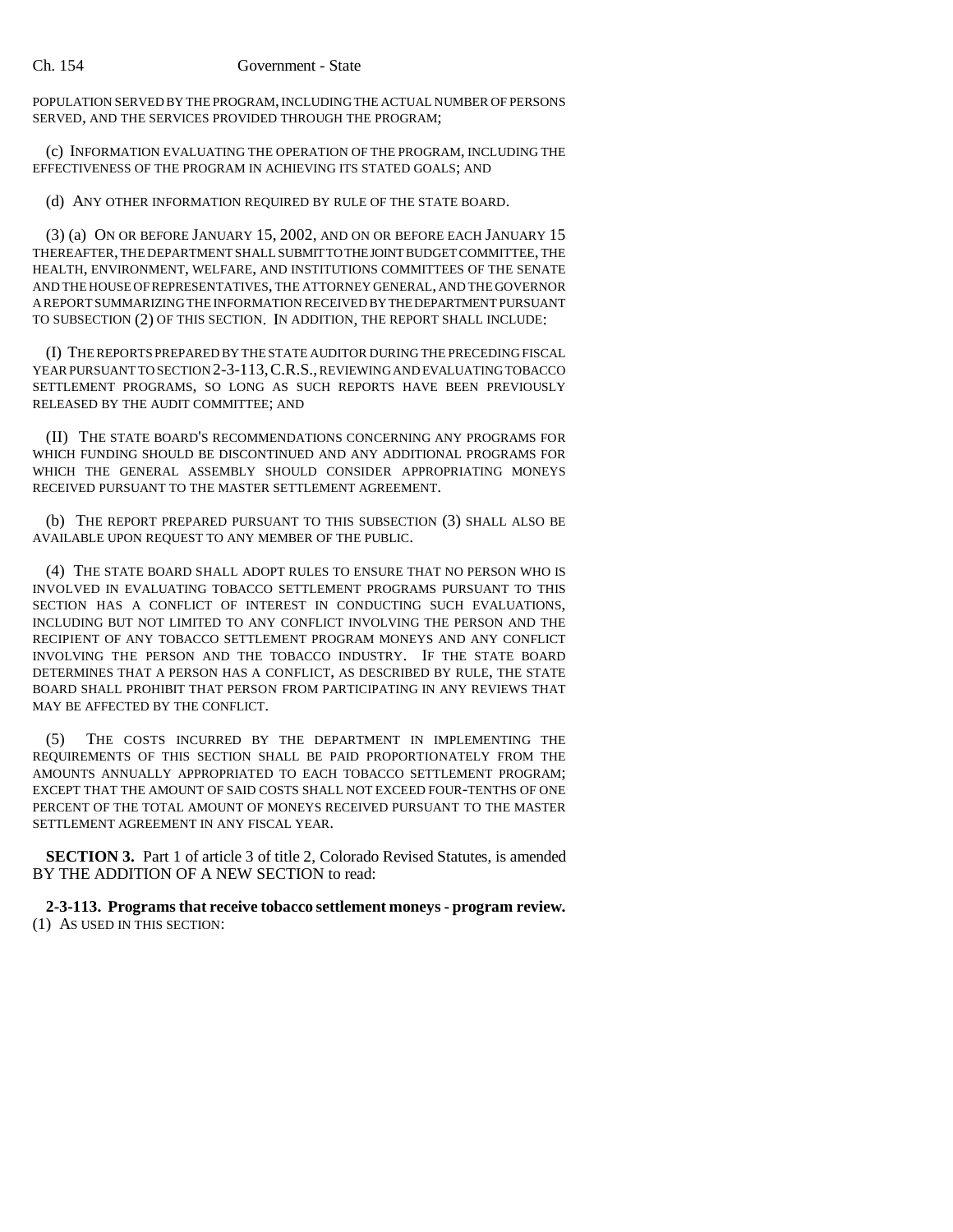(a) "MASTER SETTLEMENT AGREEMENT" MEANS THE MASTER SETTLEMENT AGREEMENT, THE SMOKELESS TOBACCO MASTER SETTLEMENT AGREEMENT, AND THE CONSENT DECREE APPROVED AND ENTERED BY THE COURT IN THE CASE DENOMINATED *STATE OF COLORADO, EX REL. GALE A. NORTON, ATTORNEY GENERAL V. R.J. REYNOLDS TOBACCO CO.;AMERICAN TOBACCO CO.,INC.;BROWN &WILLIAMSON TOBACCO CORP.; LIGGETT GROUP INC.; LORILLARD TOBACCO COMPANY; PHILLIP MORRIS, INC.; UNITED STATES TOBACCO CO.; B.A.T. INDUSTRIES, P.L.C.; THE COUNCIL FOR TOBACCO RESEARCH--U.S.A.,INC.; AND TOBACCO INSTITUTE,INC.*,CASE NO.97CV3432, IN THE DISTRICT COURT FOR THE CITY AND COUNTY OF DENVER.

(b) "TOBACCO SETTLEMENT PROGRAM" MEANS ANY PROGRAM THAT RECEIVES APPROPRIATIONS FROM MONEYS RECEIVED BY THE STATE PURSUANT TO THE MASTER SETTLEMENT AGREEMENT.

(2) BEGINNING JANUARY 1, 2002, IT IS THE DUTY OF THE STATE AUDITOR TO CONDUCT OR CAUSE TO BE CONDUCTED PROGRAM REVIEWS AND EVALUATIONS OF THE PERFORMANCE OF EACH TOBACCO SETTLEMENT PROGRAM TO DETERMINE WHETHER THE PROGRAM IS EFFECTIVELY AND EFFICIENTLY MEETING ITS STATED GOALS. THE ENTITY CONDUCTING THE REVIEWS, IN MEASURING THE EFFECTIVENESS OF A PROGRAM, SHALL APPLY, AT A MINIMUM, THE EVALUATIVE RESEARCH DATA RECEIVED PURSUANT TO THE TOBACCO-RELATED AND TOBACCO-FOCUSED RESEARCH GRANT PROGRAM CREATED PURSUANT TO PART 2 OF ARTICLE 20 OF TITLE 23, C.R.S. THE PROGRAM REVIEWS AND EVALUATIONS SHALL SUBJECT ALL TOBACCO SETTLEMENT PROGRAMS TO AUDIT, WHETHER OPERATED DIRECTLY BY A STATE AGENCY OR BY A PRIVATE ENTITY OR BY A LOCAL GOVERNMENT AGENCY.

(3) THE STATE AUDITOR MAY CONTRACT WITH ONE OR MORE PUBLIC OR PRIVATE ENTITIES TO CONDUCT THE PROGRAM REVIEWS AND EVALUATIONS AND PREPARE THE ANNUAL EXECUTIVE SUMMARY REPORTS REQUIRED IN SUBSECTION (5) OF THIS SECTION.

(4) THE JOINT BUDGET COMMITTEE STAFF, THE LEGISLATIVE COUNCIL STAFF, THE OFFICE OF LEGISLATIVE LEGAL SERVICES, AND THE DEPARTMENT OF PUBLIC HEALTH AND ENVIRONMENT SHALL WORK WITH THE STATE AUDITOR'S OFFICE IN CONDUCTING THE PROGRAM REVIEWS AND EVALUATIONS OF TOBACCO SETTLEMENT PROGRAMS.

(5) BEGINNING DECEMBER 15, 2002, THE STATE AUDITOR'S OFFICE SHALL FIRST SUBMIT TO THE LEGISLATIVE AUDIT COMMITTEE AND THEN TO THE GOVERNOR, THE ATTORNEY GENERAL, THE DEPARTMENT OF PUBLIC HEALTH AND ENVIRONMENT, THE JOINT BUDGET COMMITTEE, AND THE HEALTH, ENVIRONMENT, WELFARE, AND INSTITUTIONS COMMITTEES OF THE SENATE AND THE HOUSE OF REPRESENTATIVES, REPORTS ON THE PROGRAM REVIEWS AND EVALUATIONS OF TOBACCO SETTLEMENT PROGRAMS PERFORMED PURSUANT TO SUBSECTION (2) OF THIS SECTION. IN ADDITION, THE STATE AUDITOR'S OFFICE SHALL SUBMIT TO THE HEALTH, ENVIRONMENT, WELFARE, AND INSTITUTIONS COMMITTEES OF THE SENATE AND THE HOUSE OF REPRESENTATIVES AND TO THE DEPARTMENT OF PUBLIC HEALTH AND ENVIRONMENT AN ANNUAL EXECUTIVE SUMMARY OF THE PROGRAM REVIEWS AND EVALUATIONS.

THE LEGISLATIVE AUDIT COMMITTEE SHALL DESIGN A SCHEDULE FOR REVIEWING TOBACCO SETTLEMENT PROGRAMS TO ENSURE THAT EACH PROGRAM IS REVIEWED AND EVALUATED AT LEAST ONCE EVERY THREE YEARS.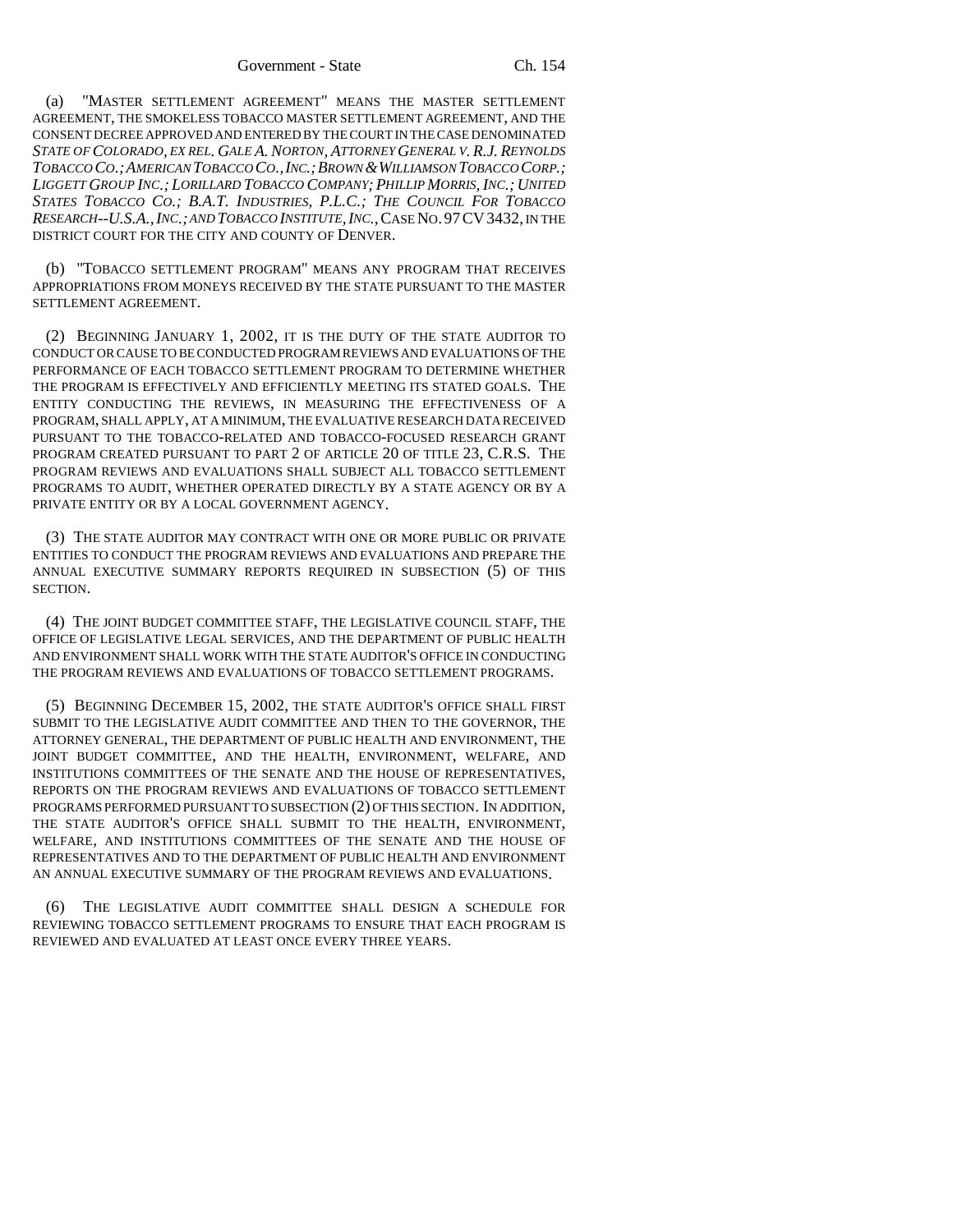(7) THE COSTS INCURRED BY THE STATE AUDITOR'S OFFICE IN IMPLEMENTING THE REQUIREMENTS OF THIS SECTION SHALL BE PAID PROPORTIONATELY FROM THE AMOUNTS ANNUALLY APPROPRIATED TO EACH TOBACCO SETTLEMENT PROGRAM; EXCEPT THAT THE AMOUNT OF SAID COSTS SHALL NOT EXCEED ONE-TENTH OF ONE PERCENT OF THE TOTAL AMOUNT OF MONEYS RECEIVED PURSUANT TO THE MASTER SETTLEMENT AGREEMENT IN ANY FISCAL YEAR.

**SECTION 4.** 24-22-115.5 (2), Colorado Revised Statutes, is amended, and the said 24-22-115.5 is further amended BY THE ADDITION OF A NEW SUBSECTION, to read:

**24-22-115.5. Legislative declaration - tobacco litigation settlement trust fund - creation.** (2) There is hereby created in the state treasury the tobacco litigation settlement trust fund. The principal of the trust fund shall consist of the first thirty-three million dollars of all moneys, other than attorney fees and costs, paid to the state treasurer in accordance with the terms of the master settlement agreement, the smokeless tobacco master settlement agreement, and the consent decree approved and entered by the court in the case denominated *State of Colorado, ex rel. Gale A. Norton, Attorney General v. R.J. Reynolds Tobacco Co.; American Tobacco Co., Inc.; Brown & Williamson Tobacco Corp.; Liggett Group Inc.; Lorillard Tobacco Company; Phillip Morris, Inc.; United States Tobacco Co.; B.A.T. Industries, P.L.C.; The Council For Tobacco Research --U.S.A., Inc.; and Tobacco Institute, Inc.*, Case No. 97 CV 3432, in the district court for the city and county of Denver, not less than twenty TWENTY-ONE percent of all additional moneys, other than attorney fees and costs, paid to the state treasurer in accordance with the settlement agreements and the consent decree, and any moneys transferred to the trust fund from the tobacco litigation settlement cash fund at the end of any fiscal year pursuant to section 24-22-115. The principal of the trust fund shall not be expended or appropriated for any purpose. All interest derived from the deposit and investment of moneys in the trust fund shall be credited to the trust fund. Such interest shall become subject to appropriation by the general assembly for the funding of any programs or funds authorized by law to be funded by tobacco litigation settlement moneys at such time as the state auditor certifies that actuarially sound projections of future interest earnings indicate that such interest will be sufficient to fully fund such programs and funds. No part of such trust fund, principal or interest, shall be transferred to the general fund or any other fund or used or appropriated except as provided in this section.

(3) (a) THE STATE TREASURER SHALL CONTRACT WITH ONE OR MORE PRIVATE, PROFESSIONAL FUND MANAGERS, PROFESSIONAL FUND ADVISORS, OR PORTFOLIO MANAGERS FOR THE INVESTMENT OF MONEYS IN THE TOBACCO LITIGATION SETTLEMENT TRUST FUND AS PROVIDED IN THIS SECTION. SUCH MONEYS MAY BE INVESTED IN THE TYPES OF INVESTMENTS AUTHORIZED IN SECTIONS 24-36-109, 24-36-112, AND 24-36-113. SUCH MONEYS MAY ALSO BE INVESTED IN DOMESTIC AND INTERNATIONAL EQUITIES; EXCEPT THAT:

(I) ANY INVESTMENT OF TOBACCO LITIGATION SETTLEMENT TRUST FUND MONEYS IN THE COMMON OR PREFERRED STOCK, OR BOTH, OF ANY SINGLE CORPORATION SHALL NOT EXCEED FIVE PERCENT OF THE THEN BOOK VALUE OF THE TRUST FUND;

(II) THE TOBACCO LITIGATION SETTLEMENT TRUST FUND SHALL NOT ACQUIRE MORE THAN FIVE PERCENT OF THE OUTSTANDING STOCK OR BONDS OF ANY SINGLE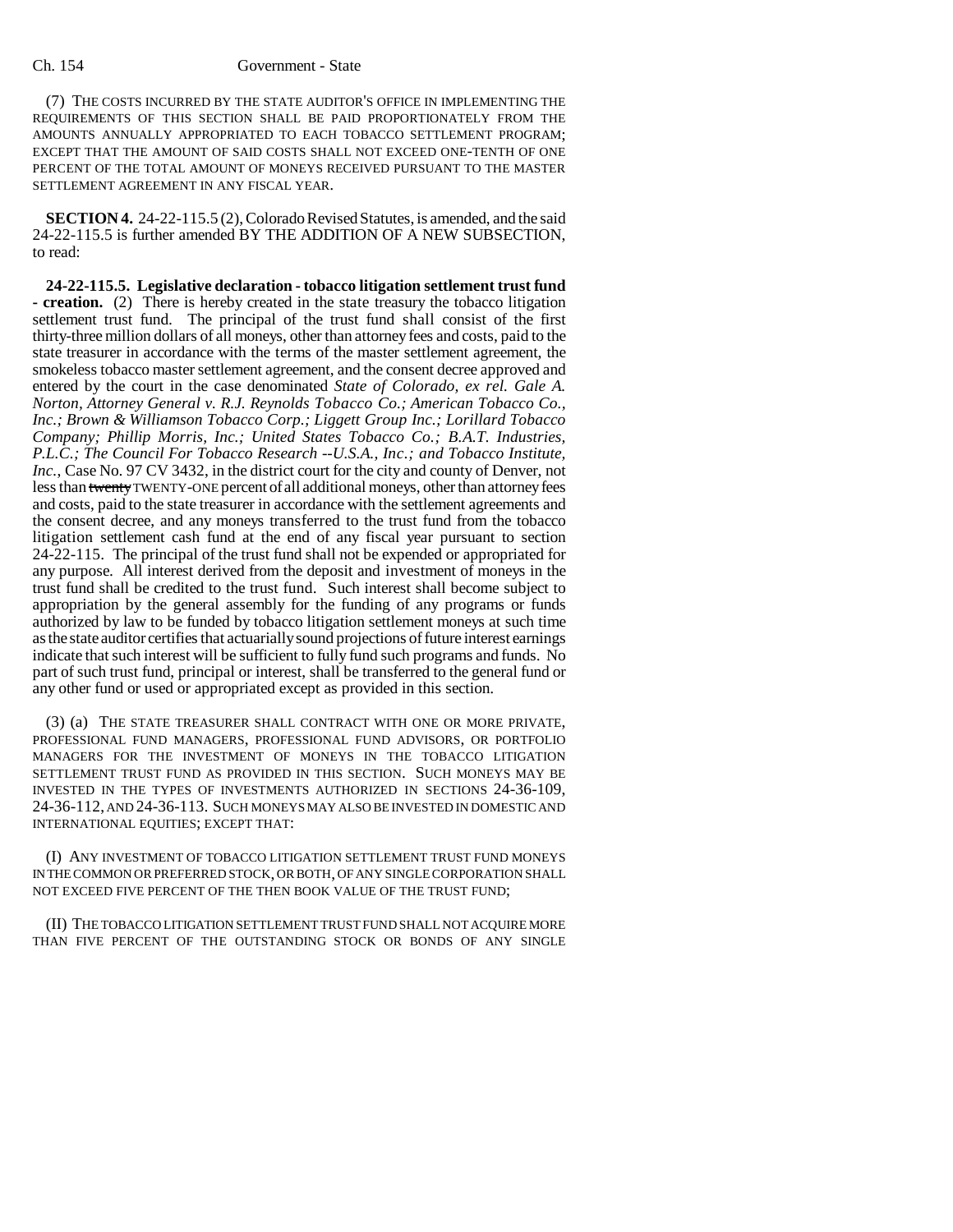#### CORPORATION; AND

(III) THE AGGREGATE AMOUNT OF MONEYS OF THE TOBACCO LITIGATION SETTLEMENT TRUST FUND INVESTED IN COMMON OR PREFERRED STOCK OR IN CORPORATE BONDS, NOTES, OR DEBENTURES THAT ARE CONVERTIBLE INTO COMMON OR PREFERRED STOCK SHALL NOT EXCEED SIXTY PERCENT OF THE THEN BOOK VALUE OF THE TRUST FUND. NO MORE THAN FIFTEEN PERCENT OF THESE INVESTMENTS SHALL BE IN THE COMMON OR PREFERRED STOCK OF CORPORATIONS NOT ORGANIZED UNDER THE LAWS OF THE UNITED STATES OR ANY STATE, TERRITORY, OR POSSESSION OF THE UNITED STATES OR THE DISTRICT OF COLUMBIA OR OF THE DOMINION OF CANADA OR ANY PROVINCE THEREOF.

(b) THE STATE TREASURER MAY MAKE PAYMENTS WITHOUT APPROPRIATION OF ALL ACTUAL AND NECESSARY CHARGES FOR EXPENSES RELATED TO THE INVESTMENT OF THE TOBACCO LITIGATION SETTLEMENT TRUST FUND MONEYS. SUCH PAYMENTS SHALL BE MADE FROM INVESTMENT ASSETS OR INCOME.

**SECTION 5.** Title 25, Colorado Revised Statutes, is amended BY THE ADDITION OF A NEW ARTICLE to read:

# **ARTICLE 31 Colorado Nurse Home Visitor Program**

**25-31-101. Short title.** THIS ARTICLE SHALL BE KNOWN AND MAY BE CITED AS THE "COLORADO NURSE HOME VISITOR PROGRAM ACT".

**25-31-102. Legislative declaration.** THE GENERAL ASSEMBLY HEREBY FINDS THAT, IN ORDER TO ADEQUATELY CARE FOR THEIR NEWBORNS AND YOUNG CHILDREN, NEW MOTHERS MAY OFTEN BENEFIT FROM RECEIVING PROFESSIONAL ASSISTANCE AND INFORMATION. WITHOUT SUCH ASSISTANCE AND INFORMATION, A YOUNG MOTHER MAY DEVELOP HABITS OR PRACTICES THAT ARE DETRIMENTAL TO HER HEALTH AND WELL-BEING AND THE HEALTH AND WELL-BEING OF HER CHILD. THE GENERAL ASSEMBLY FURTHER FINDS THAT INADEQUATE PRENATAL CARE AND INADEQUATE CARE IN INFANCY AND EARLY CHILDHOOD OFTEN INHIBIT A CHILD'S ABILITY TO LEARN AND DEVELOP THROUGHOUT HIS OR HER CHILDHOOD AND MAY HAVE LASTING, ADVERSE AFFECTS ON THE CHILD'S ABILITY TO FUNCTION AS AN ADULT. THE GENERAL ASSEMBLY RECOGNIZES THAT IMPLEMENTATION OF A NURSE HOME VISITOR PROGRAM THAT PROVIDES EDUCATIONAL, HEALTH, AND OTHER RESOURCES FOR NEW YOUNG MOTHERS DURING PREGNANCY AND THE FIRST YEARS OF THEIR INFANTS' LIVES HAS BEEN PROVEN TO SIGNIFICANTLY REDUCE THE AMOUNT OF DRUG, INCLUDING NICOTINE, AND ALCOHOL USE AND ABUSE BY MOTHERS, THE OCCURRENCE OF CRIMINAL ACTIVITY COMMITTED BY MOTHERS AND THEIR CHILDREN UNDER FIFTEEN YEARS OF AGE, AND THE NUMBER OF REPORTED INCIDENTS OF CHILD ABUSE AND NEGLECT. SUCH A PROGRAM HAS ALSO BEEN PROVEN TO REDUCE THE NUMBER OF SUBSEQUENT BIRTHS, INCREASE THE LENGTH OF TIME BETWEEN SUBSEQUENT BIRTHS, AND REDUCE THE MOTHER'S NEED FOR OTHER FORMS OF PUBLIC ASSISTANCE. IT IS THE INTENT OF THE GENERAL ASSEMBLY THAT SUCH A PROGRAM BE ESTABLISHED FOR THE STATE OF COLORADO, BEGINNING WITH A LIMITED NUMBER OF PARTICIPANTS AND EXPANDING BY THE YEAR 2010 TO BE AVAILABLE TO ALL LOW-INCOME, FIRST-TIME MOTHERS IN THE STATE WHO CONSENT TO RECEIVING SERVICES.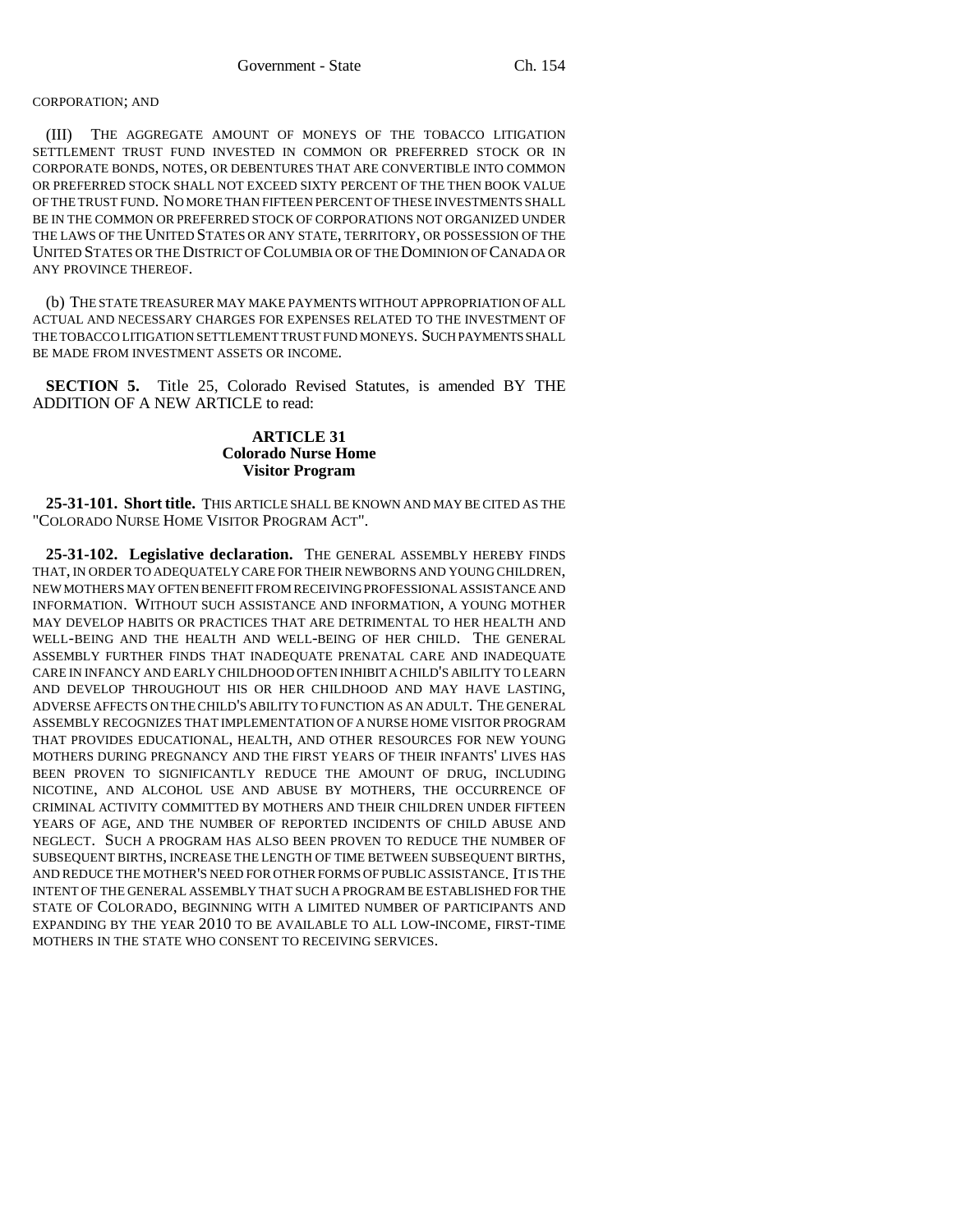**25-31-103. Definitions.** AS USED IN THIS ARTICLE, UNLESS THE CONTEXT OTHERWISE REQUIRES:

(1) "DEPARTMENT" MEANS THE DEPARTMENT OF PUBLIC HEALTH AND ENVIRONMENT CREATED IN SECTION 25-1-102.

(2) "ENTITY" MEANS ANY NONPROFIT, NOT-FOR-PROFIT, OR FOR-PROFIT CORPORATION, RELIGIOUS OR CHARITABLE ORGANIZATION, INSTITUTION OF HIGHER EDUCATION, VISITING NURSE ASSOCIATION, EXISTING VISITING NURSE PROGRAM, LOCAL HEALTH DEPARTMENT, COUNTY DEPARTMENT OF SOCIAL SERVICES, POLITICAL SUBDIVISION OF THE STATE, OR OTHER GOVERNMENTAL AGENCY OR ANY COMBINATION THEREOF.

(3) "HEALTH SCIENCES FACILITY" MEANS A FACILITY LOCATED AT THE UNIVERSITY OF COLORADO HEALTH SCIENCES CENTER THAT IS SELECTED BY THE PRESIDENT OF THE UNIVERSITY OF COLORADO PURSUANT TO SECTION 25-31-105 TO ASSIST THE STATE BOARD IN ADMINISTERING THE PROGRAM.

(4) "LOW-INCOME" MEANS AN ANNUAL INCOME THAT DOES NOT EXCEED TWO HUNDRED PERCENT OF THE FEDERAL POVERTY LEVEL.

(5) "MASTER SETTLEMENT AGREEMENT" MEANS THE MASTER SETTLEMENT AGREEMENT, THE SMOKELESS TOBACCO MASTER SETTLEMENT AGREEMENT, AND THE CONSENT DECREE APPROVED AND ENTERED BY THE COURT IN THE CASE DENOMINATED *STATE OF COLORADO, EX REL. GALE A. NORTON, ATTORNEY GENERAL V. R.J.REYNOLDS TOBACCO CO.;AMERICAN TOBACCO CO.,INC.;BROWN &WILLIAMSON TOBACCO CORP.; LIGGETT GROUP INC.; LORILLARD TOBACCO COMPANY; PHILLIP MORRIS, INC.; UNITED STATES TOBACCO CO.; B.A.T. INDUSTRIES, P.L.C.; THE COUNCIL FOR TOBACCO RESEARCH--U.S.A.,INC.; AND TOBACCO INSTITUTE,INC.*,CASE NO.97CV3432, IN THE DISTRICT COURT FOR THE CITY AND COUNTY OF DENVER.

(6) "NURSE" MEANS A PERSON LICENSED AS A PROFESSIONAL NURSE PURSUANT TO ARTICLE 38 OF TITLE 12, C.R.S., OR ACCREDITED BY ANOTHER STATE OR VOLUNTARY AGENCY THAT THE STATE BOARD OF NURSING HAS IDENTIFIED BY RULE PURSUANT TO SECTION 12-38-108 (1) (a), C.R.S., AS ONE WHOSE ACCREDITATION MAY BE ACCEPTED IN LIEU OF BOARD APPROVAL.

(7) "PROGRAM" MEANS THE NURSE HOME VISITOR PROGRAM ESTABLISHED IN THIS ARTICLE.

(8) "STATE BOARD" MEANS THE STATE BOARD OF HEALTH CREATED IN SECTION  $25 - 1 - 103$ .

**25-31-104. Nurse home visitor program - created - rules.** (1) THERE IS HEREBY ESTABLISHED THE NURSE HOME VISITOR PROGRAM TO PROVIDE REGULAR, IN-HOME, VISITING NURSE SERVICES TO LOW-INCOME, FIRST-TIME MOTHERS, WITH THEIR CONSENT, DURING THEIR PREGNANCIES AND THROUGH THEIR CHILDREN'S SECOND BIRTHDAY. THE PROGRAM SHALL PROVIDE TRAINED VISITING NURSES TO HELP EDUCATE MOTHERS ON THE IMPORTANCE OF NUTRITION AND AVOIDING ALCOHOL AND DRUGS, INCLUDING NICOTINE, AND TO ASSIST AND EDUCATE MOTHERS IN PROVIDING GENERAL CARE FOR THEIR CHILDREN AND IN IMPROVING HEALTH OUTCOMES FOR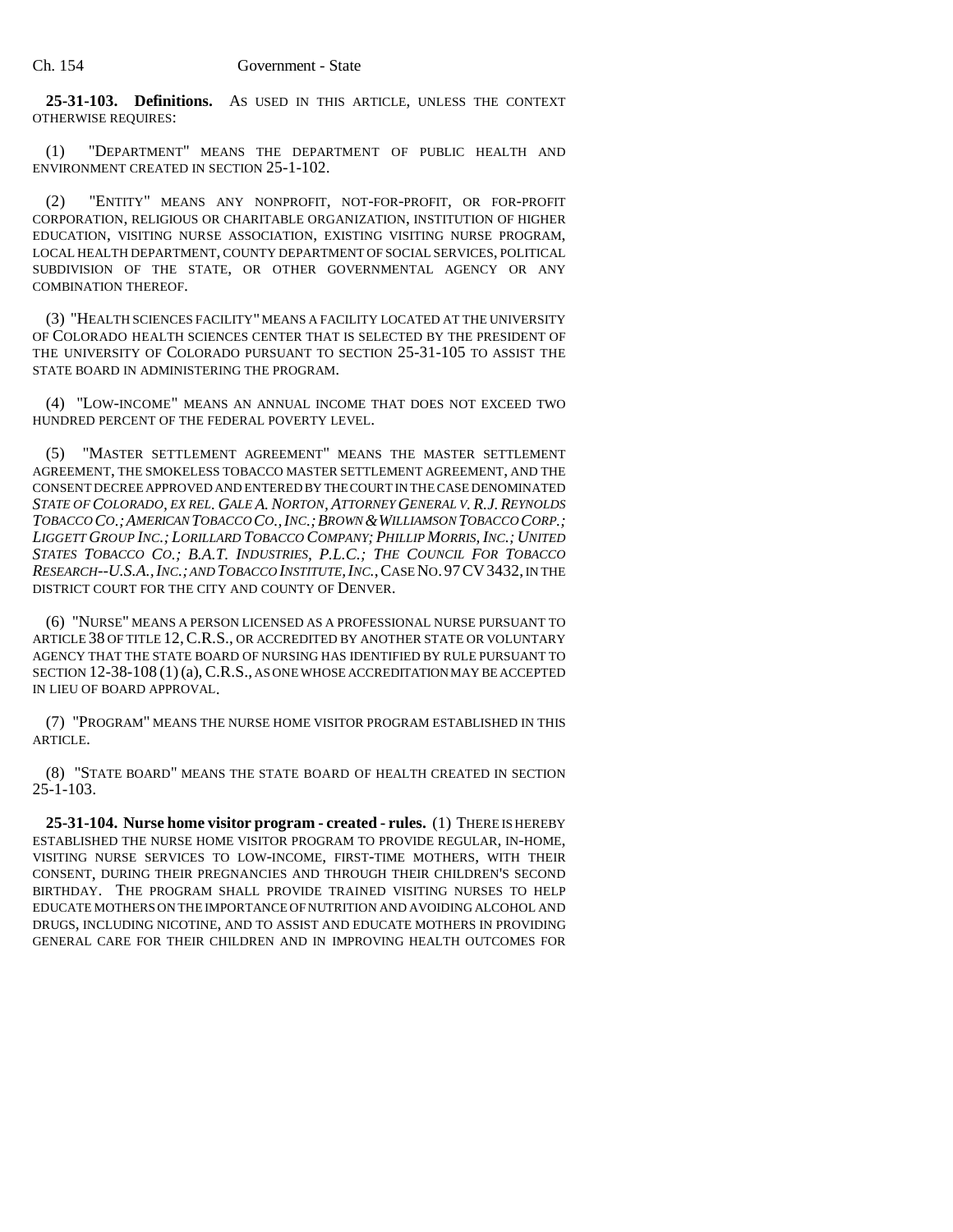THEIR CHILDREN. IN ADDITION, VISITING NURSES MAY HELP MOTHERS IN LOCATING ASSISTANCE WITH EDUCATIONAL ACHIEVEMENT AND EMPLOYMENT. ANY ASSISTANCE PROVIDED THROUGH THE PROGRAM SHALL BE PROVIDED ONLY WITH THE CONSENT OF THE LOW-INCOME, FIRST-TIME MOTHER, AND SHE MAY REFUSE FURTHER SERVICES AT ANY TIME.

(2) THE PROGRAM SHALL BE ADMINISTERED IN COMMUNITIES THROUGHOUT THE STATE BY ENTITIES SELECTED ON A COMPETITIVE BASIS BY THE STATE BOARD. ANY ENTITY THAT SEEKS TO ADMINISTER THE PROGRAM SHALL SUBMIT AN APPLICATION TO THE DEPARTMENT AS PROVIDED IN SECTION 25-31-106. THE ENTITIES SELECTED PURSUANT TO SECTION 25-31-107 SHALL BE EXPECTED TO PROVIDE SERVICES TO A MINIMUM OF ONE HUNDRED LOW-INCOME, FIRST-TIME MOTHERS IN THE COMMUNITY IN WHICH THE ENTITY ADMINISTERS THE PROGRAM; EXCEPT THAT THE STATE BOARD MAY GRANT A WAIVER OF THIS REQUIREMENT IF THE POPULATION BASE OF THE COMMUNITY DOES NOT HAVE THE CAPACITY TO ENROLL ONE HUNDRED ELIGIBLE FAMILIES. THE STATE BOARD SHALL CONSULT WITH THE HEALTH SCIENCES FACILITY PRIOR TO GRANTING THE WAIVER TO ENSURE THAT THE ENTITY CAN IMPLEMENT THE PROGRAM WITHIN THE SMALLER COMMUNITY AND MAINTAIN COMPLIANCE WITH THE PROGRAM REQUIREMENTS. A MOTHER SHALL BE ELIGIBLE TO RECEIVE SERVICES THROUGH THE PROGRAM IF SHE IS PREGNANT WITH HER FIRST CHILD, OR HER FIRST CHILD IS LESS THAN ONE MONTH OLD, AND HER GROSS ANNUAL INCOME DOES NOT EXCEED TWO HUNDRED PERCENT OF THE FEDERAL POVERTY LEVEL.

(3) THE STATE BOARD SHALL PROMULGATE, PURSUANT TO THE PROVISIONS OF ARTICLE 4 OF TITLE 24, C.R.S., RULES FOR THE IMPLEMENTATION OF THE PROGRAM. THE STATE BOARD SHALL BASE THE RULES ESTABLISHING PROGRAM TRAINING REQUIREMENTS, PROGRAM PROTOCOLS, PROGRAM MANAGEMENT INFORMATION SYSTEMS, AND PROGRAM EVALUATION REQUIREMENTS ON RESEARCH-BASED MODEL PROGRAMS THAT HAVE BEEN IMPLEMENTED IN ONE OR MORE OTHER STATES FOR A PERIOD OF AT LEAST FIVE YEARS AND HAVE SHOWN SIGNIFICANT REDUCTIONS IN:

(a) THE OCCURRENCE AMONG FAMILIES RECEIVING SERVICES THROUGH THE MODEL PROGRAM OF INFANT BEHAVIORAL IMPAIRMENTS DUE TO USE OF ALCOHOL AND OTHER DRUGS, INCLUDING NICOTINE;

(b) THE NUMBER OF REPORTED INCIDENTS OF CHILD ABUSE AND NEGLECT AMONG FAMILIES RECEIVING SERVICES THROUGH THE MODEL PROGRAM;

(c) THE NUMBER OF SUBSEQUENT PREGNANCIES BY MOTHERS RECEIVING SERVICES THROUGH THE MODEL PROGRAM;

(d) THE RECEIPT OF PUBLIC ASSISTANCE BY MOTHERS RECEIVING SERVICES THROUGH THE MODEL PROGRAM;

(e) CRIMINAL ACTIVITY ENGAGED IN BY MOTHERS RECEIVING SERVICES THROUGH THE MODEL PROGRAM AND THEIR CHILDREN.

(4) NOTWITHSTANDING THE PROVISIONS OF SUBSECTION (3) OF THIS SECTION, THE BOARD SHALL ADOPT RULES PURSUANT TO WHICH A NURSE HOME VISITATION PROGRAM THAT IS IN OPERATION IN THE STATE AS OF JULY 1, 1999, MAY QUALIFY FOR PARTICIPATION IN THE PROGRAM IF IT CAN DEMONSTRATE THAT IT HAS BEEN IN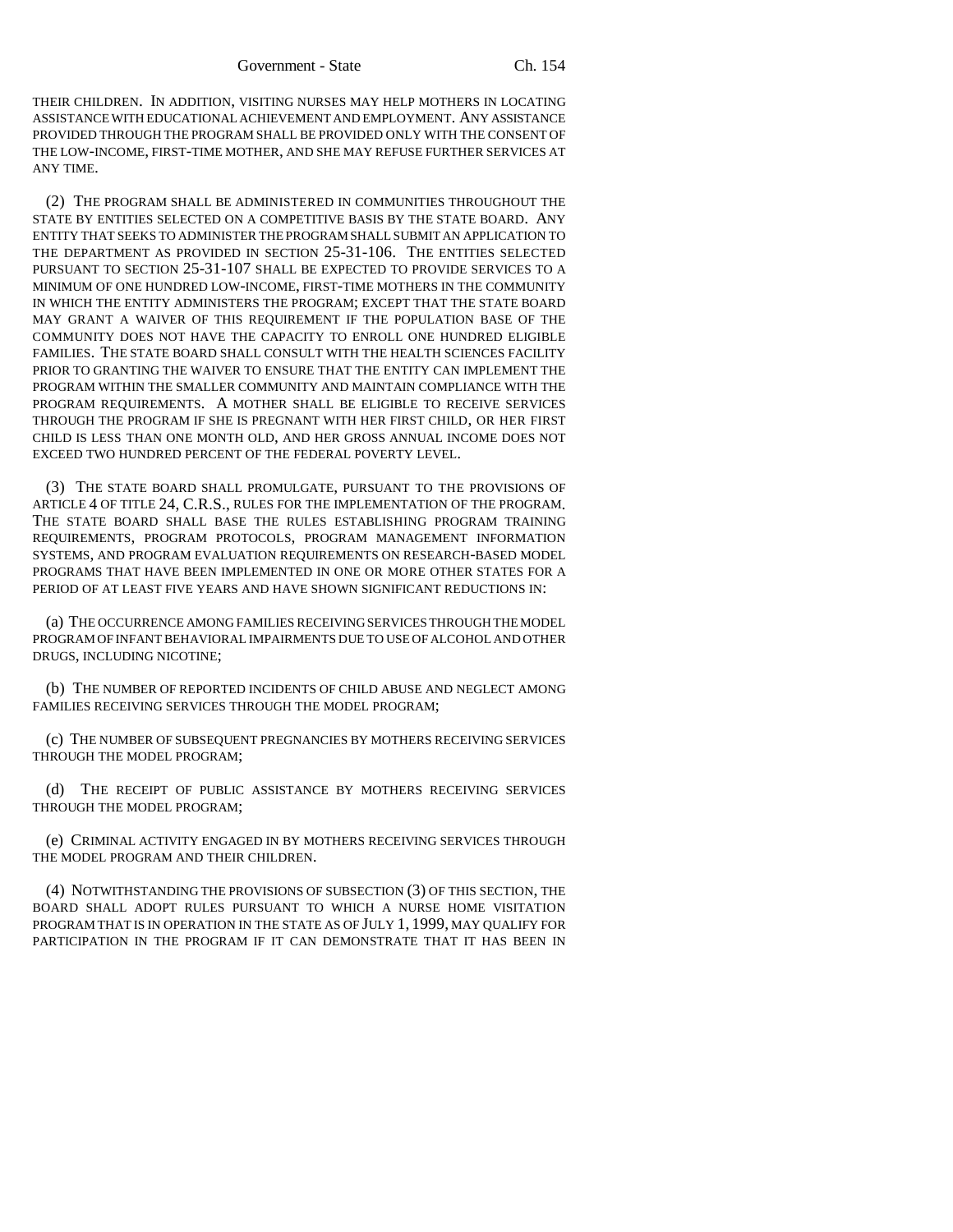OPERATION IN THE STATE FOR A MINIMUM OF FIVE YEARS AND THAT IT HAS ACHIEVED A REDUCTION IN THE OCCURRENCES SPECIFIED IN SUBSECTION (3) OF THIS SECTION. ANY PROGRAM SO APPROVED SHALL BE EXEMPT FROM THE RULES ADOPTED REGARDING PROGRAM TRAINING REQUIREMENTS, PROGRAM PROTOCOLS, PROGRAM MANAGEMENT INFORMATION SYSTEMS, AND PROGRAM EVALUATION REQUIREMENTS SO LONG AS SAID PROGRAM CONTINUES TO DEMONSTRATE A REDUCTION IN THE OCCURRENCES SPECIFIED IN SUBSECTION (3) OF THIS SECTION.

**25-31-105. Health sciences facility - duties.** (1) THE PRESIDENT OF THE UNIVERSITY OF COLORADO SHALL IDENTIFY A FACILITY AT THE UNIVERSITY OF COLORADO HEALTH SCIENCES CENTER WITH THE KNOWLEDGE AND EXPERTISE NECESSARY TO ASSIST THE STATE BOARD IN SELECTING ENTITIES FROM AMONG THE APPLICATIONS SUBMITTED PURSUANT TO SECTION 25-31-106 AND IN MONITORING AND EVALUATING THE IMPLEMENTATION OF THE PROGRAM IN COMMUNITIES THROUGHOUT THE STATE.

(2) THE HEALTH SCIENCES FACILITY SHALL MONITOR THE ADMINISTRATION OF THE PROGRAM BY THE SELECTED ENTITIES TO ENSURE THAT THE PROGRAM IS IMPLEMENTED ACCORDING TO THE PROGRAM TRAINING REQUIREMENTS, PROGRAM PROTOCOLS, PROGRAM MANAGEMENT INFORMATION SYSTEMS, AND PROGRAM EVALUATION REQUIREMENTS ESTABLISHED BY RULE OF THE STATE BOARD. THE HEALTH SCIENCES FACILITY SHALL EVALUATE THE OVERALL IMPLEMENTATION OF THE PROGRAM AND INCLUDE SUCH EVALUATION, ALONG WITH ANY RECOMMENDATIONS CONCERNING THE SELECTED ENTITIES OR CHANGES IN THE PROGRAM TRAINING REQUIREMENTS, PROGRAM PROTOCOLS, PROGRAM MANAGEMENT INFORMATION SYSTEMS, OR PROGRAM EVALUATION REQUIREMENTS, IN THE ANNUAL REPORT SUBMITTED TO THE DEPARTMENT PURSUANT TO SECTION 25-31-108.

(3) THE DEPARTMENT SHALL COMPENSATE THE HEALTH SCIENCES FACILITY FOR THE COSTS INCURRED IN PERFORMING ITS DUTIES UNDER THIS ARTICLE. SUCH COMPENSATION SHALL BE INCLUDED IN THE ACTUAL COSTS INCURRED BY THE DEPARTMENT IN ADMINISTERING THE PROGRAM AND PAID OUT OF THE AMOUNT ALLOCATED TO THE DEPARTMENT FOR ADMINISTRATIVE COSTS PURSUANT TO SECTION 25-31-107 (2) (b).

**25-31-106. Program applications - requirements.** (1) ANY ENTITY THAT SEEKS TO ADMINISTER THE PROGRAM IN A COMMUNITY SHALL SUBMIT AN APPLICATION TO THE DEPARTMENT IN ACCORDANCE WITH RULES ADOPTED BY THE STATE BOARD. AT A MINIMUM, THE APPLICATION SHALL SPECIFY THE BASIC ELEMENTS AND PROCEDURES THAT THE ENTITY SHALL USE IN ADMINISTERING THE PROGRAM. BASIC PROGRAM ELEMENTS SHALL INCLUDE, BUT ARE NOT LIMITED TO, THE FOLLOWING:

(a) THE SPECIFIC TRAINING TO BE RECEIVED BY EACH NURSE EMPLOYED BY THE ENTITY TO PROVIDE HOME NURSING SERVICES THROUGH THE PROGRAM, WHICH TRAINING SHALL MEET OR EXCEED THE VISITING NURSE TRAINING REQUIREMENTS ESTABLISHED BY RULE OF THE STATE BOARD;

(b) THE PROTOCOLS TO BE FOLLOWED BY THE ENTITY IN ADMINISTERING THE PROGRAM, WHICH PROTOCOLS AT A MINIMUM SHALL COMPLY WITH THE PROGRAM PROTOCOLS ESTABLISHED BY RULE OF THE STATE BOARD;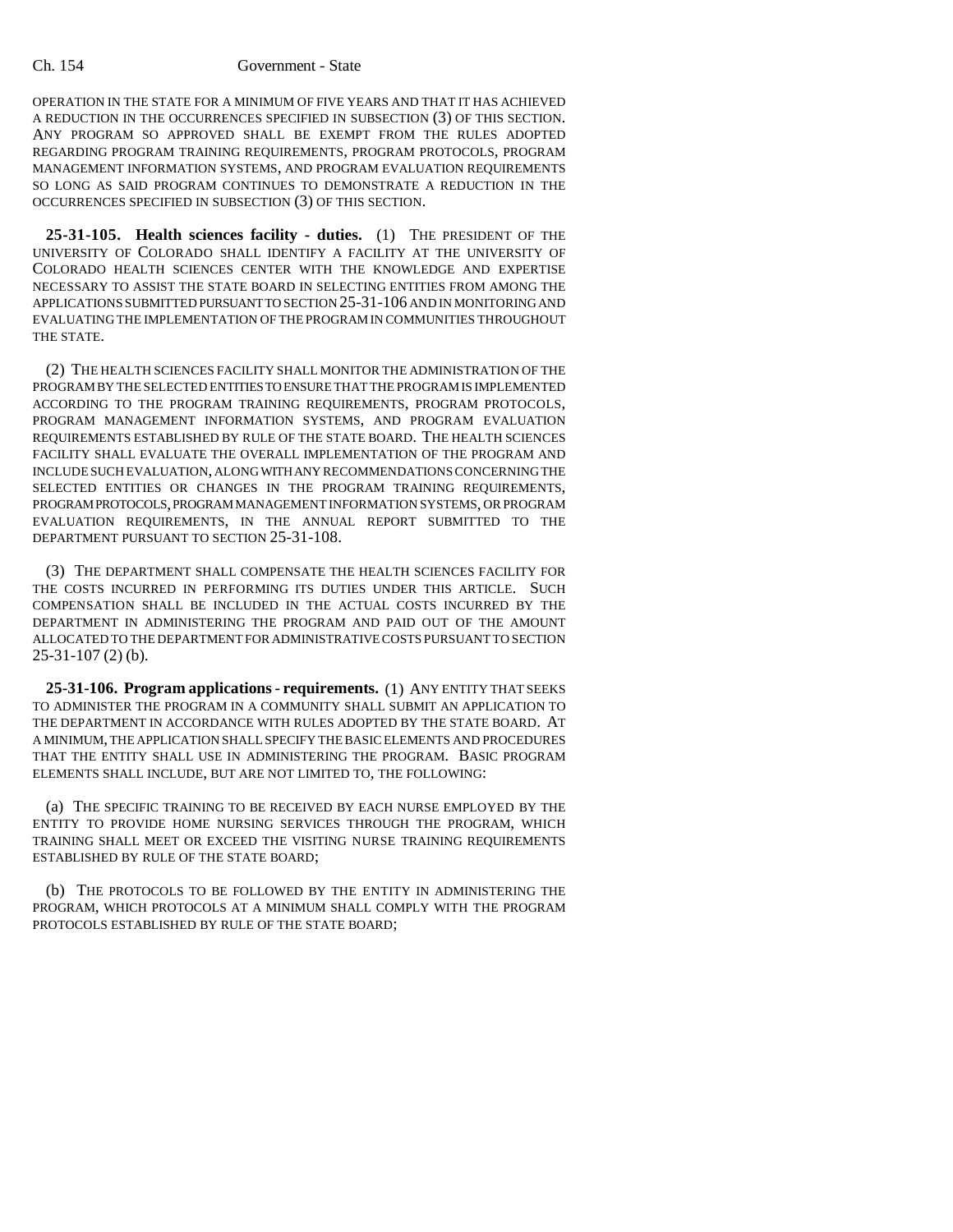(c) THE MANAGEMENT INFORMATION SYSTEM TO BE USED BY THE ENTITY IN ADMINISTERING THE PROGRAM, WHICH AT A MINIMUM SHALL COMPLY WITH THE MANAGEMENT INFORMATION SYSTEM REQUIREMENTS ESTABLISHED BY RULE OF THE STATE BOARD;

(d) THE REPORTING AND EVALUATION SYSTEM TO BE USED BY THE ENTITY IN MEASURING THE EFFECTIVENESS OF THE PROGRAM IN ASSISTING LOW-INCOME, FIRST-TIME MOTHERS, WHICH AT A MINIMUM SHALL MEET THE REPORTING AND EVALUATION REQUIREMENTS SPECIFIED BY RULE OF THE STATE BOARD;

(e) AN ANNUAL REPORT TO BOTH THE HEALTH SCIENCES FACILITY AND THE COMMUNITY IN WHICH THE ENTITY ADMINISTERS THE PROGRAM THAT REPORTS ON THE EFFECTIVENESS OF THE PROGRAM WITHIN THE COMMUNITY AND IS WRITTEN IN A MANNER THAT IS UNDERSTANDABLE FOR BOTH THE HEALTH SCIENCES FACILITY AND MEMBERS OF THE COMMUNITY.

(2) ANY PROGRAM APPLICATION SUBMITTED PURSUANT TO THIS SECTION SHALL DEMONSTRATE STRONG, BIPARTISAN PUBLIC SUPPORT FOR AND A LONG-TIME COMMITMENT TO OPERATION OF THE PROGRAM IN THE COMMUNITY.

(3) THE DEPARTMENT SHALL INITIALLY REVIEW THE APPLICATIONS RECEIVED PURSUANT TO THIS SECTION AND SUBMIT TO THE HEALTH SCIENCES FACILITY FOR REVIEW THOSE APPLICATIONS THAT INCLUDE THE BASIC PROGRAM ELEMENTS AS REQUIRED BY THE RULES ADOPTED BY THE STATE BOARD. FOLLOWING ITS REVIEW, THE HEALTH SCIENCES FACILITY SHALL SUBMIT TO THE STATE BOARD A LIST OF THE APPLYING ENTITIES THAT THE HEALTH SCIENCES FACILITY RECOMMENDS TO ADMINISTER THE PROGRAM IN COMMUNITIES THROUGHOUT THE STATE.

**25-31-107. Nurse home visitor program - selection of entities - grants.** (1) ON RECEIPT OF THE LIST OF ENTITIES RECOMMENDED BY THE HEALTH SCIENCES FACILITY, THE STATE BOARD SHALL SELECT THE ENTITIES THAT WILL ADMINISTER THE PROGRAM IN COMMUNITIES THROUGHOUT THE STATE. IN SELECTING ENTITIES, THE STATE BOARD SHALL GIVE SPECIAL CONSIDERATION TO ENTITIES THAT ARE PROPOSING TO ADMINISTER THE PROGRAM AS A COLLABORATIVE EFFORT AMONG MULTIPLE ENTITIES.

(2) (a) THE ENTITIES SELECTED TO OPERATE THE PROGRAM SHALL RECEIVE GRANTS IN AMOUNTS SPECIFIED BY THE STATE BOARD. THE GRANTS MAY INCLUDE OPERATING COSTS AND ADDITIONAL AMOUNTS FOR TRAINING AND DEVELOPMENT OF ANY INFRASTRUCTURE, INCLUDING BUT NOT LIMITED TO DEVELOPMENT OF THE INFORMATION MANAGEMENT SYSTEM, NECESSARY TO ADMINISTER THE PROGRAM. FOR THE 2000-01 FISCAL YEAR, THE STATE BOARD SHALL AWARD GRANTS TO NO MORE THAN TWELVE ENTITIES IN AT LEAST EIGHT COMMUNITIES. THE NUMBER OF ENTITIES SELECTED AND THE NUMBER OF COMMUNITIES IN WHICH THE PROGRAM SHALL BE IMPLEMENTED IN SUBSEQUENT FISCAL YEARS SHALL BE DETERMINED BY MONEYS AVAILABLE IN THE NURSE HOME VISITOR PROGRAM FUND CREATED IN PARAGRAPH (b) OF THIS SUBSECTION (2).

(b) GRANTS AWARDED PURSUANT TO PARAGRAPH (a) OF THIS SUBSECTION (2) SHALL BE PAYABLE FROM THE NURSE HOME VISITOR PROGRAM FUND, WHICH FUND IS HEREBY CREATED IN THE STATE TREASURY. THE NURSE HOME VISITOR PROGRAM FUND, REFERRED TO IN THIS SECTION AS THE "FUND", SHALL CONSIST OF MONEYS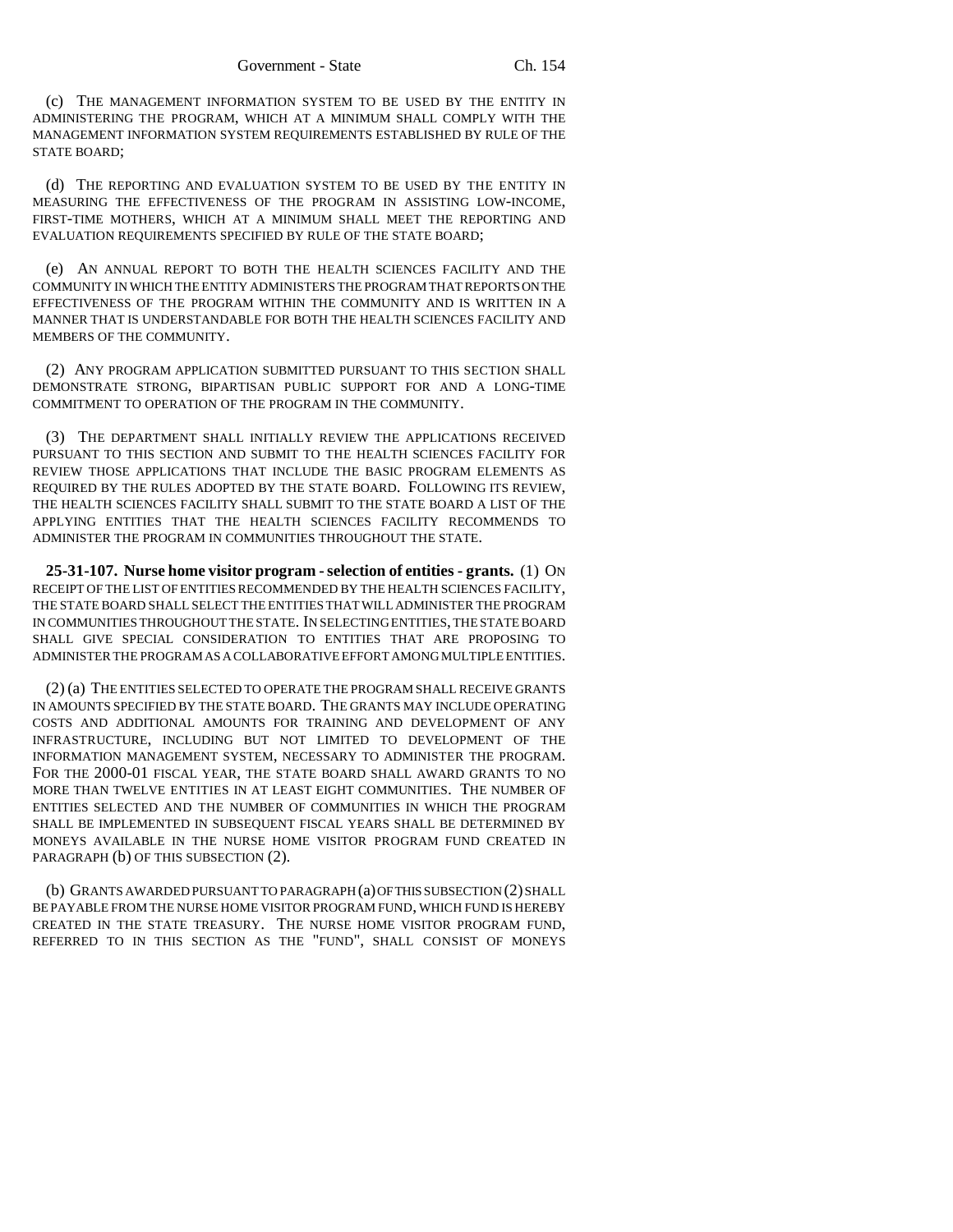APPROPRIATED THERETO BY THE GENERAL ASSEMBLY FROM MONEYS RECEIVED PURSUANT TO THE MASTER SETTLEMENT AGREEMENT IN THE AMOUNT DESCRIBED IN PARAGRAPH (d) OF THIS SUBSECTION (2). IN ADDITION, THE STATE TREASURER MAY CREDIT TO THE FUND ANY PUBLIC OR PRIVATE GIFTS, GRANTS, OR DONATIONS RECEIVED BY THE DEPARTMENT FOR IMPLEMENTATION OF THE PROGRAM. THE FUND SHALL BE SUBJECT TO ANNUAL APPROPRIATION BY THE GENERAL ASSEMBLY TO THE DEPARTMENT FOR GRANTS TO ENTITIES FOR OPERATION OF THE PROGRAM. IN ADDITION, THE DEPARTMENT MAY RETAIN UP TO FIVE PERCENT OF THE AMOUNT ANNUALLY APPROPRIATED FROM THE FUND FOR THE ACTUAL COSTS INCURRED BY THE DEPARTMENT IN IMPLEMENTING THE PROVISIONS OF THIS ARTICLE. NOTWITHSTANDING THE PROVISIONS OF SECTION 24-36-114, C.R.S., ALL INTEREST DERIVED FROM THE DEPOSIT AND INVESTMENT OF MONEYS IN THE FUND SHALL BE CREDITED TO THE FUND. ANY UNENCUMBERED MONEYS APPROPRIATED FROM MONEYS RECEIVED PURSUANT TO THE MASTER SETTLEMENT AGREEMENT REMAINING IN THE FUND AT THE END OF ANY FISCAL YEAR SHALL BE TRANSFERRED TO THE TOBACCO LITIGATION SETTLEMENT TRUST FUND CREATED IN SECTION 24-22-115.5, C.R.S.

(c) IT IS THE INTENT OF THE GENERAL ASSEMBLY THAT GENERAL FUND MONEYS NOT BE APPROPRIATED FOR IMPLEMENTATION OF THE PROGRAM.

(d) (I) FOR THE 2000-01 FISCAL YEAR, THE GENERAL ASSEMBLY SHALL APPROPRIATE TO THE FUND THREE PERCENT OF THE TOTAL AMOUNT OF MONEYS RECEIVED BY THE STATE PURSUANT TO THE MASTER SETTLEMENT AGREEMENT, OTHER THAN ATTORNEY FEES AND COSTS, DURING THE PRECEDING FISCAL YEAR; EXCEPT THAT THE AMOUNT SO APPROPRIATED TO THE FUND SHALL NOT EXCEED THREE MILLION DOLLARS. BEGINNING WITH THE 2001-02 FISCAL YEAR AND FOR EACH FISCAL YEAR THEREAFTER UNTIL THE 2008-09 FISCAL YEAR, THE GENERAL ASSEMBLY SHALL INCREASE THE AMOUNT APPROPRIATED TO THE FUND BY TWO PERCENT PER FISCAL YEAR; EXCEPT THAT THE AMOUNT OF INCREASE SHALL NOT EXCEED AN ADDITIONAL TWO MILLION DOLLARS PER YEAR. FOR THE 2008-09 FISCAL YEAR AND FOR EACH FISCAL YEAR THEREAFTER SO LONG AS THE STATE RECEIVES MONEYS PURSUANT TO THE MASTER SETTLEMENT AGREEMENT, THE GENERAL ASSEMBLY SHALL APPROPRIATE TO THE FUND NINETEEN PERCENT OF THE TOTAL AMOUNT OF MONEYS RECEIVED BY THE STATE PURSUANT TO THE MASTER SETTLEMENT AGREEMENT, OTHER THAN ATTORNEY FEES AND COSTS, DURING THE PRECEDING FISCAL YEAR; EXCEPT THAT THE AMOUNT SO APPROPRIATED TO THE FUND IN ANY FISCAL YEAR SHALL NOT EXCEED NINETEEN MILLION DOLLARS. THE GENERAL ASSEMBLY SHALL APPROPRIATE THE AMOUNT SPECIFIED IN THIS PARAGRAPH (d) FROM MONEYS CREDITED TO THE TOBACCO LITIGATION SETTLEMENT CASH FUND CREATED IN SECTION 24-22-115, C.R.S.

(II) NOTWITHSTANDING THE PROVISIONS OF SUBPARAGRAPH (I) OF THIS PARAGRAPH (d), FOR THE FISCAL YEAR IN WHICH THE FIRST PAYMENT OF MONEYS PURSUANT TO THE MASTER SETTLEMENT AGREEMENT IS RECEIVED, THE PERCENTAGE APPROPRIATED TO THE FUND SHALL BE CALCULATED ON THE TOTAL AMOUNT OF MONEYS RECEIVED BY THE STATE PURSUANT TO THE MASTER SETTLEMENT AGREEMENT, OTHER THAN ATTORNEY FEES AND COSTS, DURING THAT FISCAL YEAR, MINUS THIRTY-THREE MILLION DOLLARS.

**25-31-108. Annual program review - audit.** (1) THE HEALTH SCIENCES FACILITY SHALL ANNUALLY PREPARE AND SUBMIT TO THE DEPARTMENT A REPORT INCLUDING AN EVALUATION OF THE IMPLEMENTATION OF THE PROGRAM, THE RESULTS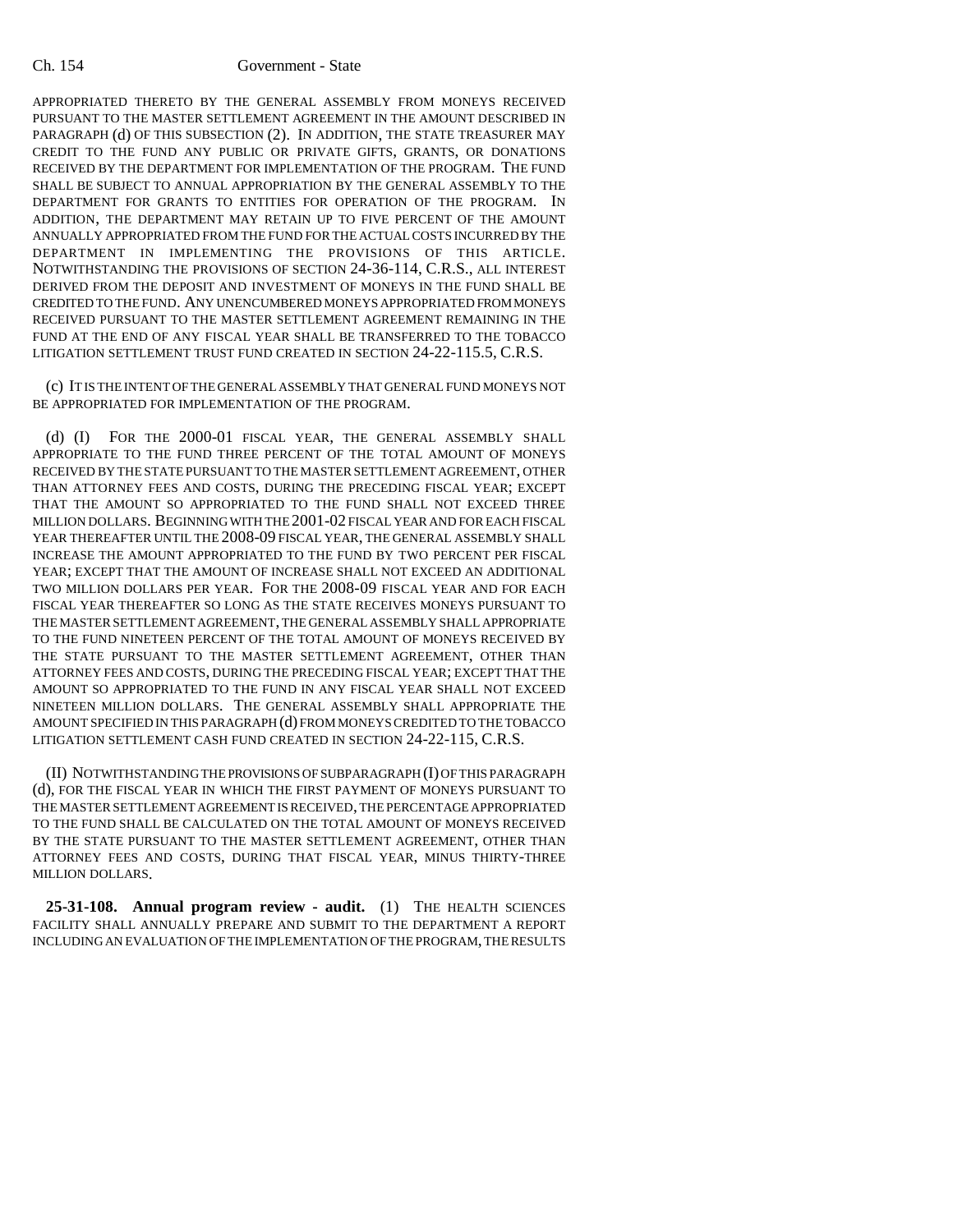Government - State Ch. 154

ACHIEVED BY THE PROGRAM BASED ON THE ANNUAL REPORTS SUBMITTED BY THE ADMINISTERING ENTITIES PURSUANT TO SECTION 25-30-106 (1) (e), THE EXTENT TO WHICH THE PROGRAM SERVES MEDICAID-ELIGIBLE PERSONS AND PROVIDES SERVICES THAT MAY BE PROVIDED IN PART THROUGH MEDICAID FUNDING, AND ANY RECOMMENDATIONS CONCERNING CHANGES TO THE PROGRAM, INCLUDING BUT NOT LIMITED TO ANY CHANGES THAT MAY BE APPROPRIATE TO ENABLE THE PROGRAM TO RECEIVE MEDICAID FUNDING. THE DEPARTMENT SHALL INCLUDE SAID REPORT IN THE ANNUAL REPORT ON PROGRAMS THAT ARE FUNDED BY MONEYS RECEIVED PURSUANT TO THE MASTER SETTLEMENT AGREEMENT PREPARED PURSUANT TO SECTION 25-1-108.5 (3). ANY ENTITY THAT IS ADMINISTERING THE PROGRAM MAY BE SUBJECT TO A REDUCTION IN OR CESSATION OF FUNDING IF THE STATE BOARD, BASED ON RECOMMENDATIONS FROM THE HEALTH SCIENCES FACILITY, DETERMINES THAT THE ENTITY IS NOT OPERATING THE PROGRAM IN ACCORDANCE WITH THE PROGRAM REQUIREMENTS ESTABLISHED BY RULE OF THE STATE BOARD OR IS OPERATING THE PROGRAM IN SUCH A MANNER THAT THE PROGRAM DOES NOT DEMONSTRATE POSITIVE RESULTS.

(2) THE STATE AUDITOR'S OFFICE, PURSUANT TO SECTION 2-3-113, C.R.S., SHALL AUDIT EACH ENTITY ADMINISTERING THE PROGRAM TO DETERMINE WHETHER THE ENTITY IS ADMINISTERING THE PROGRAM IN COMPLIANCE WITH THE PROGRAM REQUIREMENTS AND IN AN EFFECTIVE MANNER. THE AUDIT SHALL BE CONDUCTED AND REPORTED IN ACCORDANCE WITH THE PROVISIONS OF SECTION 2-3-113, C.R.S.

**SECTION 6.** 26-10-102, Colorado Revised Statutes, is amended BY THE ADDITION OF THE FOLLOWING NEW SUBSECTIONS to read:

**26-10-102. Definitions.** As used in this article, unless the context otherwise requires:

(3.7) "MASTER SETTLEMENT AGREEMENT" MEANS THE MASTER SETTLEMENT AGREEMENT, THE SMOKELESS TOBACCO MASTER SETTLEMENT AGREEMENT, AND THE CONSENT DECREE APPROVED AND ENTERED BY THE COURT IN THE CASE DENOMINATED *STATE OF COLORADO, EX REL. GALE A. NORTON, ATTORNEY GENERAL V. R.J.REYNOLDS TOBACCO CO.;AMERICAN TOBACCO CO.,INC.;BROWN &WILLIAMSON TOBACCO CORP.; LIGGETT GROUP INC.; LORILLARD TOBACCO COMPANY; PHILLIP MORRIS, INC.; UNITED STATES TOBACCO CO.; B.A.T. INDUSTRIES, P.L.C.; THE COUNCIL FOR TOBACCO RESEARCH--U.S.A.,INC.; AND TOBACCO INSTITUTE,INC.*,CASE NO.97CV3432, IN THE DISTRICT COURT FOR THE CITY AND COUNTY OF DENVER.

(3.9) "TRUST FUND" MEANS THE COLORADO STATE VETERANS TRUST FUND CREATED IN SECTION 26-10-111.

**SECTION 7.** Article 10 of title 26, Colorado Revised Statutes, is amended BY THE ADDITION OF A NEW SECTION to read:

**26-10-111. Colorado state veterans trust fund - created - report.** (1) THERE IS HEREBY CREATED IN THE STATE TREASURY THE COLORADO STATE VETERANS TRUST FUND THAT SHALL CONSIST OF THE MONEYS APPROPRIATED THERETO PURSUANT TO SUBSECTION (2) OF THIS SECTION. THE FUNDS IN THE TRUST FUND SHALL BE USED FOR CAPITAL IMPROVEMENTS OR NEEDED AMENITIES FOR EXISTING OR FUTURE STATE VETERANS NURSING HOMES, AND COSTS INCURRED BY EXISTING OR FUTURE STATE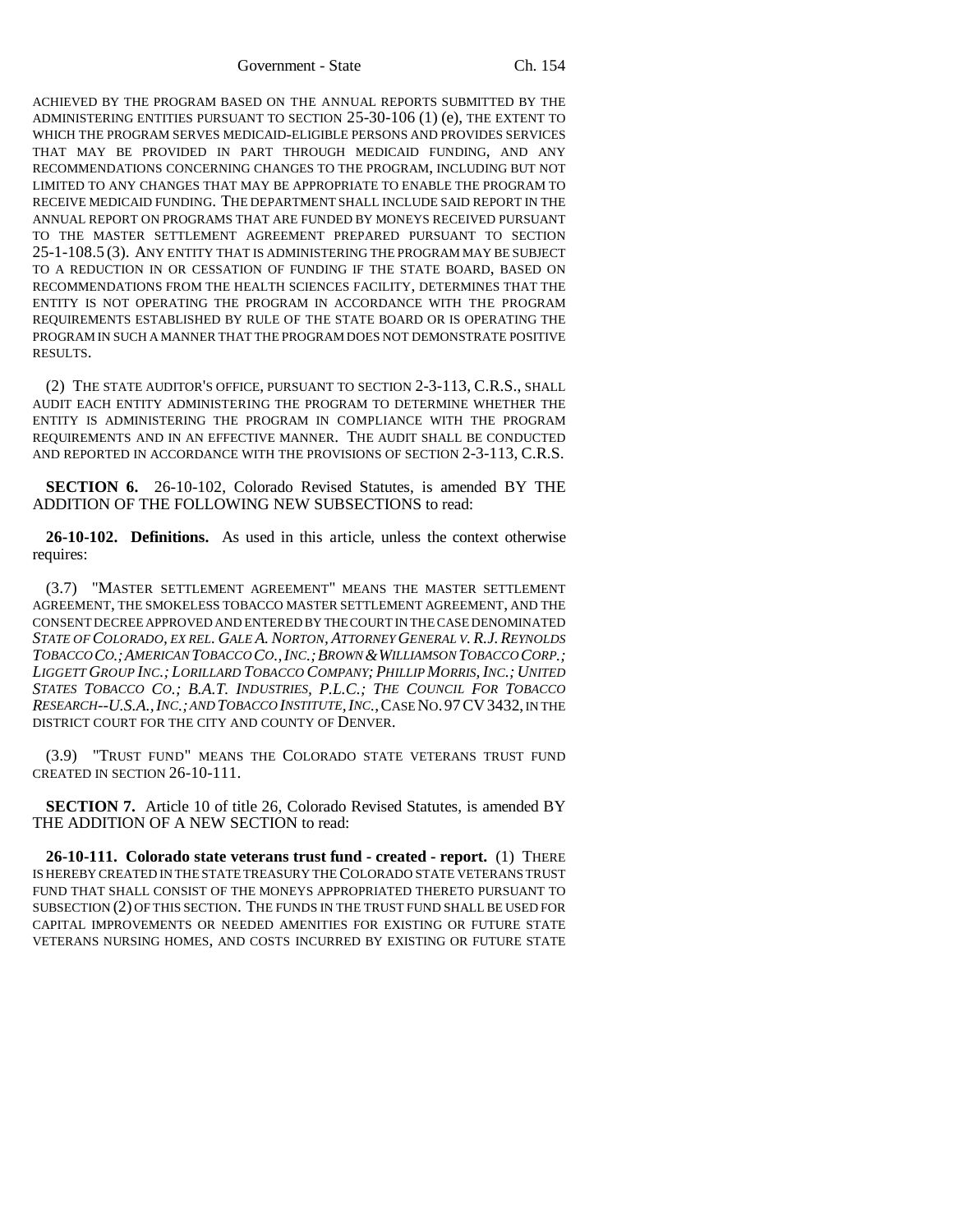VETERANS CEMETERIES AND VETERANS OUTREACH PROGRAMS ADMINISTERED BY THE DIVISION. IN ADDITION, THE STATE TREASURER MAY CREDIT TO THE TRUST FUND ANY PUBLIC OR PRIVATE GIFTS, GRANTS, OR DONATIONS RECEIVED BY THE DEPARTMENT OF HUMAN SERVICES FOR IMPLEMENTATION OF THE PURPOSES SPECIFIED IN THIS SUBSECTION (1). IN ADDITION, THE DIVISION MAY RETAIN UP TO FIVE PERCENT OF THE AMOUNT ANNUALLY APPROPRIATED FROM THE TRUST FUND FOR THE ACTUAL COSTS INCURRED BY THE DIVISION AND THE BOARD IN IMPLEMENTING THE PROVISIONS OF THIS ARTICLE. NOTWITHSTANDING THE PROVISIONS OF SECTION 24-36-114, C.R.S., ALL INTEREST DERIVED FROM THE DEPOSIT AND INVESTMENT OF MONEYS IN THE TRUST FUND SHALL BE CREDITED TO THE TRUST FUND.

(2) (a) BEGINNING IN FISCAL YEAR 2000-01 AND FOR EACH FISCAL YEAR THEREAFTER SO LONG AS THE STATE RECEIVES MONEYS PURSUANT TO THE MASTER SETTLEMENT AGREEMENT, THE GENERAL ASSEMBLY SHALL ANNUALLY APPROPRIATE TO THE TRUST FUND ONE PERCENT OF THE TOTAL AMOUNT RECEIVED BY THE STATE PURSUANT TO THE PROVISIONS OF THE MASTER SETTLEMENT AGREEMENT, OTHER THAN ATTORNEY FEES AND COSTS, DURING THE PRECEDING FISCAL YEAR; EXCEPT THAT THE AMOUNT SO APPROPRIATED TO THE TRUST FUND IN ANY FISCAL YEAR SHALL NOT EXCEED ONE MILLION DOLLARS. THE GENERAL ASSEMBLY SHALL APPROPRIATE THE AMOUNT SPECIFIED IN THIS SUBSECTION (2) FROM MONEYS CREDITED TO THE TOBACCO LITIGATION SETTLEMENT CASH FUND CREATED IN SECTION 24-22-115, C.R.S.

(b) NOTWITHSTANDING THE PROVISIONS OF PARAGRAPH (a) OF THIS SUBSECTION (2), FOR THE FISCAL YEAR IN WHICH THE FIRST PAYMENT OF MONEYS PURSUANT TO THE MASTER SETTLEMENT AGREEMENT IS RECEIVED, THE PERCENTAGE APPROPRIATED TO THE TRUST FUND SHALL BE CALCULATED ON THE TOTAL AMOUNT OF MONEYS RECEIVED BY THE STATE PURSUANT TO THE MASTER SETTLEMENT AGREEMENT, OTHER THAN ATTORNEY FEES AND COSTS, DURING THAT FISCAL YEAR, MINUS THIRTY-THREE MILLION DOLLARS.

(3) ALL OF THE FUNDS APPROPRIATED TO THE TRUST FUND PURSUANT TO SUBSECTION (2) OF THIS SECTION IN FISCAL YEAR 2000-01 SHALL BE CREDITED TO THE TRUST FUND AND RETAINED AS PRINCIPAL IN THE TRUST FUND. FOR FISCAL YEARS 2001-02 AND FISCAL YEARS THEREAFTER, SEVENTY-FIVE PERCENT OF THE AMOUNT OF ANNUAL APPROPRIATIONS MADE PURSUANT TO SUBSECTION (2) OF THIS SECTION SHALL BE CREDITED TO THE TRUST FUND AND RETAINED AS PRINCIPAL IN THE TRUST FUND. FOR FISCAL YEARS 2001-02 AND FISCAL YEARS THEREAFTER, TWENTY-FIVE PERCENT OF THE AMOUNT OF ANNUAL APPROPRIATIONS MADE PURSUANT TO SUBSECTION (2) OF THIS SECTION AND ANY INTEREST EARNED ON THE PRINCIPAL IN THE TRUST FUND SHALL BE SUBJECT TO ANNUAL APPROPRIATION BY THE GENERAL ASSEMBLY AND MAY BE ALLOCATED BY THE BOARD FOR THE PURPOSES OUTLINED IN SUBSECTION (1) OF THIS SECTION.

(4) FUNDS SHALL BE ALLOCATED OUT OF THE TRUST FUND USING THE FOLLOWING PROCESS: THE DIRECTOR OF THE STATE AND VETERANS NURSING HOMES OR THE DIRECTOR OF THE DIVISION OF VETERANS AFFAIRS SHALL SUBMIT TO THE BOARD A WRITTEN REQUEST FOR FUNDS TO BE USED FOR THE PURPOSES DESCRIBED IN SUBSECTION (1) OF THIS SECTION. THE BOARD SHALL VOTE ON THE REQUEST FOR FUNDS. A MAJORITY VOTE SHALL BE SUFFICIENT TO APPROVE AN ALLOCATION OF FUNDS OUT OF THE TRUST FUND.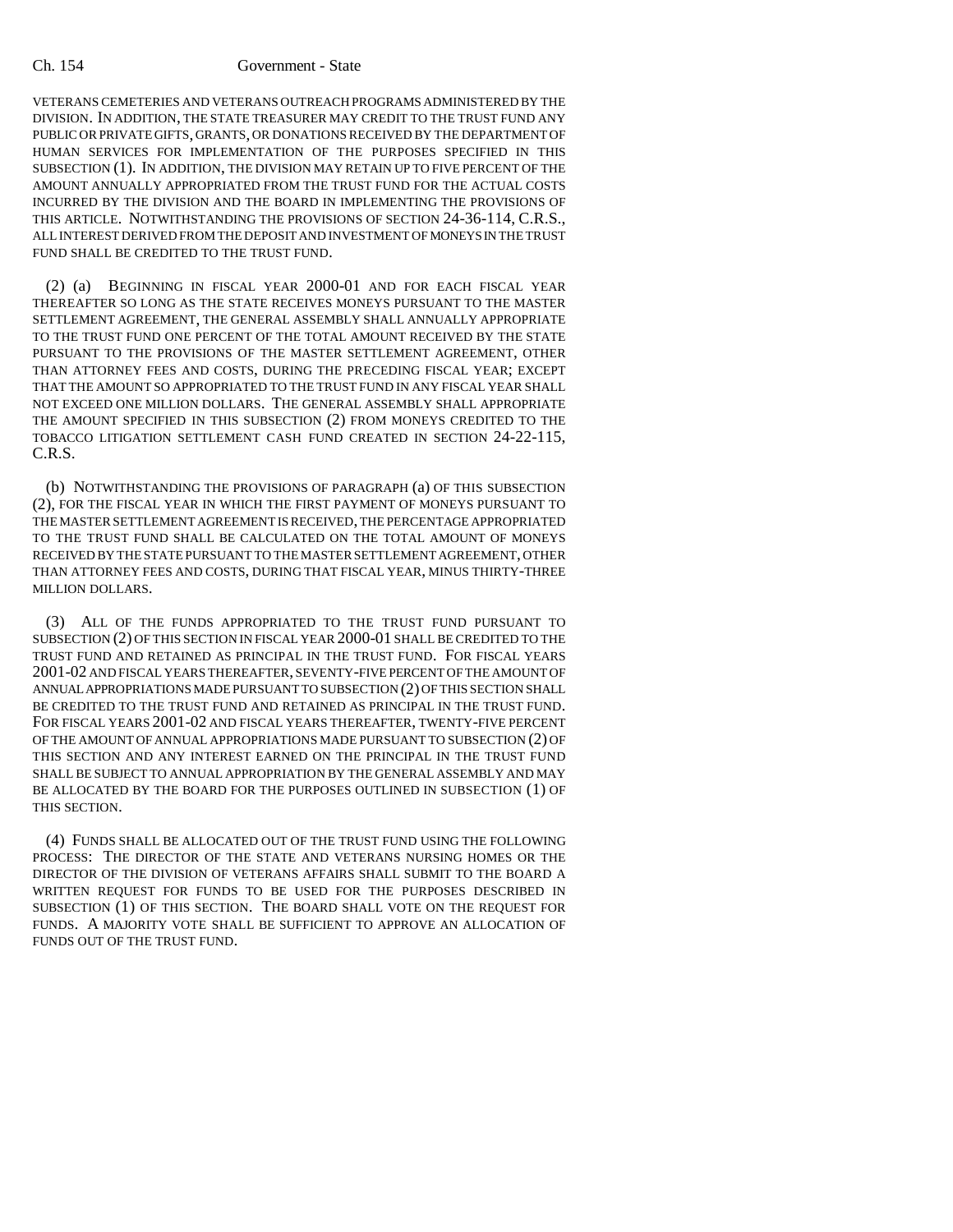(5) (a) THE BOARD SHALL PREPARE A REPORT EVALUATING THE IMPLEMENTATION OF THIS SECTION, INCLUDING THE NUMBER AND TYPE OF IMPROVEMENTS OR ADDITIONS TO NURSING HOMES THAT HAVE BEEN MADE, THE NUMBER AND TYPE OF IMPROVEMENTS TO VETERANS CEMETERIES, THE NUMBER OF VETERANS SERVED THROUGH THE VETERANS OUTREACH PROGRAM, AND THE RESULTS ACHIEVED AS A RESULT OF ALLOCATIONS MADE OUT OF THE TRUST FUND.

(b) THE DEPARTMENT SHALL SUBMIT THE REPORT TO THE DEPARTMENT OF PUBLIC HEALTH AND ENVIRONMENT FOR INCLUSION IN THE REPORT PREPARED BY SAID DEPARTMENT PURSUANT TO SECTION 25-1-108.5 (3), C.R.S.

**SECTION 8.** 26-19-103, Colorado Revised Statutes, is amended BY THE ADDITION OF A NEW SUBSECTION to read:

**26-19-103. Definitions.** As used in this article, unless the context otherwise requires:

(6.3) "MASTER SETTLEMENT AGREEMENT" MEANS THE MASTER SETTLEMENT AGREEMENT, THE SMOKELESS TOBACCO MASTER SETTLEMENT AGREEMENT, AND THE CONSENT DECREE APPROVED AND ENTERED BY THE COURT IN THE CASE DENOMINATED *STATE OF COLORADO, EX REL. GALE A. NORTON, ATTORNEY GENERAL V. R.J.REYNOLDS TOBACCO CO.;AMERICAN TOBACCO CO.,INC.;BROWN &WILLIAMSON TOBACCO CORP.; LIGGETT GROUP INC.; LORILLARD TOBACCO COMPANY; PHILLIP MORRIS, INC.; UNITED STATES TOBACCO CO.; B.A.T. INDUSTRIES, P.L.C.; THE COUNCIL FOR TOBACCO RESEARCH--U.S.A.,INC.; AND TOBACCO INSTITUTE,INC.*,CASE NO.97CV3432, IN THE DISTRICT COURT FOR THE CITY AND COUNTY OF DENVER.

**SECTION 9.** 26-19-105, Colorado Revised Statutes, is amended BY THE ADDITION OF A NEW SUBSECTION to read:

**26-19-105. Trust - created.** (2.5) BEGINNING IN FISCAL YEAR 2000-01, AND FOR EACH FISCAL YEAR THEREAFTER SO LONG AS THE STATE RECEIVES MONEYS PURSUANT TO THE MASTER SETTLEMENT AGREEMENT, THE GENERAL ASSEMBLY SHALL APPROPRIATE TO THE TRUST TEN MILLION DOLLARS FROM THE MONEYS ANNUALLY RECEIVED BY THE STATE PURSUANT TO THE MASTER SETTLEMENT AGREEMENT. THE GENERAL ASSEMBLY SHALL APPROPRIATE THE AMOUNT SPECIFIED IN THIS SUBSECTION (2.5) FROM MONEYS CREDITED TO THE TOBACCO LITIGATION SETTLEMENT CASH FUND CREATED IN SECTION 24-22-115, C.R.S. THE AMOUNT APPROPRIATED PURSUANT TO THIS SUBSECTION (2.5) SHALL BE IN ADDITION TO AND NOT IN REPLACEMENT OF ANY GENERAL FUND MONEYS APPROPRIATED TO THE TRUST.

**SECTION 10.** 26-19-107 (1) (a), Colorado Revised Statutes, is amended to read:

**26-19-107. Duties of the department - schedule of services - premiums copayments - subsidies.** (1) In addition to any other duties pursuant to this article, the department shall have the following duties:

(a) (I) To design, on or after April 21, 1998, and from time to time revise, a schedule of health care services included in the plan and to propose said schedule to the policy board for approval or modification. The schedule of health care services as proposed by the department and approved by the policy board, shall include, but shall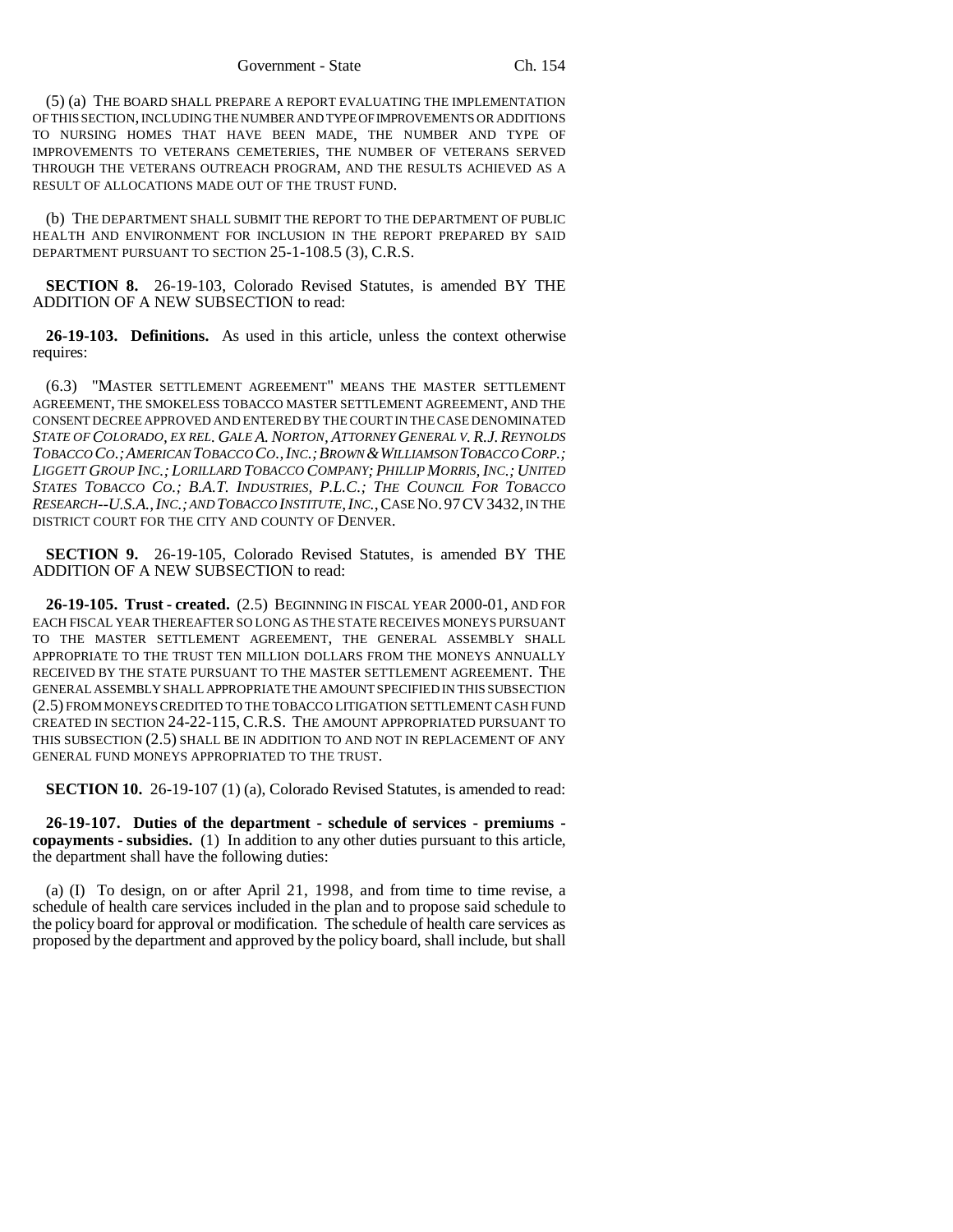not be limited to, preventive care, physician services, inpatient and outpatient hospital services, prescription drugs and medications, and other services that may be medically necessary for the health of enrollees. The department shall design and revise this schedule of health care services included in the plan to be similar to the basic and standard health benefit plans defined in section 10-16-102 (4) and (42), C.R.S.

(II) IN ADDITION TO THE ITEMS SPECIFIED IN SUBPARAGRAPH (I) OF THIS PARAGRAPH (a) AND ANY ADDITIONAL ITEMS APPROVED BY THE POLICY BOARD, ON AND AFTER JANUARY 1, 2001, THE POLICY BOARD SHALL INCLUDE DENTAL SERVICES IN THE SCHEDULE OF HEALTH CARE SERVICES UPON A FINDING BY THE BOARD THAT:

(A) AN ADEQUATE NUMBER OF DENTISTS ARE WILLING TO PROVIDE SERVICES TO ELIGIBLE CHILDREN; AND

(B) THE FINANCIAL RESOURCES AVAILABLE TO THE PROGRAM ARE SUFFICIENT TO FUND SUCH SERVICES.

**SECTION 11.** Article 20 of title 23, Colorado Revised Statutes, is amended BY THE ADDITION OF A NEW PART to read:

# PART 2 TOBACCO-RELATED AND TOBACCO-FOCUSED RESEARCH

**23-20-201. Legislative declaration.** (1) THE GENERAL ASSEMBLY HEREBY FINDS THAT:

(a) ALTHOUGH FEDERAL MONEYS ARE AVAILABLE TO FUND SOME TOBACCO-RELATED RESEARCH, THE SETTLEMENT AGREEMENTS BETWEEN THE TOBACCO COMPANIES AND THE STATES PROVIDE NO FUNDS AT THE NATIONAL LEVEL FOR GRANTS TO FUND THE TYPES OF RESEARCH OUTLINED IN THIS PART 2;

(b) COLORADO IS ONE OF THE FEW STATES IN THE NATION THAT PROVIDES NO STATE FUNDING FOR TOBACCO-RELATED RESEARCH. TAKEN TOGETHER, THE EXISTING LEVEL OF FEDERALLY AND PRIVATELY FUNDED TOBACCO-RELATED RESEARCH IS INSUFFICIENT TO UNDERSTAND AND PREVENT TOBACCO-RELATED DISEASES.

(c) MONEYS FROM THE MASTER SETTLEMENT AGREEMENT PROVIDE COLORADO WITH AN OPPORTUNITY TO FUND BASIC SCIENCE, CLINICAL, AND EVALUATIVE RESEARCH THAT WOULD SERVE COLORADAN'S TOBACCO- AND SUBSTANCE-ABUSE-RELATED HEALTHCARE NEEDS;

(d) RESEARCH FUNDED PURSUANT TO THIS PART 2 IS THE FIRST STEP IN COLORADO'S EFFORTS TO COMBAT EFFECTIVELY THE LONG-TERM EFFECTS OF TOBACCO USE AND SUBSTANCE ABUSE THROUGH RESEARCH THAT CAN ULTIMATELY LEAD TO CURES AND OTHER PERMANENT SOLUTIONS TO TOBACCO- AND SUBSTANCE-ABUSE-RELATED ILLNESS AND DISEASE. RESEARCH FUNDS ALSO WILL ASSIST IN IDENTIFYING EFFECTIVE PREVENTION AND CESSATION PROGRAMS IN COLORADO. THESE AREAS OF RESEARCH WILL HAVE POSITIVE LONG-TERM EFFECTS ON COLORADO COMMUNITIES.

(e) CREATION OF A DEDICATED RESEARCH FUND FOR TOBACCO-RELATED,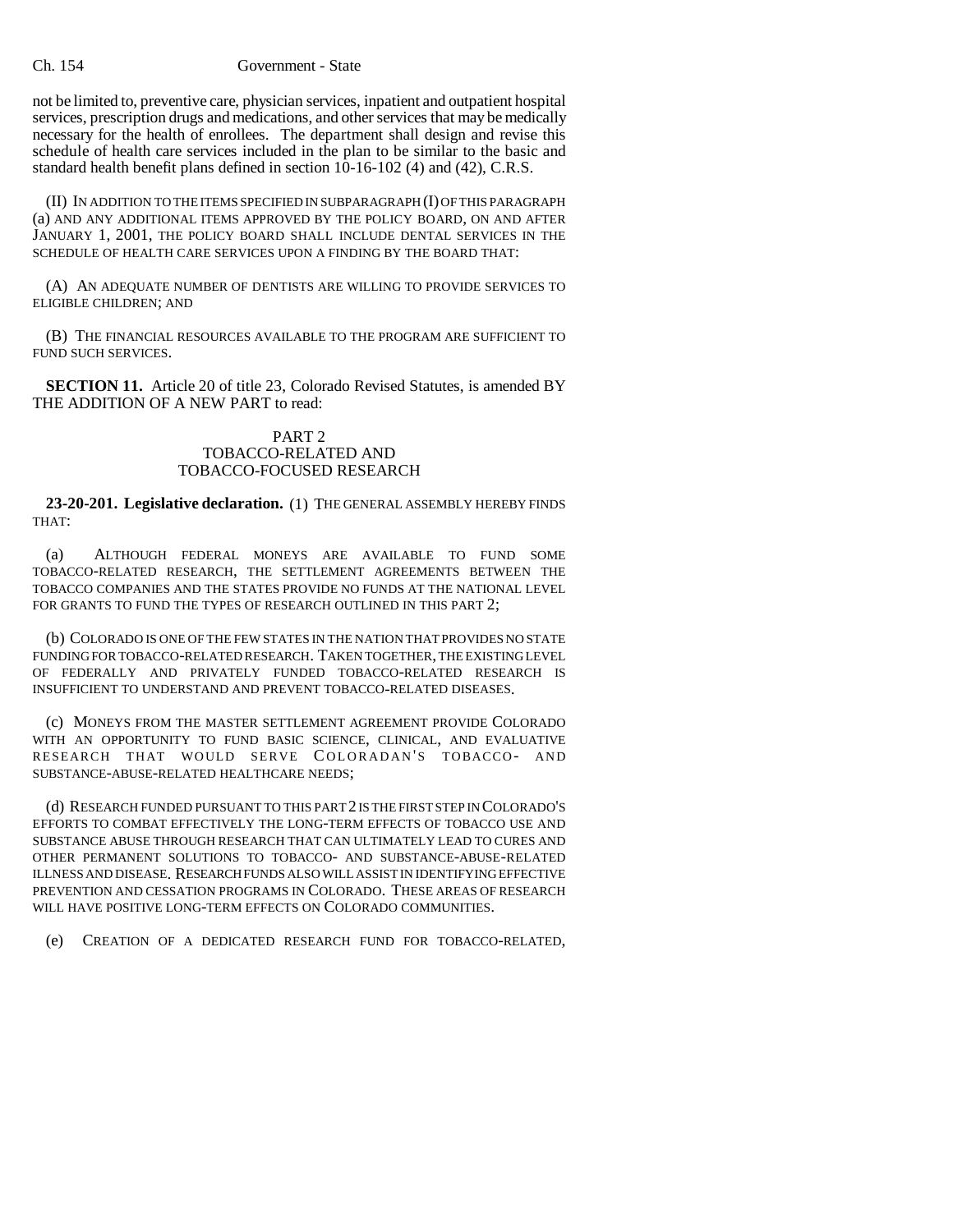TOBACCO-FOCUSED, AND SUBSTANCE-ABUSE-RELATED RESEARCH WILL RESULT IN AN INVESTMENT IN RESEARCH THAT WILL POTENTIALLY SAVE THE STATE OF COLORADO MILLIONS OF DOLLARS IN COSTS OF PROVIDING FOR THE HEALTH AND WELFARE OF THE STATE'S CITIZENS;

(f) IN CREATING A RESEARCH FUND FOR TOBACCO-RELATED, TOBACCO-FOCUSED, AND SUBSTANCE-ABUSE-RELATED RESEARCH, IT IS PARAMOUNT TO ENSURE THAT EXPENDITURES FROM THE FUND RETURN THE MAXIMUM BENEFIT TO THE STATE OF COLORADO IN THE FORM OF INFORMATION ADDRESSING DISEASE, ILLNESS, MENTAL HEALTH, EDUCATION, EVALUATION, CESSATION, AND PREVENTION IN RELATION TO TOBACCO PRODUCTS AND SUBSTANCE ABUSE;

(g) THE COLLABORATIVE EFFORTS OF THE STATE OF COLORADO, THE FEDERAL GOVERNMENT, PRIVATE RESEARCH, AND OTHER STATES THAT CONDUCT TOBACCO-AND SUBSTANCE-ABUSE-RELATED RESEARCH WILL BENEFIT ALL COLORADANS.

**23-20-202. Definitions.** AS USED IN THIS PART 2, UNLESS THE CONTEXT OTHERWISE REQUIRES:

(1) "ADVISORY COMMITTEE" MEANS THE SCIENTIFIC ADVISORY COMMITTEE APPOINTED BY THE GOVERNOR PURSUANT TO SECTION 23-20-204.

(2) "BASIC SCIENCE RESEARCH" MEANS RESEARCH ADDRESSING THE BIOLOGICAL, PHYSIOLOGICAL, CHEMICALOGICAL, AND PSYCHOLOGICAL INTERACTIONS BETWEEN HUMAN BODY STRUCTURES AND TOBACCO AND OTHER DRUG SUBSTANCES IN ALL FORMS.

(3) "CLINICAL RESEARCH" MEANS RESEARCH CONDUCTED TO DEVELOP EFFECTIVE PHARMACOLOGICAL AIDS AND OTHER TREATMENTS TO ASSIST PERSONS WHO USE TOBACCO AND OTHER DRUG SUBSTANCES IN ANY FORM TO CEASE SUCH USE.

(4) "EVALUATIVE RESEARCH" MEANS RESEARCH INTO DESIGNING, IMPLEMENTING, AND EVALUATING EFFECTIVE TOBACCO AND SUBSTANCE ABUSE CESSATION AND PREVENTION PROGRAMS THAT WILL REACH THOSE SEGMENTS OF THE COMMUNITY THAT ARE MOST AT RISK OF USING TOBACCO OR ENGAGING IN SUBSTANCE ABUSE.

(5) "FUND" MEANS THE UNIVERSITY OF COLORADO TOBACCO-RELATED RESEARCH FUND CREATED IN SECTION 23-20-207.

(6) "INDIRECT COSTS" MEANS INDIRECT COSTS AS DEFINED BY FEDERAL COST ACCOUNTING GUIDELINES FOR FEDERALLY SPONSORED RESEARCH, INCLUDING BUT NOT LIMITED TO A USE ALLOWANCE FOR RESEARCH FACILITIES, HEATING, LIGHTING, LIBRARY SERVICES, HEALTH AND SAFETY SERVICES, PROJECT ADMINISTRATION, AND BUILDING MAINTENANCE.

(7) "MASTER SETTLEMENT AGREEMENT" MEANS THE MASTER SETTLEMENT AGREEMENT, THE SMOKELESS TOBACCO MASTER SETTLEMENT AGREEMENT, AND THE CONSENT DECREE APPROVED AND ENTERED BY THE COURT IN THE CASE DENOMINATED *STATE OF COLORADO, EX REL. GALE A. NORTON, ATTORNEY GENERAL V. R.J.REYNOLDS TOBACCO CO.;AMERICAN TOBACCO CO.,INC.;BROWN &WILLIAMSON TOBACCO CORP.; LIGGETT GROUP INC.; LORILLARD TOBACCO COMPANY; PHILLIP MORRIS, INC.; UNITED*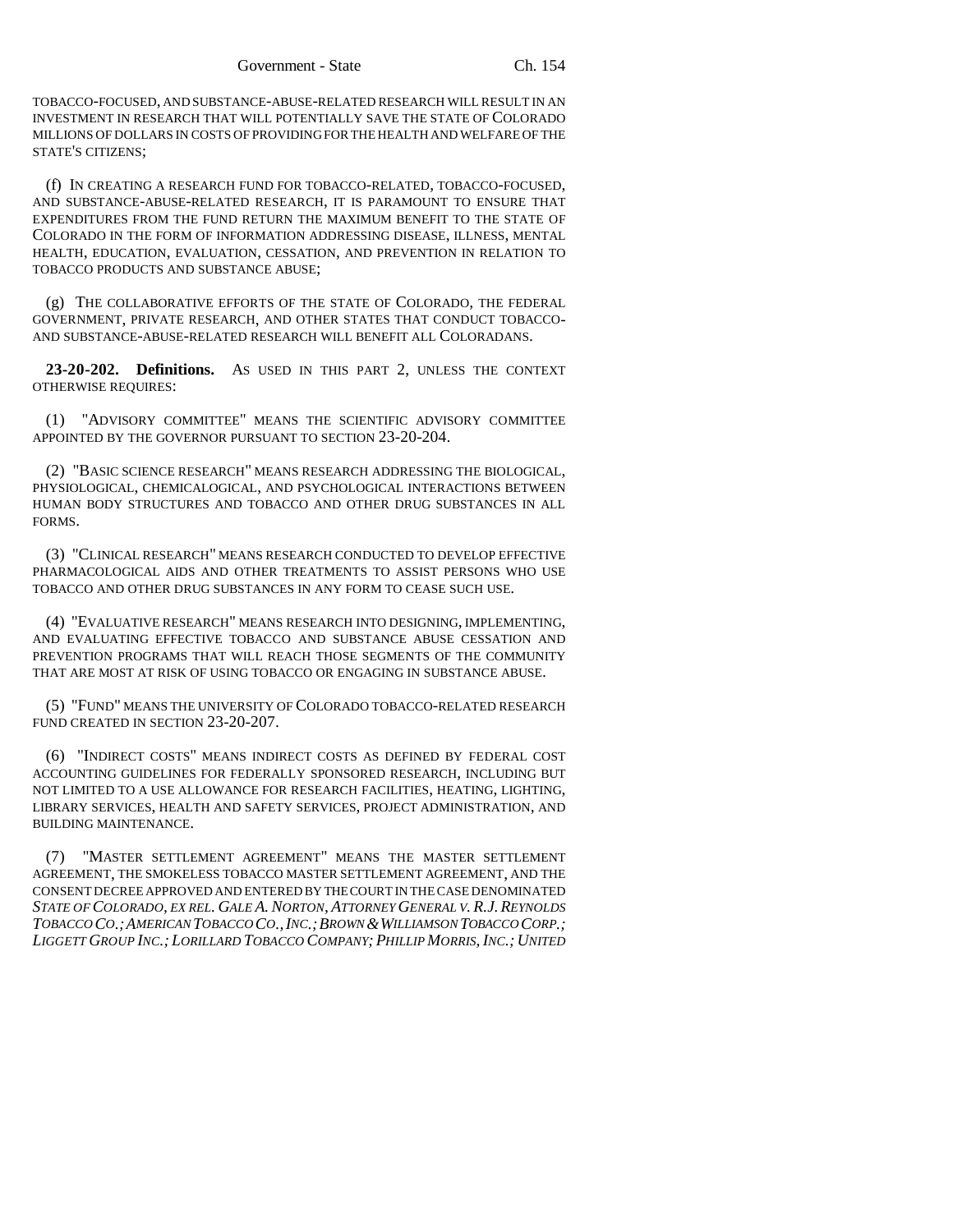*STATES TOBACCO CO.; B.A.T. INDUSTRIES, P.L.C.; THE COUNCIL FOR TOBACCO RESEARCH--U.S.A.,INC.; AND TOBACCO INSTITUTE,INC.*,CASE NO.97CV3432, IN THE DISTRICT COURT FOR THE CITY AND COUNTY OF DENVER.

(8) "MENTAL HEALTH RESEARCH" MEANS RESEARCH INTO THE BEHAVIORAL AND PHYSIOLOGICAL EFFECTS OF AND BASIC BEHAVIORAL CAUSES AND RISK FACTORS FOR TOBACCO AND OTHER SUBSTANCE ADDICTION, AND RESEARCH INTO THE EFFECTIVENESS OF MENTAL HEALTH TREATMENT FOR TOBACCO- AND SUBSTANCE-ABUSE-RELATED DISEASES.

(9) "OFFICE OF THE PRESIDENT" MEANS THE OFFICE OF THE PRESIDENT OF THE UNIVERSITY OF COLORADO.

(10) "PRESIDENT" MEANS THE PRESIDENT OF THE UNIVERSITY OF COLORADO.

(11) "RESEARCH PROGRAM" MEANS THE TOBACCO- AND SUBSTANCE-ABUSE-RELATED RESEARCH GRANT PROGRAM CREATED PURSUANT TO THIS PART 2.

(12) "UNIVERSITY" MEANS THE UNIVERSITY OF COLORADO.

**23-20-203. Tobacco-related research grant program - creation - eligibility duties of office of the president.** (1) THERE IS HEREBY CREATED A COMPREHENSIVE GRANT PROGRAM TO BE IMPLEMENTED AND OPERATED BY THE OFFICE OF THE PRESIDENT TO SUPPORT MENTAL HEALTH RESEARCH AND BASIC SCIENTIFIC, CLINICAL, AND EVALUATIVE RESEARCH INTO TOBACCO- AND SUBSTANCE-ABUSE-RELATED DISEASE, ILLNESS, EDUCATION, EVALUATION, CESSATION, AND PREVENTION. THE OFFICE OF THE PRESIDENT SHALL ADMINISTER THE PROGRAM IN ACCORDANCE WITH THE FOLLOWING PRINCIPLES:

(a) THAT ALL RESEARCH FUNDS SHALL BE AWARDED ON THE BASIS OF SCIENTIFIC MERIT AS DETERMINED BY AN OPEN, COMPETITIVE PEER REVIEW PROCESS THAT ASSURES OBJECTIVITY, CONSISTENCY, AND HIGH QUALITY;

(b) THAT ALL QUALIFIED PERSONS CONDUCTING RESEARCH WITHIN THE STATE, REGARDLESS OF INSTITUTIONAL AFFILIATION, SHALL HAVE EQUAL ACCESS AND OPPORTUNITY TO COMPETE FOR FUNDS THROUGH THE RESEARCH PROGRAM;

(c) THAT THE PEER REVIEW PROCESS ESTABLISHED PURSUANT TO SECTION 23-20-205 FOR THE SELECTION OF GRANTEES SHALL BE MODELED ON THAT USED BY THE NATIONAL INSTITUTES OF HEALTH IN ITS GRANT-MAKING PROCESS;

(d) THAT GRANTEES SHALL BE REIMBURSED FOR THE DIRECT AND INDIRECT COSTS OF CONDUCTING THE SPONSORED RESEARCH CONSISTENT WITH FEDERAL GUIDELINES GOVERNING ALL FEDERAL RESEARCH GRANTS AND CONTRACTS.

(2) THE OFFICE OF THE PRESIDENT MAY AWARD GRANTS UNDER THE RESEARCH PROGRAM TO ANY PUBLIC, PRIVATE, OR NONPROFIT AGENCY OR POLITICAL SUBDIVISION OF THE STATE, INCLUDING BUT NOT LIMITED TO ANY COLLEGE, UNIVERSITY, HOSPITAL, LABORATORY, RESEARCH INSTITUTION, LOCAL HEALTH DEPARTMENT, VOLUNTARY HEALTH AGENCY, HEALTH MAINTENANCE ORGANIZATION,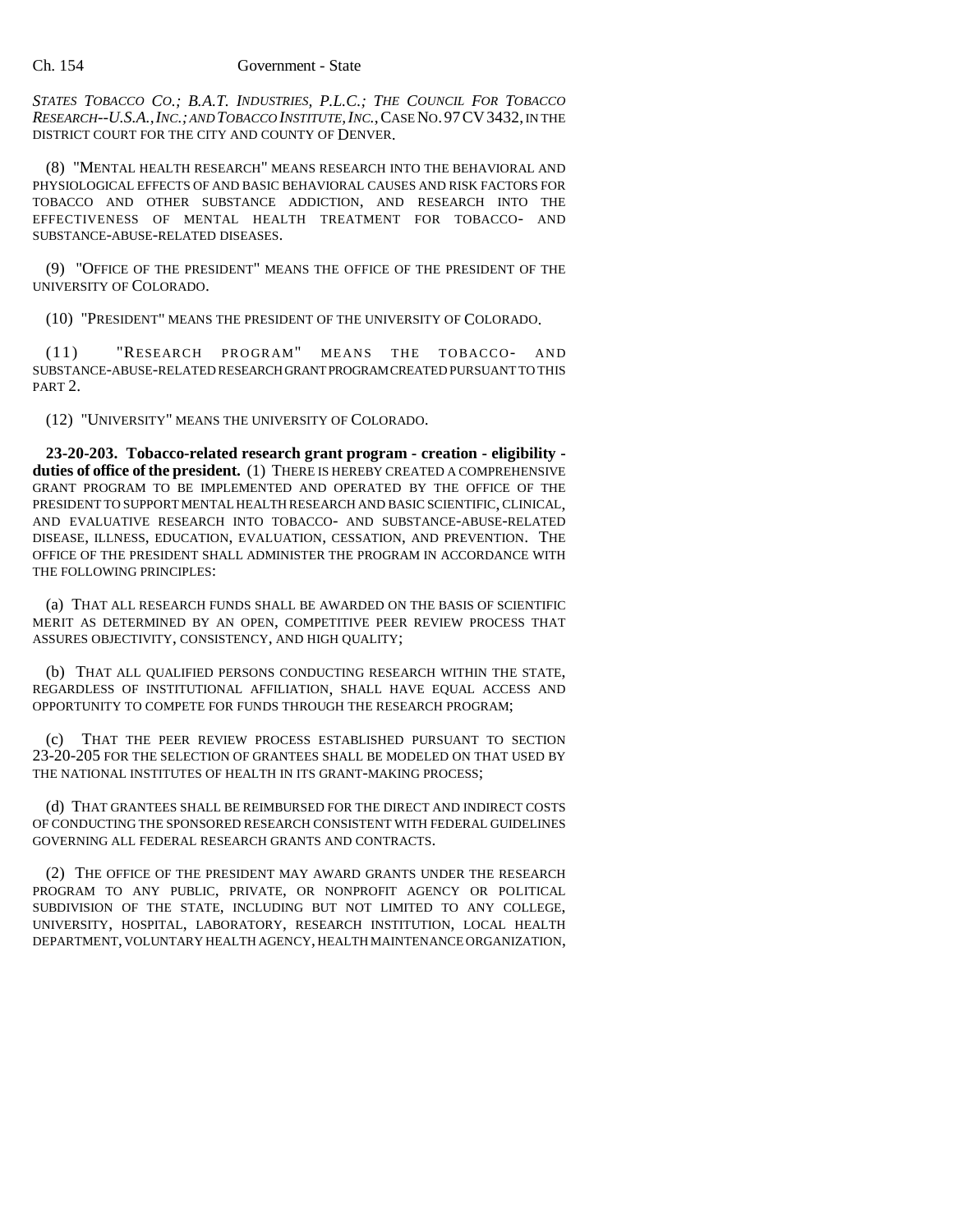OR INDIVIDUAL WHO IS CONDUCTING RESEARCH WITHIN THE STATE. ANY AGENCY SEEKING A GRANT UNDER THE RESEARCH PROGRAM SHALL APPLY TO THE OFFICE OF THE PRESIDENT.

(3) THE OFFICE OF THE PRESIDENT SHALL ESTABLISH A PROGRAM OFFICE, INCLUDING A PROGRAM DIRECTOR AND OTHER NECESSARY STAFF TO ADMINISTER THE RESEARCH PROGRAM.

(4) THE OFFICE OF THE PRESIDENT SHALL HAVE THE FOLLOWING DUTIES IN IMPLEMENTING THE PROGRAM:

(a) TO PROVIDE OVERALL DIRECTION AND COORDINATION OF THE PROGRAM;

(b) TO PROVIDE STAFF ASSISTANCE TO THE SCIENTIFIC ADVISORY COMMITTEE AND THE PEER REVIEW PANELS;

(c) TO PROVIDE FOR PERIODIC PROGRAM EVALUATION TO ASSURE THAT THE RESEARCH THAT RECEIVES FUNDING THROUGH THE PROGRAM IS CONSISTENT WITH PROGRAM GOALS AND SERVES THE PEOPLE OF THE STATE OF COLORADO;

(d) TO MAINTAIN A SYSTEM OF FINANCIAL REPORTING AND ACCOUNTABILITY;

(e) TO PROVIDE FOR THE SYSTEMATIC DISSEMINATION OF RESEARCH RESULTS TO THE PUBLIC AND TO THE HEALTH CARE COMMUNITY;

(f) TO PROVIDE A MECHANISM TO DISSEMINATE THE MOST CURRENT RESEARCH FINDINGS IN THE AREAS OF TOBACCO AND SUBSTANCE ABUSE CESSATION AND THE PREVENTION OF TOBACCO USE AND SUBSTANCE ABUSE IN ORDER THAT THESE FINDINGS MAY BE APPLIED TO THE IMPLEMENTATION OF RELATED PROGRAMS IN COLORADO;

(g) TO DEVELOP POLICIES AND PROCEDURES TO FACILITATE THE TRANSLATION OF RESEARCH RESULTS IN COMMERCIAL APPLICATIONS WHEREVER APPROPRIATE.

**23-20-204. Scientific advisory committee - appointment - duties.** (1) THERE IS HEREBY CREATED A SCIENTIFIC ADVISORY COMMITTEE TO ADVISE THE PRESIDENT AS TO THE DIRECTION, SCOPE, AND PROGRESS OF THE RESEARCH PROGRAM. THE ADVISORY COMMITTEE SHALL CONSIST OF NINE MEMBERS REPRESENTING A RANGE OF SCIENTIFIC EXPERTISE AND EXPERIENCE. THE GOVERNOR SHALL APPOINT THE MEMBERS OF THE ADVISORY COMMITTEE AS FOLLOWS:

(a) TWO MEMBERS WHO REPRESENT VOLUNTARY HEALTH ORGANIZATIONS DEDICATED TO THE REDUCTION OF TOBACCO USE;

(b) ONE MEMBER WITH EXPERTISE IN THE FIELD OF BIOMEDICAL RESEARCH;

(c) ONE MEMBER WITH EXPERTISE IN THE FIELD OF BEHAVIORAL OR SOCIAL RESEARCH;

(d) ONE MEMBER WHO REPRESENTS MEDICAL OR HEALTH ORGANIZATIONS;

(e) ONE MEMBER WHO REPRESENTS A RESEARCH UNIVERSITY IN COLORADO;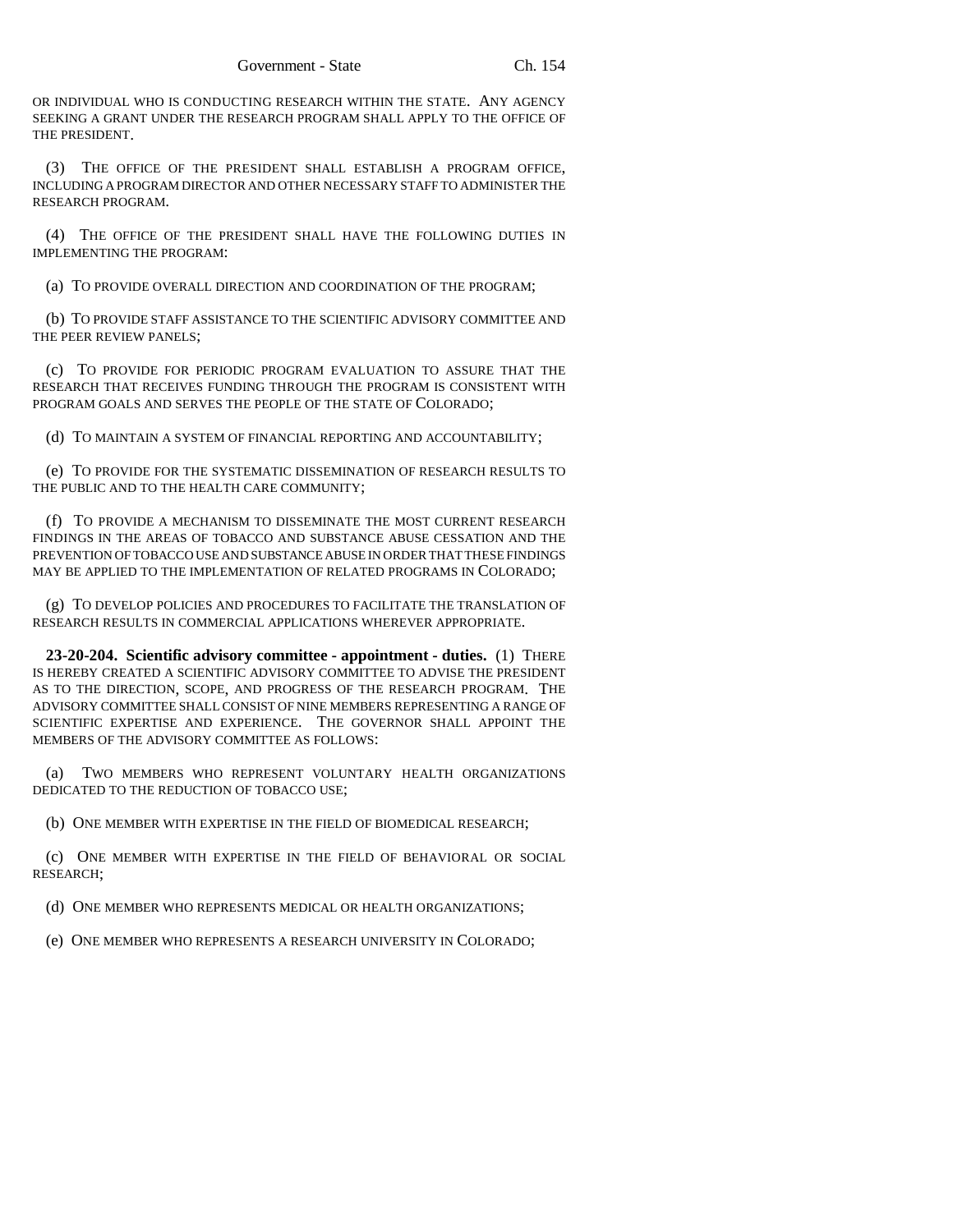(f) TWO MEMBERS WHO REPRESENT OTHER INSTITUTIONS ENGAGED IN RESEARCH DIRECTED AT TOBACCO-RELATED DISEASES;

(g) ONE MEMBER WHO REPRESENTS AN INSTITUTION THAT CONDUCTS RESEARCH ON TOBACCO-RELATED ISSUES AFFECTING CHILDREN AND YOUTH.

(2) THE GOVERNOR SHALL SELECT AS ADVISORY COMMITTEE MEMBERS PERSONS WHO ARE BONA FIDE SCIENTISTS FULLY CONVERSANT WITH THE NORMS OF SCIENTIFIC INQUIRY AND WORKING IN THIS STATE WITH A COLORADO-BASED ENTITY. ADVISORY COMMITTEE MEMBERS SHALL SERVE AT THE PLEASURE OF THE GOVERNOR. ADVISORY COMMITTEE MEMBERS SHALL SERVE WITHOUT COMPENSATION BUT SHALL RECEIVE REIMBURSEMENT FOR TRAVEL AND OTHER NECESSARY EXPENSES ACTUALLY INCURRED IN THE PERFORMANCE OF THEIR OFFICIAL DUTIES.

(3) THE ADVISORY COMMITTEE SHALL HAVE THE FOLLOWING DUTIES:

(a) TO ADVISE THE PRESIDENT AND THE PROGRAM DIRECTOR ON PROGRAM PRIORITIES AND EMPHASIS;

(b) TO ADVISE THE PRESIDENT AND THE PROGRAM DIRECTOR ON OVERALL PROGRAM BUDGET;

(c) TO PARTICIPATE IN PERIODIC PROGRAM EVALUATION;

(d) TO ASSIST IN DEVELOPING APPROPRIATE LINKAGES TO NONACADEMIC ENTITIES SUCH AS VOLUNTARY HEALTH ORGANIZATIONS, HEALTH CARE DELIVERY INSTITUTIONS, INDUSTRY, GOVERNMENT AGENCIES, AND PUBLIC OFFICIALS;

(e) TO DEVELOP CRITERIA AND STANDARDS FOR GRANT AWARDS;

(f) TO DEVELOP ADMINISTRATIVE PROCEDURES RELATIVE TO THE SOLICITATION, REVIEW, AND AWARD OF GRANTS TO ENSURE AN IMPARTIAL, HIGH-QUALITY PEER REVIEW SYSTEM;

(g) TO DEVELOP AND SUPERVISE RESEARCH REVIEW PANELS;

(h) TO REVIEW RESEARCH REVIEW PANEL REPORTS AND RECOMMENDATIONS FOR GRANT AWARDS;

(i) TO DEVELOP AND OVERSEE MECHANISMS FOR THE DISSEMINATION OF RESEARCH RESULTS;

(j) TO PERFORM SUCH OTHER DUTIES AS MAY BE ASSIGNED BY THE PRESIDENT OR THE PROGRAM DIRECTOR.

**23-20-205. Peer review panels.** (1) THE OFFICE OF THE PRESIDENT SHALL USE PEER REVIEW PANELS MODELED ON THE NATIONAL INSTITUTES OF HEALTH PEER REVIEW PROCESS TO REVIEW ALL GRANT APPLICATIONS AND RESEARCH GRANTS. THE PROGRAM DIRECTOR, WITH INPUT FROM THE ADVISORY COMMITTEE, SHALL APPOINT THE MEMBERS OF PEER REVIEW PANELS. MEMBERSHIP OF PEER REVIEW PANELS SHALL VARY DEPENDING ON THE SUBJECT MATTER OF PROPOSALS AND REVIEW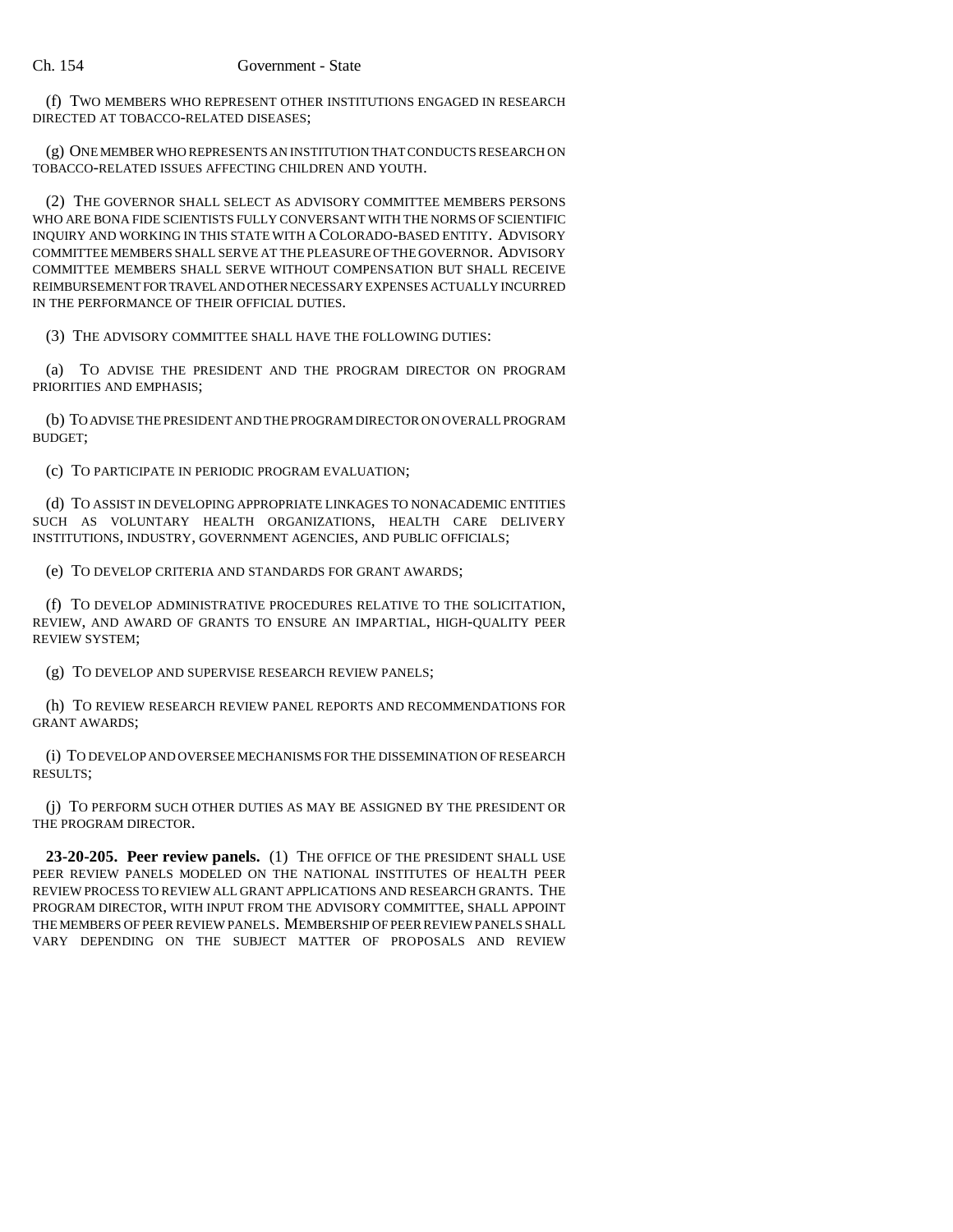REQUIREMENTS. IN SELECTING MEMBERS OF THE PANELS, IN ORDER TO AVOID CONFLICTS OF INTEREST AND TO ENSURE ACCESS TO QUALIFIED REVIEWERS, THE PROGRAM DIRECTOR AND THE ADVISORY COMMITTEE SHALL SELECT FROM THE MOST QUALIFIED INDIVIDUALS FROM APPROPRIATE INSTITUTIONS WITHIN AND OUTSIDE OF COLORADO AND FROM WITHIN AND OUTSIDE THE UNIVERSITY OF COLORADO SYSTEM.

(2) THE WORK OF THE PEER REVIEW PANELS SHALL BE ADMINISTERED PURSUANT TO POLICIES AND PROCEDURES ESTABLISHED BY THE ADVISORY COMMITTEE. WHEN SERVING ON A PEER REVIEW PANEL, ANY INDIVIDUAL WHO HAS SUBMITTED A GRANT APPLICATION FOR FUNDING BY THE PROGRAM SHALL BE GOVERNED BY CONFLICT OF INTEREST PROVISIONS CONSISTENT WITH THOSE ADOPTED BY THE NATIONAL INSTITUTES OF HEALTH.

**23-20-206. Research projects.** (1) (a) THE OFFICE OF THE PRESIDENT SHALL AWARD GRANTS TO FUND MENTAL HEALTH RESEARCH, BASIC SCIENTIFIC RESEARCH, CLINICAL RESEARCH, AND EVALUATIVE RESEARCH.

(b) DURING THE FIRST YEAR OF THE RESEARCH PROGRAM, THE OFFICE OF THE PRESIDENT SHALL AWARD AT LEAST ONE GRANT TO FUND EVALUATIVE RESEARCH FOR THE COLLECTION OF BASELINE DEMOGRAPHIC DATA ON TOBACCO USE BY PERSONS WITHIN THE STATE. THE OFFICE OF THE PRESIDENT SHALL ENSURE THAT THE INFORMATION TO BE COLLECTED AS A RESULT OF THE SELECTED RESEARCH PROPOSAL AND THE PROTOCOLS OF THE RESEARCH PROPOSAL ARE CONSISTENT WITH THE REQUIREMENTS SPECIFIED BY THE FEDERAL GOVERNMENT TO ACCESS MONEYS MADE AVAILABLE THROUGH THE NATIONAL TOBACCO SETTLEMENT. THE EVALUATIVE RESEARCH GRANT AWARDED PURSUANT TO THIS PARAGRAPH (b) SHALL BE AWARDED ON THE SAME COMPETITIVE PEER REVIEW BASIS AS OUTLINED IN THIS PART 2 FOR THE AWARDING OF OTHER RESEARCH GRANTS.

(2) (a) BASIC SCIENTIFIC RESEARCH FUNDED THROUGH THE PROGRAM MAY INCLUDE, BUT IS NOT LIMITED TO:

(I) RESEARCH CONDUCTED TO FIND CURES FOR TOBACCO- AND SUBSTANCE ABUSE-RELATED DISEASE AND ILLNESSES AND TO STUDY THE EFFECTS OF SECOND-HAND SMOKE;

(II) RESEARCH CONDUCTED TO IMPROVE THE EARLY DETECTION AND TREATMENT OF TOBACCO- AND SUBSTANCE-ABUSE-RELATED DISEASE;

(III) RESEARCH CONDUCTED TO UNDERSTAND AND DEFEAT THE BIOLOGICAL MECHANISMS OF TOBACCO AND OTHER DRUG ADDICTIONS.

(b) CLINICAL RESEARCH FUNDED THROUGH THE PROGRAM MAY INCLUDE, BUT IS NOT LIMITED TO:

(I) RESEARCH CONDUCTED INTO THE EFFECTIVENESS OF USING PHARMACOLOGICAL CESSATION AIDS, SUCH AS NICOTINE PATCHES AND ORAL DRUGS, IN THE TREATMENT OF TOBACCO ADDICTION, PARTICULARLY WITH ADOLESCENTS, PREGNANT WOMEN, AND DRUG ABUSERS;

(II) RESEARCH CONDUCTED TO IDENTIFY AND IMPROVE EFFECTIVE STRATEGIES FOR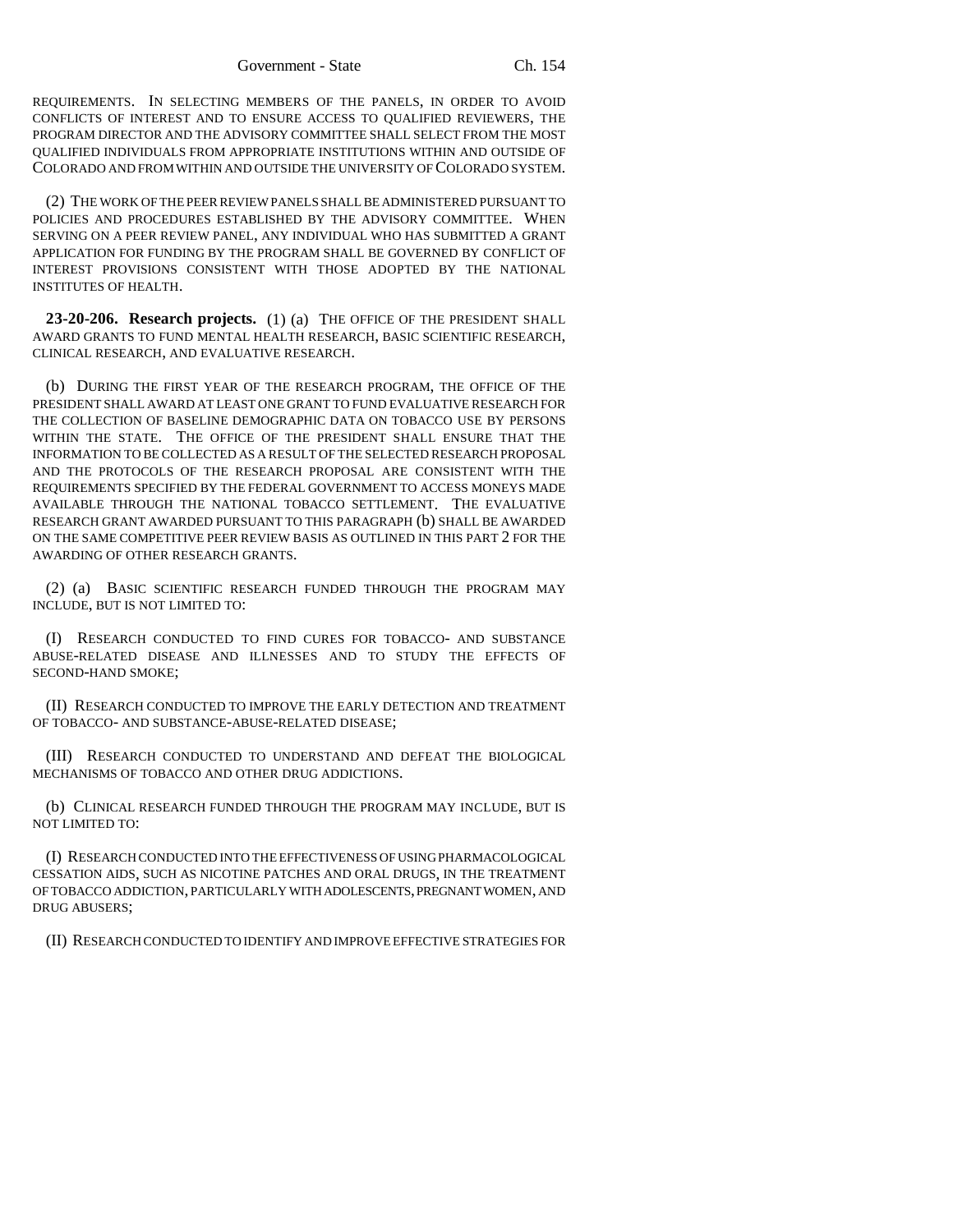TOBACCO ADDICTION AND SUBSTANCE ABUSE TREATMENTS.

(c) EVALUATIVE RESEARCH FUNDED THROUGH THE PROGRAM MAY INCLUDE, BUT IS NOT LIMITED TO:

(I) RESEARCH CONDUCTED INTO THE DEVELOPMENT OF MORE EFFECTIVE CHILD-RELATED TOBACCO USE PREVENTION AND CESSATION PROGRAMS WITH THE GOAL OF DEVELOPING EFFECTIVE, INNOVATIVE CURRICULA THAT CAN BE INTEGRATED INTO YOUTH PROGRAMS;

(II) RESEARCH CONDUCTED TO DEVELOP AND IMPROVE EFFECTIVE HEALTH CARE PROVIDER-BASED TOBACCO AND OTHER DRUG USE, CESSATION, AND COUNSELING PROGRAMS IN BOTH IN-PATIENT AND OUT-PATIENT TREATMENT SETTINGS. THIS INCLUDES DEVELOPING MEDICALLY AND CULTURALLY APPROPRIATE PROGRAMS TO REDUCE TOBACCO USE AND SUBSTANCE ABUSE IN HIGHER RISK PATIENT GROUPS, AS WELL AS COUNSELING AND OTHER STRATEGIES TO REDUCE THE EXPOSURE, PARTICULARLY OF CHILDREN, TO SECOND-HAND SMOKE.

(III) RESEARCH CONDUCTED TO IDENTIFY AND IMPROVE EFFECTIVE STRATEGIES FOR TOBACCO USE AND SUBSTANCE ABUSE PREVENTION PROGRAMS AND CAMPAIGNS FOR DELIVERY BY HEALTH CARE PROVIDERS;

(IV) RESEARCH CONDUCTED INTO THE DEVELOPMENT OF MORE EFFECTIVE AND CULTURALLY APPROPRIATE, COMMUNITY-BASED TOBACCO USE AND SUBSTANCE ABUSE PREVENTION AND CESSATION PROGRAMS, PARTICULARLY WITHIN SPECIFIC POPULATION GROUPS SUCH AS ADOLESCENTS AND PREGNANT WOMEN AND WITHIN SPECIFIC ETHNIC AND LOW-INCOME COMMUNITIES.

(3) TOBACCO- AND SUBSTANCE-ABUSE-RELATED RESEARCH PROJECTS THAT MAY RECEIVE FUNDING UNDER THE PROGRAM INCLUDE, BUT ARE NOT LIMITED TO:

(a) INDIVIDUAL RESEARCHER-GENERATED GRANTS. THIS TYPE OF GRANT MAY BE AWARDED TO AN INSTITUTION ON BEHALF OF A PRINCIPAL RESEARCHER FOR A DISCRETE PROJECT RELATED TO THE RESEARCHER'S INTERESTS AND COMPETENCE.

(b) NEW RESEARCHER GRANTS. THIS TYPE OF GRANT MAY BE AWARDED TO AN INSTITUTION TO SUPPORT THE WORK OF PROMISING INDIVIDUALS IN THE INITIAL STAGES OF THEIR RESEARCH CAREERS.

(c) CENTER GRANTS. THIS TYPE OF GRANT MAY BE AWARDED TO AN INSTITUTION ON BEHALF OF A PRINCIPAL RESEARCHER AND A GROUP OF COLLABORATING RESEARCHERS PROVIDING SUPPORT FOR LONG-TERM MULTI-DISCIPLINARY PROGRAMS OF RESEARCH AND DEVELOPMENT.

**23-20-207. Funding of research grants - tobacco- and substance-abuse-related research fund - creation - administrative costs.** (1) (a) (I) THERE IS HEREBY CREATED IN THE OFFICE OF THE TREASURER OF THE UNIVERSITY OF COLORADO THE TOBACCO- AND SUBSTANCE-ABUSE-RELATED RESEARCH FUND, WHICH SHALL BE UNDER THE CONTROL AND ADMINISTRATION OF THE BOARD OF REGENTS OF THE UNIVERSITY OF COLORADO IN ACCORDANCE WITH THE PROVISIONS OF THIS ARTICLE. BEGINNING WITH THE 2000-01 FISCAL YEAR AND FOR EACH FISCAL YEAR THEREAFTER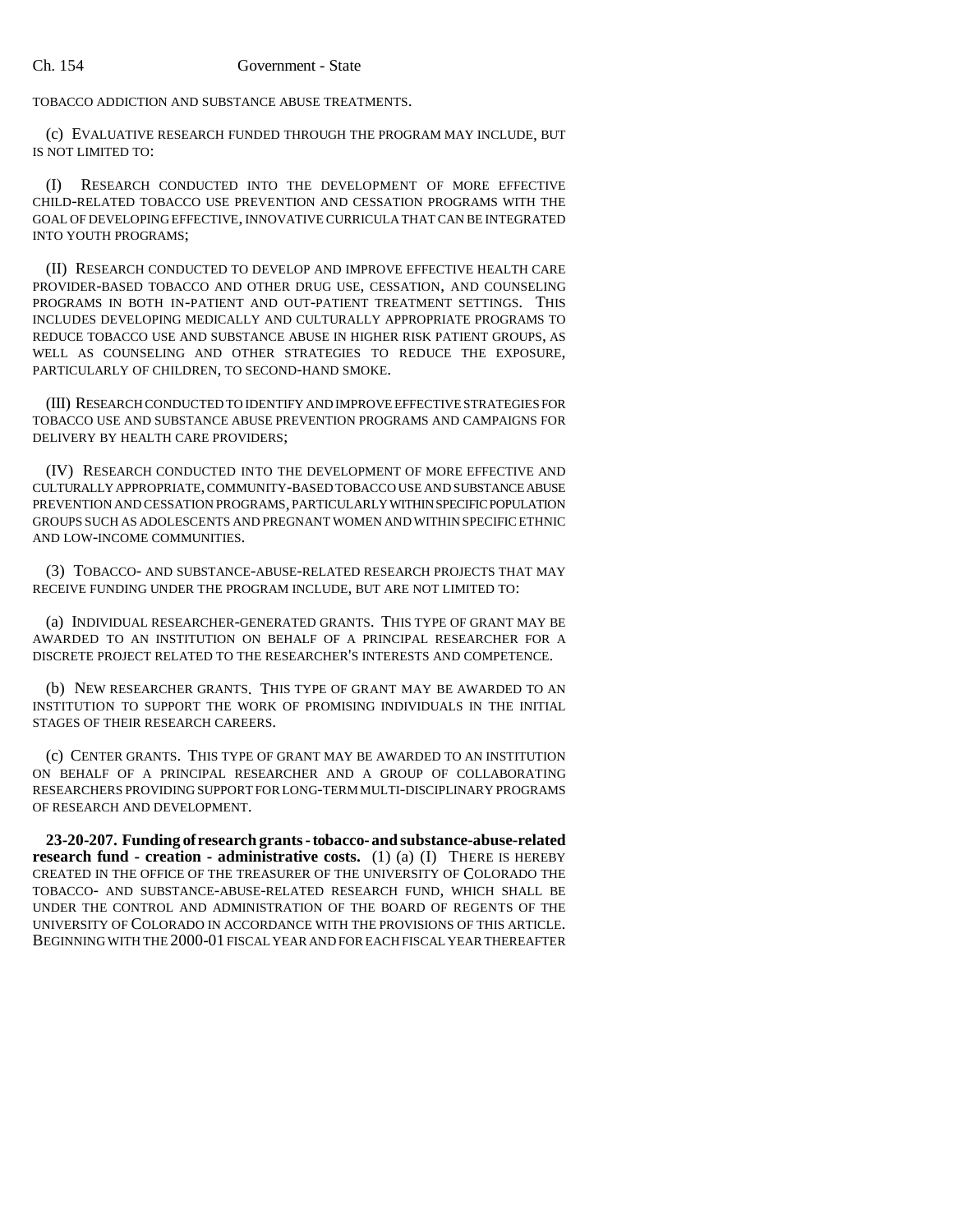Government - State Ch. 154

IN WHICH THE STATE RECEIVES MONEYS PURSUANT TO THE MASTER SETTLEMENT AGREEMENT, THE GENERAL ASSEMBLY SHALL APPROPRIATE TO THE FUND EIGHT PERCENT OF THE TOTAL AMOUNT RECEIVED BY THE STATE PURSUANT TO THE MASTER SETTLEMENT AGREEMENT, OTHER THAN ATTORNEY FEES AND COSTS, DURING THE PRECEDING FISCAL YEAR; EXCEPT THAT THE AMOUNT SO APPROPRIATED TO THE FUND IN ANY FISCAL YEAR SHALL NOT EXCEED EIGHT MILLION DOLLARS. IN ADDITION, THE FUND SHALL INCLUDE ALL INTEREST DERIVED FROM THE DEPOSIT AND INVESTMENT OF THE MONEYS IN THE FUND AND MAY INCLUDE MONEYS CREDITED THERETO FROM ANY PUBLIC OR PRIVATE GIFTS, GRANTS, OR DONATIONS RECEIVED BY THE UNIVERSITY FOR THE IMPLEMENTATION OF THIS PART 2. IT IS THE INTENT OF THE GENERAL ASSEMBLY THAT STATE GENERAL FUND MONEYS NOT BE APPROPRIATED TO PROVIDE ANY FUNDING FOR THE PURPOSES OF THIS PART 2. THE MONEYS IN THE FUND SHALL REMAIN UNDER THE CONTROL OF THE REGENTS OF THE UNIVERSITY OF COLORADO. ANY UNENCUMBERED MONEYS APPROPRIATED FROM MONEYS RECEIVED BY THE STATE PURSUANT TO THE MASTER SETTLEMENT AGREEMENT REMAINING IN THE FUND AT THE END OF ANY FISCAL YEAR SHALL BE TRANSFERRED TO THE TOBACCO LITIGATION SETTLEMENT TRUST FUND CREATED IN SECTION 24-22-115.5, C.R.S.

(II) THE GENERAL ASSEMBLY SHALL APPROPRIATE THE AMOUNT SPECIFIED IN THIS PARAGRAPH (a) FROM MONEYS CREDITED TO THE TOBACCO LITIGATION SETTLEMENT CASH FUND CREATED IN SECTION 24-22-115, C.R.S. NOTWITHSTANDING THE PROVISIONS OF SUBPARAGRAPH (I) OF THIS PARAGRAPH (a), FOR THE FISCAL YEAR IN WHICH THE FIRST PAYMENT OF MONEYS PURSUANT TO THE MASTER SETTLEMENT AGREEMENT IS RECEIVED, THE PERCENTAGE APPROPRIATED TO THE FUND SHALL BE CALCULATED ON THE TOTAL AMOUNT OF MONEYS RECEIVED BY THE STATE PURSUANT TO THE MASTER SETTLEMENT AGREEMENT, OTHER THAN ATTORNEY FEES AND COSTS, DURING THAT FISCAL YEAR, MINUS THIRTY-THREE MILLION DOLLARS.

(b) THE MONEYS IN THE FUND SHALL BE USED BY THE BOARD OF REGENTS OF THE UNIVERSITY OF COLORADO FOR THE ISSUANCE OF RESEARCH GRANTS PURSUANT TO THE PROVISIONS OF THIS PART 2. IN ADDITION, THE OFFICE OF THE PRESIDENT MAY USE UP TO FIVE PERCENT OF THE MONEYS ANNUALLY APPROPRIATED FROM THE FUND TO OFFSET THE ADMINISTRATIVE COSTS INCURRED BY THE OFFICE OF THE PRESIDENT IN ADMINISTERING THE PROGRAM.

(2) RESEARCH PROJECTS THAT RECEIVE FUNDING UNDER THE PROGRAM SHALL BE REIMBURSED FOR ACTUAL COSTS, INCLUDING DIRECT AND INDIRECT COSTS INCURRED BY A RESEARCH INSTITUTION, CONSISTENT WITH FEDERAL GUIDELINES. INDIRECT COST RATES SHALL NOT EXCEED THOSE ALLOWABLE BY THE FEDERAL GOVERNMENT FOR FEDERALLY SPONSORED RESEARCH. WITH RESPECT TO THOSE INSTITUTIONS THAT HAVE NOT NEGOTIATED A FEDERAL INDIRECT COST REIMBURSEMENT RATE, THE OFFICE OF THE PRESIDENT SHALL REQUEST INFORMATION TO VERIFY THE INDIRECT COST RATES.

**23-20-208. Annual report.** (1) ON OR BEFORE DECEMBER 1, 2000, AND ON OR BEFORE EACH DECEMBER 1 THEREAFTER, THE OFFICE OF THE PRESIDENT SHALL SUBMIT TO THE DEPARTMENT OF PUBLIC HEALTH AND ENVIRONMENT A REPORT CONCERNING THE RESEARCH GRANTS AWARDED PURSUANT TO THE RESEARCH PROGRAM. THE DEPARTMENT SHALL INCLUDE SAID REPORT IN THE ANNUAL REPORT OF PROGRAMS THAT ARE FUNDED BY MONEYS RECEIVED PURSUANT TO THE MASTER SETTLEMENT AGREEMENT PREPARED PURSUANT TO SECTION 25-1-108.5 (3), C.R.S.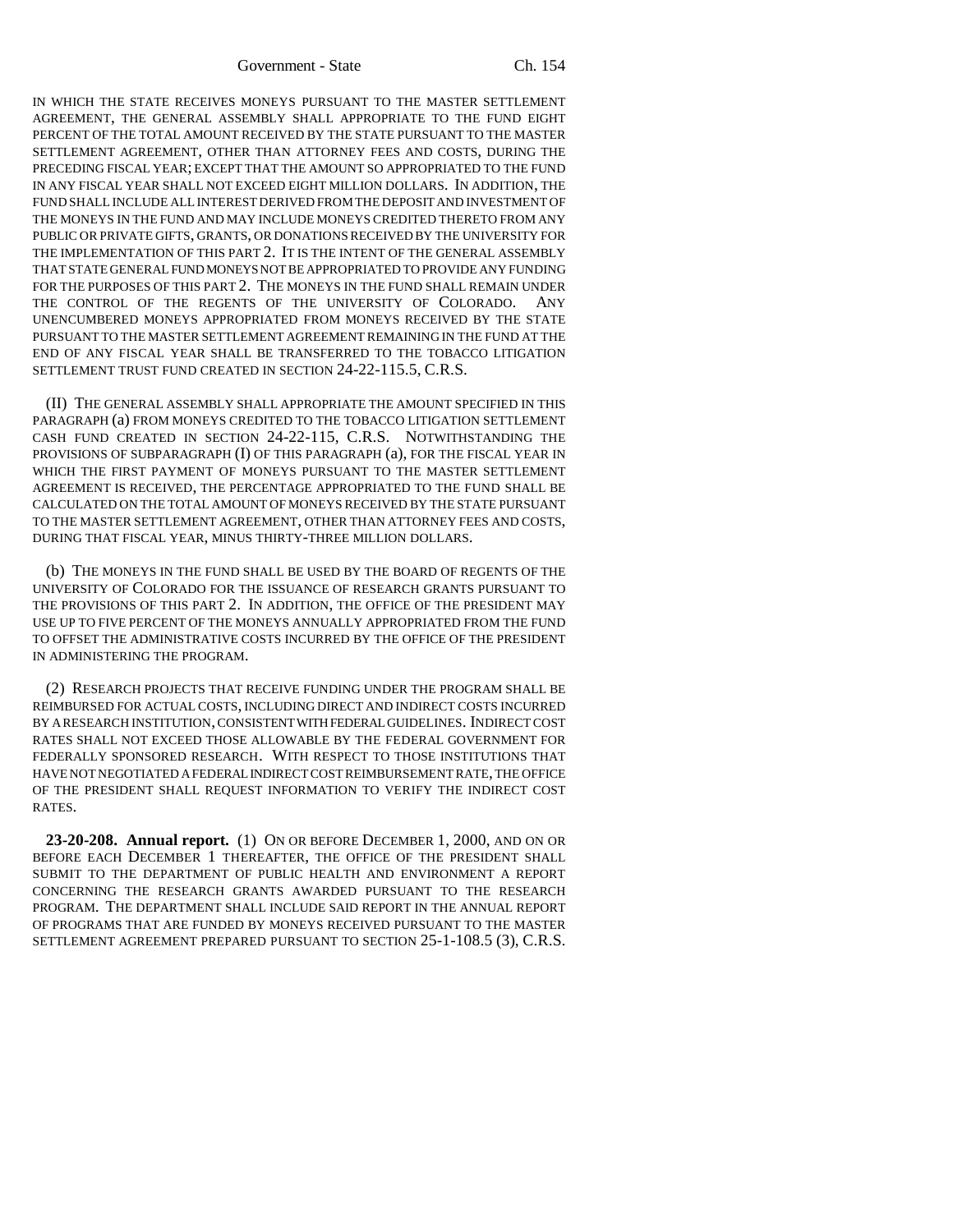THE REPORT SHALL INCLUDE THE FOLLOWING INFORMATION FOR EACH INSTITUTION AND ORGANIZATION THAT RECEIVES GRANT AWARDS:

(a) THE NUMBER AND DOLLAR AMOUNTS OF RESEARCH GRANTS RECEIVED THROUGH THE RESEARCH PROGRAM, INCLUDING THE AMOUNT ALLOCATED TO INDIRECT COSTS;

(b) THE SUBJECT OF RESEARCH GRANTS BY ACADEMIC DISCIPLINE;

(c) THE RELATIONSHIP BETWEEN STATE AND FEDERAL FUNDING FOR TOBACCO- AND SUBSTANCE-ABUSE-RELATED RESEARCH;

(d) THE RELATIONSHIP BETWEEN EACH PROJECT AND THE OVERALL STRATEGY OF THE RESEARCH PROGRAM;

(e) A SUMMARY OF RESEARCH FINDINGS;

(f) ANY RECOMMENDATIONS FOR FUTURE PROGRAM DIRECTIONS.

**SECTION 12.** 23-20-117.5 (1), Colorado Revised Statutes, is amended to read:

**23-20-117.5. University of Colorado fund - creation - control - use.** (1) There is hereby created in the state treasury the university of Colorado fund which THAT shall be under the control and administration of the board of regents of the university of Colorado in accordance with the provisions of this article PART 1. The board of regents shall have authority and responsibility for all university funds. The board of regents shall designate, pursuant to its statutory authority, those moneys whether received by appropriation, grant, contract, gift, or any other means which THAT shall be credited to said fund together with all interest derived from the deposit and investment of moneys in the fund. The moneys in the fund shall remain under the control of the regents of the university of Colorado and shall not be transferred or revert to the general fund of the state at the end of any fiscal year.

**SECTION 13.** Article 3.5 of title 25, Colorado Revised Statutes, is amended BY THE ADDITION OF A NEW PART to read:

# PART 8 TOBACCO EDUCATION, PREVENTION, AND CESSATION PROGRAMS

**25-3.5-801. Short title.** THIS PART 8 SHALL BE KNOWN AND MAY BE CITED AS THE "TOBACCO EDUCATION, PREVENTION, AND CESSATION ACT".

**25-3.5-802. Legislative declaration.** (1) THE GENERAL ASSEMBLY HEREBY FINDS THAT:

(a) THE USE OF ALL TYPES OF TOBACCO PRODUCTS, INCLUDING SMOKELESS TOBACCO, RESULTS IN A HIGH INCIDENCE OF ADDICTION, DISEASE, ILLNESS, AND DEATH;

(b) PERSONS WHO BEGIN USING AND BECOME ADDICTED TO TOBACCO PRODUCTS IN THEIR YOUTH OFTEN FACE A LIFETIME OF STRUGGLE AND RECURRING ILLNESS IN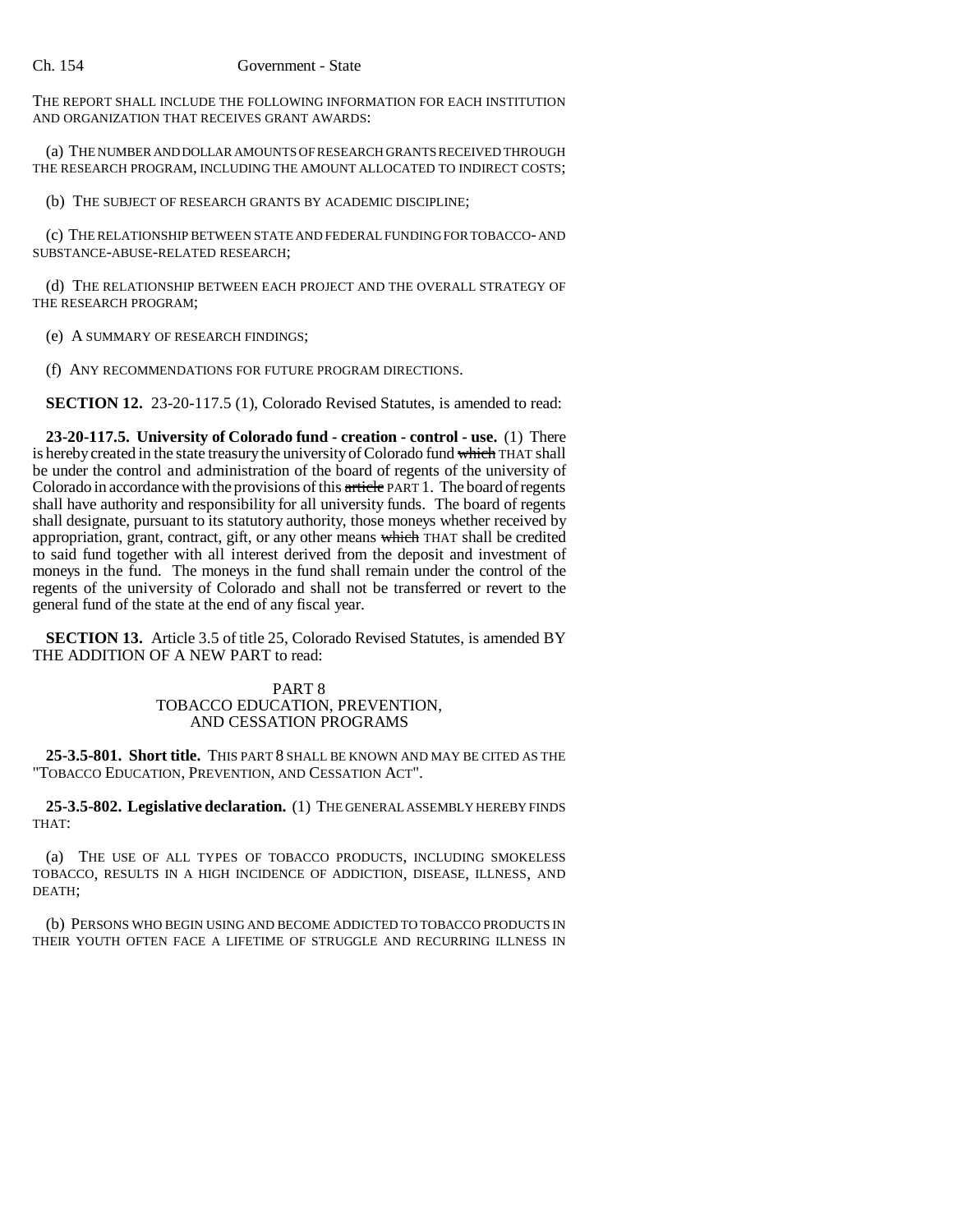COPING WITH AND ATTEMPTING TO OVERCOME ADDICTION TO TOBACCO PRODUCTS;

(c) EXPERIMENTATION WITH TOBACCO PRODUCTS BY YOUTH IS OFTEN A FIRST STEP TOWARD MORE SERIOUS DRUG EXPERIMENTATION AND CREATES A GREATER LIKELIHOOD THAT THE YOUTH WHO EXPERIMENT WITH TOBACCO WILL AT SOME POINT BE ADDICTED TO EVEN MORE HARMFUL SUBSTANCES;

(d) IMPLEMENTATION OF AGGRESSIVE TOBACCO AND SUBSTANCE ABUSE PREVENTION, EDUCATION, AND CESSATION PROGRAMS FOR SCHOOL-AGE CHILDREN IS NECESSARY TO ASSIST YOUNG PEOPLE IN AVOIDING AND ENDING TOBACCO USE;

(e) SCHOOL DISTRICTS, SCHOOLS, AND OTHER ENTITIES THAT PROVIDE TOBACCO AND SUBSTANCE ABUSE PREVENTION, EDUCATION, AND CESSATION PROGRAMS FOR SCHOOL-AGE CHILDREN SHOULD REACH OUT TO PARENTS AND ENCOURAGE THEM TO PARTICIPATE, EITHER AS STUDENTS OR ROLE MODELS, IN IMPLEMENTING SAID PROGRAMS.

(2) THE GENERAL ASSEMBLY HEREBY FINDS THAT PERSONS WITH MENTAL ILLNESS ARE MORE LIKELY TO ABUSE TOBACCO PRODUCTS THAN ANY OTHER SEGMENT OF SOCIETY. THE GENERAL ASSEMBLY FURTHER FINDS THAT THE UNUSUALLY HEAVY PATTERN OF TOBACCO ABUSE ENGAGED IN BY PERSONS WITH MENTAL ILLNESS REQUIRES SPECIAL TREATMENT STRATEGIES THAT ARE NOT PROVIDED BY OTHER ALCOHOL, DRUG, OR TOBACCO ABUSE PROGRAMS. IT IS THEREFORE THE GENERAL ASSEMBLY'S INTENT THAT THE PROGRAMS FUNDED PURSUANT TO THIS PART 8 INCLUDE COMPREHENSIVE PROGRAMS TO PREVENT AND TREAT TOBACCO ADDICTION AMONG PERSONS WITH MENTAL ILLNESS.

(3) THE GENERAL ASSEMBLY ALSO FINDS THAT:

(a) EACH YEAR, THOUSANDS OF PEOPLE IN THIS STATE DIE FROM DISEASES THAT HAVE BEEN CLINICALLY PROVEN TO BE CAUSED BY OR DIRECTLY RELATED TO TOBACCO USE;

(b) ONCE A PERSON STARTS USING TOBACCO, HE OR SHE USUALLY BECOMES ADDICTED TO THE NICOTINE CONTAINED IN THE TOBACCO, WHICH MAKES IT TERRIBLY DIFFICULT FOR THE PERSON TO QUIT USING TOBACCO EVEN WHEN THE PERSON IS AWARE OF THE SIGNIFICANT HEALTH RISKS THAT ACCOMPANY TOBACCO USE;

(c) STUDIES SHOW THAT A CHILD IS AT A SUBSTANTIALLY GREATER RISK OF STARTING TO USE TOBACCO IF THE CHILD'S PARENTS OR OLDER SIBLINGS USE TOBACCO. THEREFORE, REDUCING TOBACCO USE BY ADULTS MAY SIGNIFICANTLY REDUCE THE RISK THAT CHILDREN WILL BEGIN USING TOBACCO;

(d) ANNUAL DIRECT MEDICAL COSTS FROM TOBACCO USE IN COLORADO CURRENTLY EXCEED FIVE HUNDRED MILLION DOLLARS;

(e) COMPREHENSIVE TOBACCO EDUCATION, PREVENTION, AND CESSATION PROGRAMS MAY RESULT IN MILLIONS OF DOLLARS IN SAVINGS TO THE STATE AND INDIVIDUAL RESIDENTS OF THE STATE FOR GENERATIONS.

**25-3.5-803. Definitions.** AS USED IN THIS PART 8, UNLESS THE CONTEXT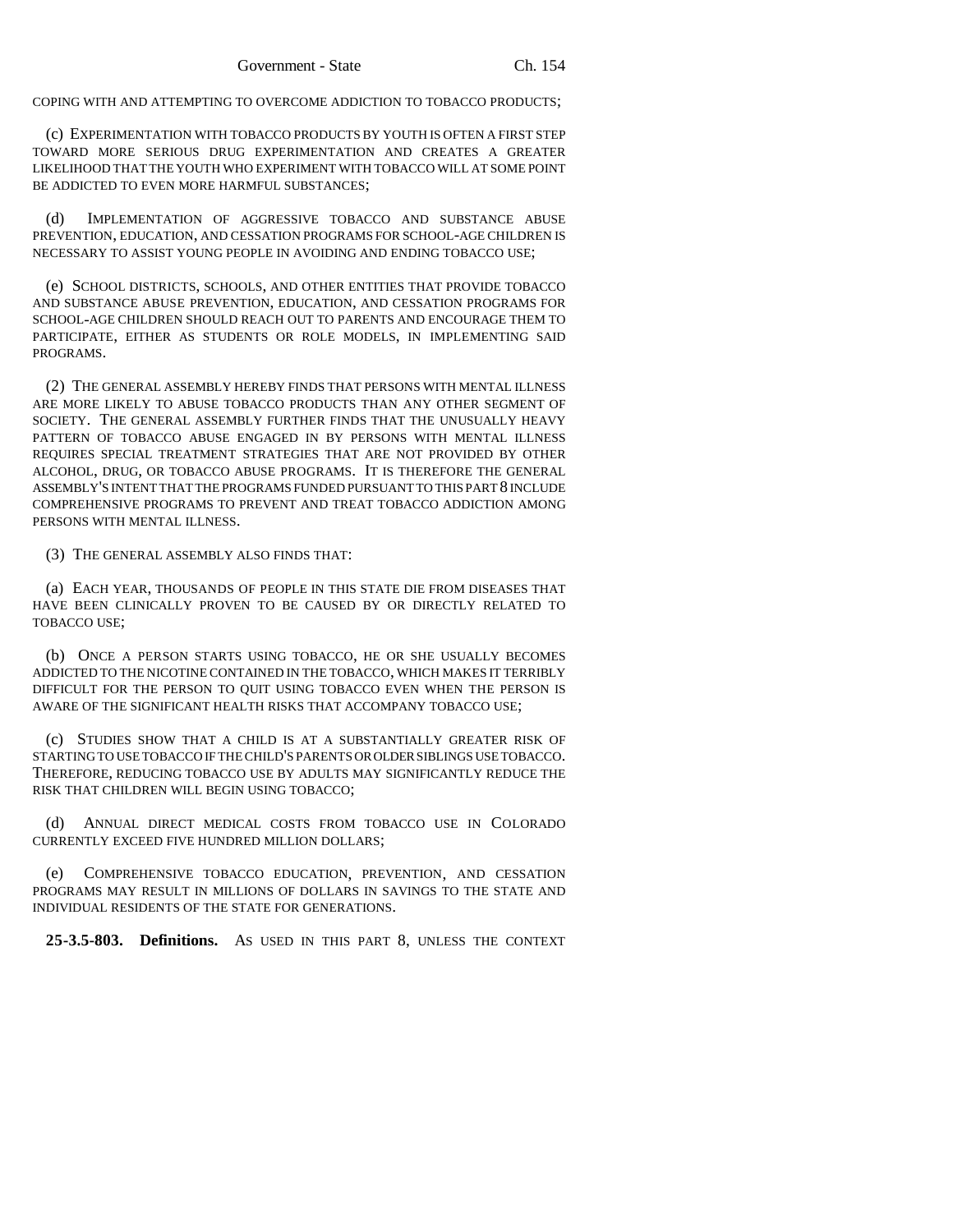OTHERWISE REQUIRES:

(1) "DIVISION" MEANS THE EMERGENCY MEDICAL SERVICES AND PREVENTION DIVISION WITHIN THE DEPARTMENT OF PUBLIC HEALTH AND ENVIRONMENT.

(2) "ENTITY" MEANS ANY LOCAL GOVERNMENT, LOCAL OR REGIONAL HEALTH DEPARTMENT, POLITICAL SUBDIVISION OF THE STATE, COUNTY DEPARTMENT OF SOCIAL SERVICES, STATE AGENCY, STATE INSTITUTION OF HIGHER EDUCATION THAT OFFERS A TEACHER EDUCATION PROGRAM, SCHOOL, SCHOOL DISTRICT, OR BOARD OF COOPERATIVE SERVICES OR ANY PRIVATE NONPROFIT OR NOT-FOR-PROFIT COMMUNITY-BASED ORGANIZATION.

(3) "MASTER SETTLEMENT AGREEMENT" MEANS THE MASTER SETTLEMENT AGREEMENT, THE SMOKELESS TOBACCO MASTER SETTLEMENT AGREEMENT, AND THE CONSENT DECREE APPROVED AND ENTERED BY THE COURT IN THE CASE DENOMINATED *STATE OF COLORADO, EX REL. GALE A. NORTON, ATTORNEY GENERAL V. R.J. REYNOLDS TOBACCO CO.;AMERICAN TOBACCO CO.,INC.;BROWN &WILLIAMSON TOBACCO CORP.; LIGGETT GROUP INC.; LORILLARD TOBACCO COMPANY; PHILLIP MORRIS, INC.; UNITED STATES TOBACCO CO.; B.A.T. INDUSTRIES, P.L.C.; THE COUNCIL FOR TOBACCO RESEARCH--U.S.A.,INC.; AND TOBACCO INSTITUTE,INC.*,CASE NO.97CV3432, IN THE DISTRICT COURT FOR THE CITY AND COUNTY OF DENVER.

(4) "PROGRAM" MEANS THE TOBACCO EDUCATION, PREVENTION, AND CESSATION GRANT PROGRAM CREATED IN SECTION 25-3.5-804.

(5) "STATE BOARD" MEANS THE STATE BOARD OF HEALTH CREATED IN SECTION  $25 - 1 - 103$ .

**25-3.5-804. Tobacco education, prevention, and cessation programs - grants.** (1) THERE IS HEREBY CREATED THE TOBACCO EDUCATION, PREVENTION, AND CESSATION GRANT PROGRAM TO PROVIDE FUNDING FOR COMMUNITY-BASED AND STATEWIDE TOBACCO EDUCATION PROGRAMS DESIGNED TO REDUCE INITIATION OF TOBACCO USE BY CHILDREN AND YOUTH, PROMOTE CESSATION OF TOBACCO USE AMONG YOUTH AND ADULTS, AND REDUCE EXPOSURE TO SECOND-HAND SMOKE. ANY SUCH TOBACCO PROGRAMS MAY BE PRESENTED IN COMBINATION WITH OTHER SUBSTANCE ABUSE PROGRAMS. THE PROGRAM SHALL BE ADMINISTERED BY THE EMERGENCY MEDICAL SERVICES AND PREVENTION DIVISION WITHIN THE DEPARTMENT AND COORDINATED WITH EFFORTS PURSUANT TO PART 5 OF ARTICLE 35 OF TITLE 24, C.R.S. THE STATE BOARD SHALL AWARD GRANTS TO SELECTED ENTITIES FROM MONEYS APPROPRIATED TO THE TOBACCO PROGRAM FUND CREATED IN SECTION 25-3.5-807.

(2) THE STATE BOARD SHALL ADOPT RULES THAT SPECIFY, BUT ARE NOT NECESSARILY LIMITED TO, THE FOLLOWING:

(a) THE PROCEDURES AND TIMELINES BY WHICH AN ENTITY MAY APPLY FOR PROGRAM GRANTS;

(b) GRANT APPLICATION CONTENTS;

(c) CRITERIA FOR SELECTING THOSE ENTITIES THAT SHALL RECEIVE GRANTS AND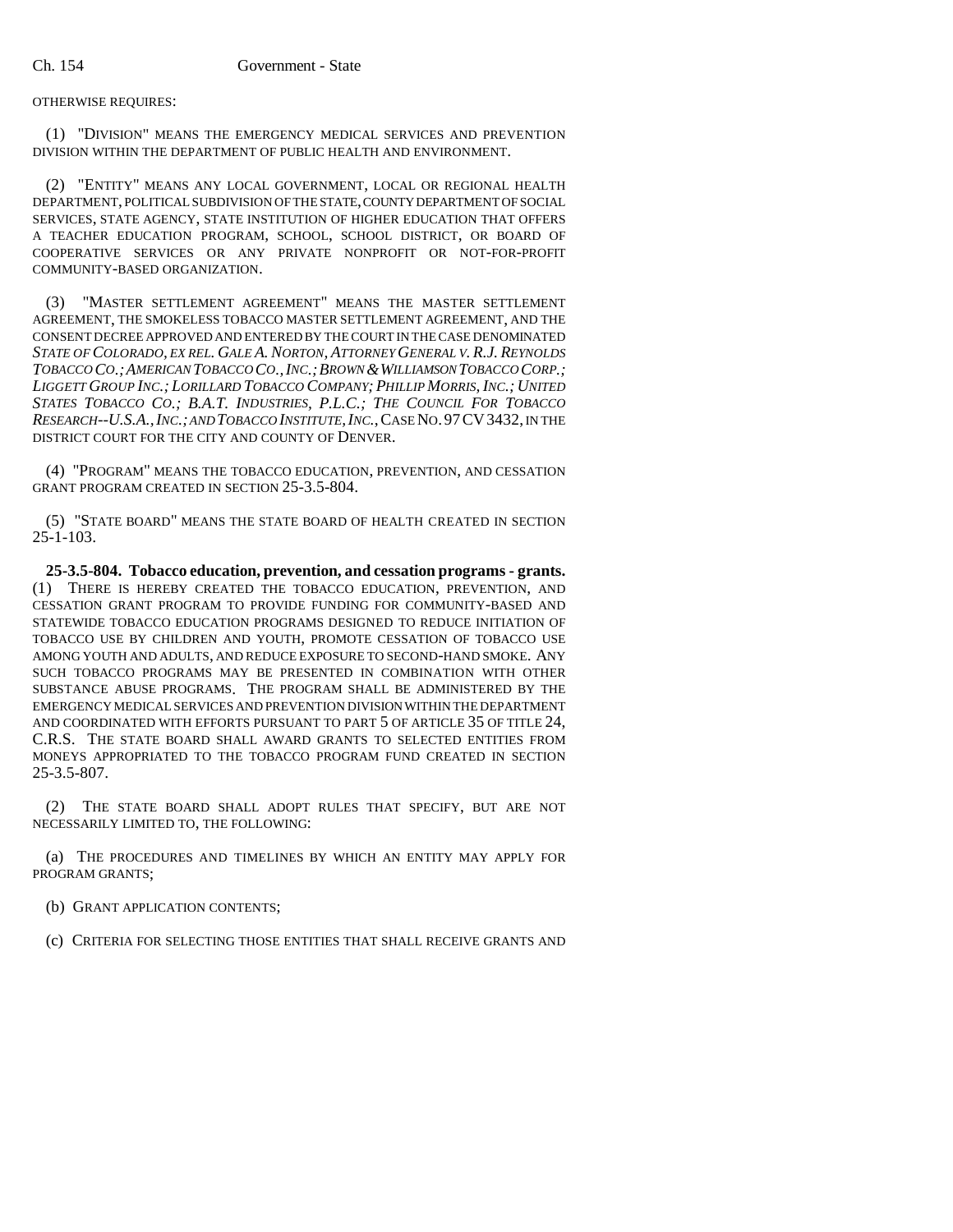DETERMINING THE AMOUNT AND DURATION OF SAID GRANTS;

(d) REPORTING REQUIREMENTS FOR ENTITIES THAT RECEIVE GRANTS PURSUANT TO THIS PART 8.

(3) (a) THE DIVISION SHALL REVIEW THE APPLICATIONS RECEIVED PURSUANT TO THIS PART 8 AND MAKE RECOMMENDATIONS TO THE STATE BOARD REGARDING THOSE ENTITIES THAT MAY RECEIVE GRANTS AND THE AMOUNTS OF SAID GRANTS. IN REVIEWING GRANT APPLICATIONS FOR PROGRAMS TO PROVIDE TOBACCO EDUCATION, PREVENTION, AND CESSATION PROGRAMS FOR PERSONS WITH MENTAL ILLNESS, THE DIVISION SHALL CONSULT WITH THE PROGRAMS FOR PUBLIC PSYCHIATRY AT THE UNIVERSITY OF COLORADO HEALTH SCIENCES CENTER, THE NATIONAL ALLIANCE FOR THE MENTALLY ILL, THE MENTAL HEALTH ASSOCIATION OF COLORADO, AND THE DEPARTMENT OF HUMAN SERVICES.

(b) THE STATE BOARD SHALL AWARD GRANTS TO THE SELECTED ENTITIES, SPECIFYING THE AMOUNT AND DURATION OF THE AWARD. NO GRANT AWARDED PURSUANT TO THIS PART 8 SHALL EXCEED THREE YEARS WITHOUT RENEWAL. OF THE AMOUNT AWARDED EACH YEAR PURSUANT TO THE PROVISIONS OF THIS PART 8, THE STATE BOARD SHALL AWARD AT LEAST ONE-THIRD OF THE AMOUNT TO ENTITIES THAT PROVIDE TOBACCO EDUCATION, PREVENTION, AND CESSATION PROGRAMS, SOLELY OR IN COMBINATION WITH SUBSTANCE ABUSE PROGRAMS, TO SCHOOL-AGE CHILDREN.

(4) IN IMPLEMENTING THE PROGRAM, THE DIVISION SHALL SURVEY THE NEED FOR TRAINED TEACHERS, HEALTH PROFESSIONALS, AND OTHERS INVOLVED IN PROVIDING TOBACCO EDUCATION, PREVENTION, AND CESSATION PROGRAMS. TO THE EXTENT THE DIVISION DETERMINES THERE IS A NEED, THE DIVISION MAY PROVIDE TECHNICAL TRAINING AND ASSISTANCE TO ENTITIES THAT RECEIVE PROGRAM GRANTS PURSUANT TO THIS PART 8.

**25-3.5-805. Tobacco education, prevention, and cessation programs requirements.** (1) AN ENTITY THAT APPLIES FOR A GRANT PURSUANT TO THE PROVISIONS OF THIS PART 8 SHALL IN THE APPLICATION DEMONSTRATE THAT THE TOBACCO EDUCATION, PREVENTION, OR CESSATION PROGRAM PROVIDES AT LEAST ONE OF THE FOLLOWING:

(a) EDUCATION DESIGNED FOR SCHOOL-AGE CHILDREN THAT, AT A MINIMUM, ADDRESSES TOBACCO PREVENTION AND CESSATION STRATEGIES AND THE DANGERS OF TOBACCO USE; OR

(b) EDUCATION PROGRAMS DESIGNED TO PREVENT OR REDUCE THE USE OF ALL TYPES OF TOBACCO PRODUCTS; OR

(c) COUNSELING REGARDING THE USE OF ALL TYPES OF TOBACCO PRODUCTS; OR

(d) PROGRAMS THAT ADDRESS PREVENTION AND CESSATION OF THE ABUSE OF VARIOUS TYPES OF DRUGS, WITH AN EMPHASIS ON PREVENTION AND CESSATION OF TOBACCO USE; OR

(e) PROGRAMS TO HELP REDUCE EXPOSURE TO SECOND HAND SMOKE, WITH AN EMPHASIS ON CHILDREN AND YOUTH; OR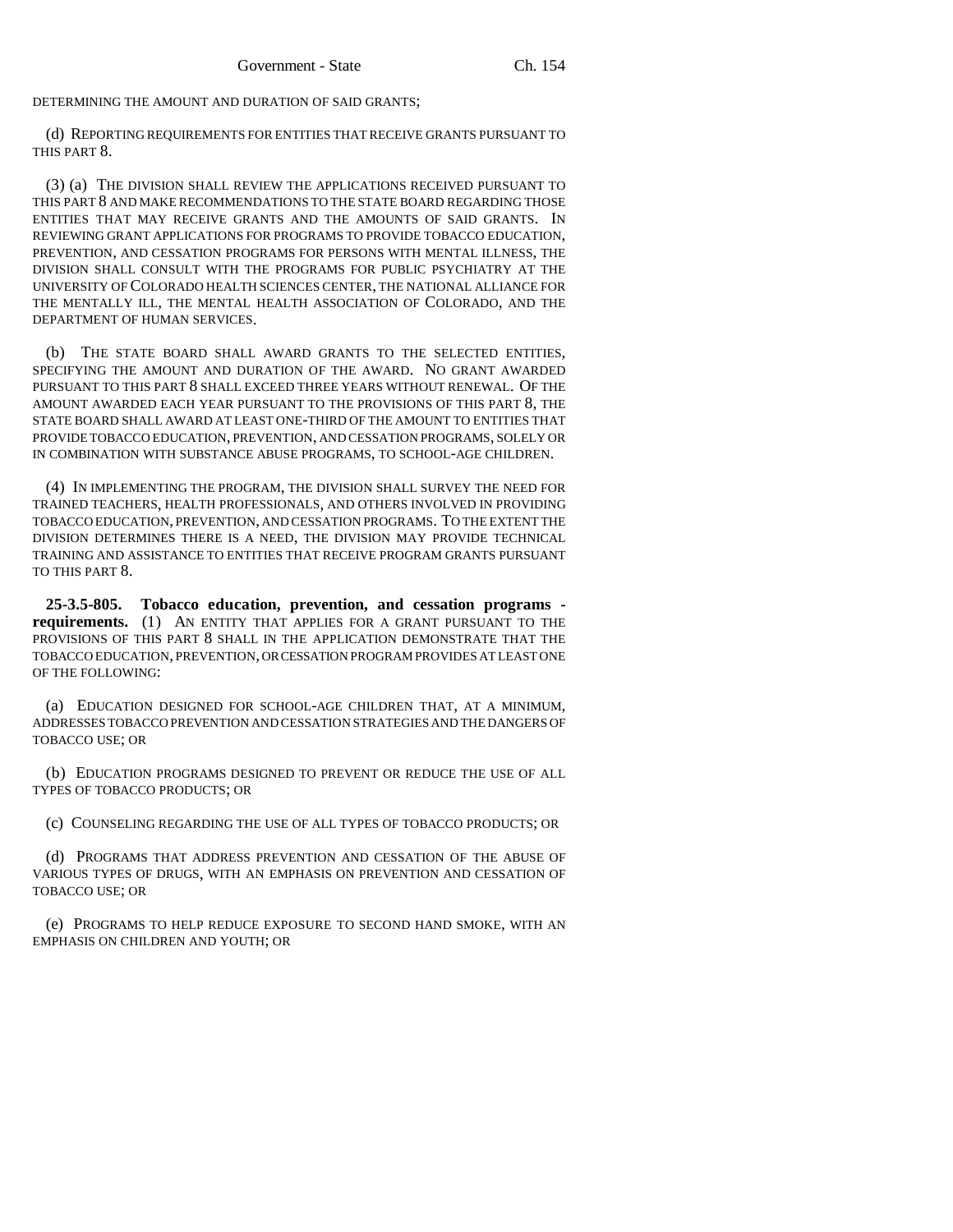(f) TOBACCO USE AND SUBSTANCE ABUSE PREVENTION AND CESSATION SERVICES ADDRESSED TO SPECIFIC POPULATION GROUPS SUCH AS ADOLESCENTS AND PREGNANT WOMEN AND PROVIDED WITHIN SPECIFIC ETHNIC AND LOW-INCOME COMMUNITIES; OR

(g) TRAINING OF TEACHERS, HEALTH PROFESSIONALS, AND OTHERS IN THE FIELD OF TOBACCO USE AND PREVENTION; OR

(h) TOBACCO ADDICTION PREVENTION AND TREATMENT STRATEGIES THAT ARE DESIGNED SPECIFICALLY FOR PERSONS WITH MENTAL ILLNESS; OR

(i) ACTIVITIES TO PREVENT THE SALE OR FURNISHING BY OTHER MEANS OF CIGARETTES OR TOBACCO PRODUCTS TO MINORS.

(2) IF THE ENTITY APPLYING FOR A GRANT PURSUANT TO THE PROVISIONS OF THIS PART 8 IS A SCHOOL DISTRICT OR BOARD OF COOPERATIVE SERVICES, IN ADDITION TO THE INFORMATION SPECIFIED IN SUBSECTION (1) OF THIS SECTION, THE ENTITY SHALL DEMONSTRATE IN THE APPLICATION THAT THE TOBACCO EDUCATION, PREVENTION, AND CESSATION PROGRAM TO BE OPERATED WITH MONEYS RECEIVED FROM THE GRANT IS A PROGRAM THAT HAS NOT BEEN PREVIOUSLY PROVIDED BY THE SCHOOL DISTRICT OR BOARD OF COOPERATIVE SERVICES. THE ENTITY SHALL ALSO DEMONSTRATE THAT THE PROGRAM IS SPECIFICALLY DESIGNED TO APPEAL TO AND ADDRESS THE CONCERNS OF THE AGE GROUP TO WHICH THE PROGRAM WILL BE PRESENTED.

(3) IN ADOPTING CRITERIA FOR AWARDING GRANTS, THE STATE BOARD SHALL ADOPT SUCH CRITERIA AS WILL ENSURE THAT TOBACCO EDUCATION, PREVENTION, AND CESSATION PROGRAMS ARE AVAILABLE THROUGHOUT THE STATE AND THAT SAID PROGRAMS ARE AVAILABLE TO SERVE PERSONS OF ALL AGES.

**25-3.5-806. Tobacco education, prevention, and cessation programs reporting requirements.** (1) IN ADOPTING RULES SPECIFYING THE REPORTING REQUIREMENTS FOR ENTITIES THAT RECEIVE GRANTS PURSUANT TO THIS PART 8, THE STATE BOARD SHALL ENSURE THAT SUCH REPORTS, AT A MINIMUM, INCLUDE:

(a) AN EVALUATION OF THE IMPLEMENTATION OF THE PROGRAM, INCLUDING BUT NOT LIMITED TO THE NUMBER OF PERSONS SERVED AND THE SERVICES PROVIDED;

(b) THE RESULTS ACHIEVED BY THE PROGRAM, SPECIFYING THE GOALS OF THE PROGRAM AND THE CRITERIA USED IN MEASURING ATTAINMENT OF THE GOALS;

(c) AN EXPLANATION OF HOW THE RESULTS ACHIEVED BY THE PROGRAM CONTRIBUTE TO THE ACHIEVEMENT OF THE PROGRAM GOALS AS STATED IN SECTION 25-3.5-802.

(2) THE DIVISION SHALL COMPILE THE ANNUAL REPORTS RECEIVED FROM ENTITIES PURSUANT TO THIS SECTION AND THE DEPARTMENT SHALL INCLUDE THE COMPILATION AND ANY OTHER NECESSARY INFORMATION IN THE ANNUAL REPORT ON PROGRAMS THAT ARE FUNDED BY MONEYS RECEIVED BY THE STATE PURSUANT TO THE MASTER SETTLEMENT AGREEMENT PREPARED PURSUANT TO SECTION 25-1-108.5 (3).

(3) (a) THE DIVISION SHALL ANNUALLY REVIEW THE REPORTS RECEIVED FROM ENTITIES RECEIVING GRANTS PURSUANT TO THIS PART 8 AND SHALL MAKE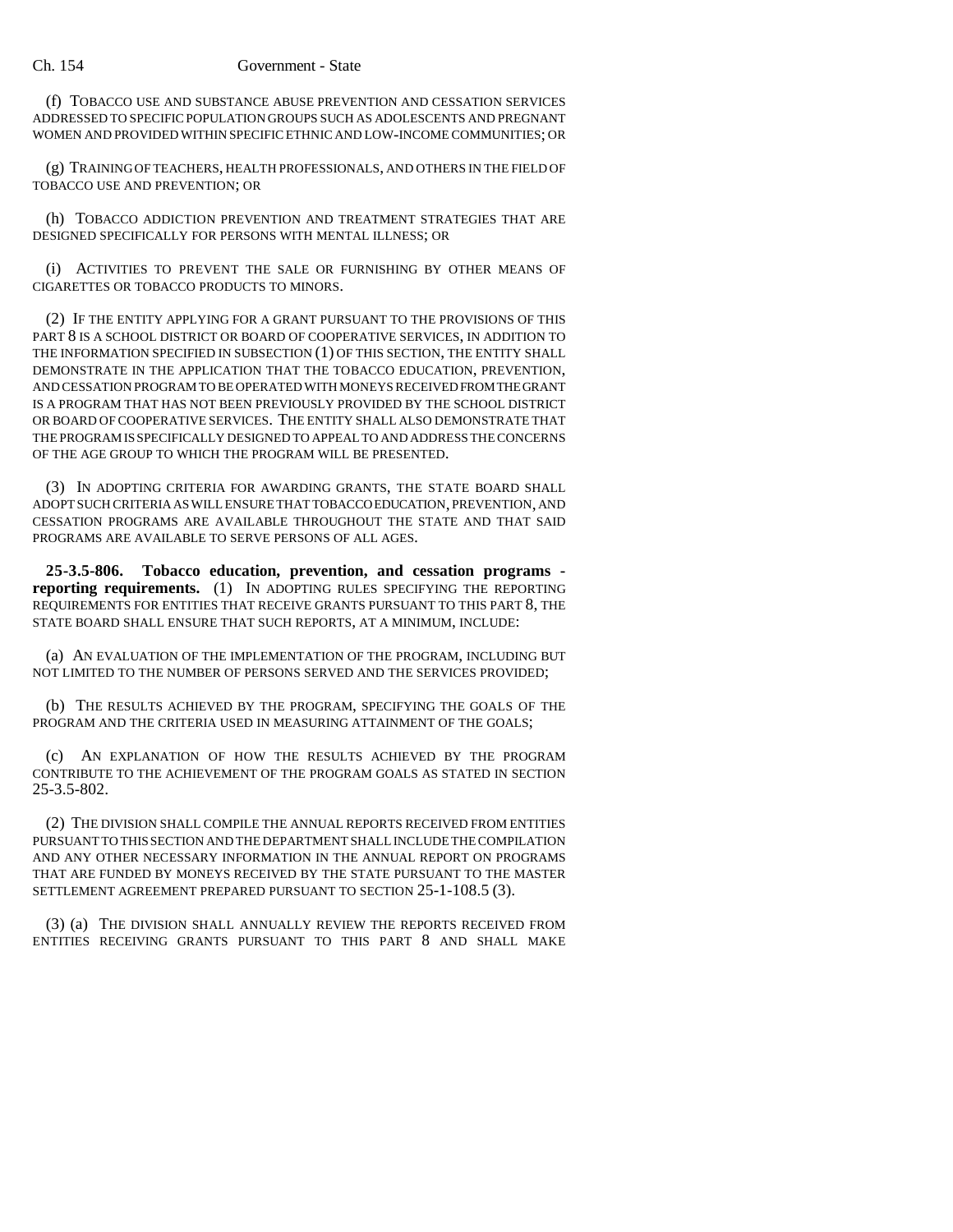RECOMMENDATIONS TO THE STATE BOARD CONCERNING WHETHER THE AMOUNT RECEIVED BY AN ENTITY SHOULD BE CONTINUED, REDUCED, OR INCREASED. THE DIVISION MAY ALSO RECOMMEND THAT THE GRANT FOR AN ENTITY BE IMMEDIATELY TERMINATED OR NOT RENEWED IF THE TOBACCO EDUCATION, PREVENTION, AND CESSATION PROGRAM FUNDED BY THE GRANT DOES NOT DEMONSTRATE A SUFFICIENT LEVEL OF SUCCESS, AS DETERMINED BY THE DIVISION.

(b) THE DIVISION MAY CONTRACT WITH ONE OR MORE PUBLIC OR PRIVATE ENTITIES TO REVIEW AND COMPILE THE REPORTS RECEIVED PURSUANT TO THIS SECTION AND PREPARE THE RECOMMENDATIONS PURSUANT TO PARAGRAPH (a) OF THIS SUBSECTION (3).

**25-3.5-807. Tobacco program fund - created.** (1) THERE IS HEREBY CREATED IN THE STATE TREASURY THE TOBACCO PROGRAM FUND THAT SHALL CONSIST OF THE MONEYS APPROPRIATED THERETO PURSUANT TO SUBSECTION (2) OF THIS SECTION. IN ADDITION, THE STATE TREASURER MAY CREDIT TO THE FUND ANY PUBLIC OR PRIVATE GIFTS, GRANTS, OR DONATIONS RECEIVED BY THE DIVISION FOR IMPLEMENTATION OF THE PROGRAM. THE FUND SHALL BE SUBJECT TO ANNUAL APPROPRIATION BY THE GENERAL ASSEMBLY TO THE DEPARTMENT FOR ISSUANCE OF GRANTS PURSUANT TO THIS PART 8. IN ADDITION, THE DEPARTMENT MAY RETAIN UP TO FIVE PERCENT OF THE AMOUNT ANNUALLY APPROPRIATED FROM THE FUND FOR THE ACTUAL COSTS INCURRED BY THE DIVISION AND THE STATE BOARD IN IMPLEMENTING THE PROVISIONS OF THIS PART 8. NOTWITHSTANDING THE PROVISIONS OF SECTION 24-36-114,C.R.S., ALL INTEREST DERIVED FROM THE DEPOSIT AND INVESTMENT OF MONEYS IN THE FUND SHALL BE CREDITED TO THE FUND. ANY UNENCUMBERED MONEYS APPROPRIATED FROM MONEYS RECEIVED BY THE STATE PURSUANT TO THE MASTER SETTLEMENT AGREEMENT REMAINING IN THE FUND AT THE END OF ANY FISCAL YEAR SHALL BE TRANSFERRED TO THE TOBACCO LITIGATION SETTLEMENT TRUST FUND CREATED IN SECTION 24-22-115.5, C.R.S.

(2) (a) BEGINNING IN FISCAL YEAR 2000-01 AND FOR FISCAL YEARS THEREAFTER SO LONG AS THE STATE RECEIVES MONEYS PURSUANT TO THE MASTER SETTLEMENT AGREEMENT, THE GENERAL ASSEMBLY SHALL ANNUALLY APPROPRIATE TO THE FUND FIFTEEN PERCENT OF THE AMOUNT TRANSMITTED TO THE STATE TREASURER PURSUANT TO THE PROVISIONS OF THE MASTER SETTLEMENT AGREEMENT, OTHER THAN ATTORNEY FEES AND COSTS, DURING THE PRECEDING FISCAL YEAR; EXCEPT THAT THE AMOUNT SO APPROPRIATED TO THE FUND IN ANY FISCAL YEAR SHALL NOT EXCEED FIFTEEN MILLION DOLLARS. THE GENERAL ASSEMBLY SHALL APPROPRIATE THE AMOUNT SPECIFIED IN THIS SUBSECTION (2) FROM MONEYS CREDITED TO THE TOBACCO LITIGATION SETTLEMENT CASH FUND CREATED IN SECTION 24-22-115, C.R.S.

(b) NOTWITHSTANDING THE PROVISIONS OF PARAGRAPH (a) OF THIS SUBSECTION (2), FOR THE FISCAL YEAR IN WHICH THE FIRST PAYMENT OF MONEYS PURSUANT TO THE MASTER SETTLEMENT AGREEMENT IS RECEIVED, THE PERCENTAGE APPROPRIATED TO THE FUND SHALL BE CALCULATED ON THE TOTAL AMOUNT OF MONEYS RECEIVED BY THE STATE PURSUANT TO THE MASTER SETTLEMENT AGREEMENT, OTHER THAN ATTORNEY FEES AND COSTS, DURING THAT FISCAL YEAR, MINUS THIRTY-THREE MILLION DOLLARS.

(3) IT IS THE INTENT OF THE GENERAL ASSEMBLY THAT GENERAL FUND MONEYS NOT BE APPROPRIATED TO FUND THE PROGRAM.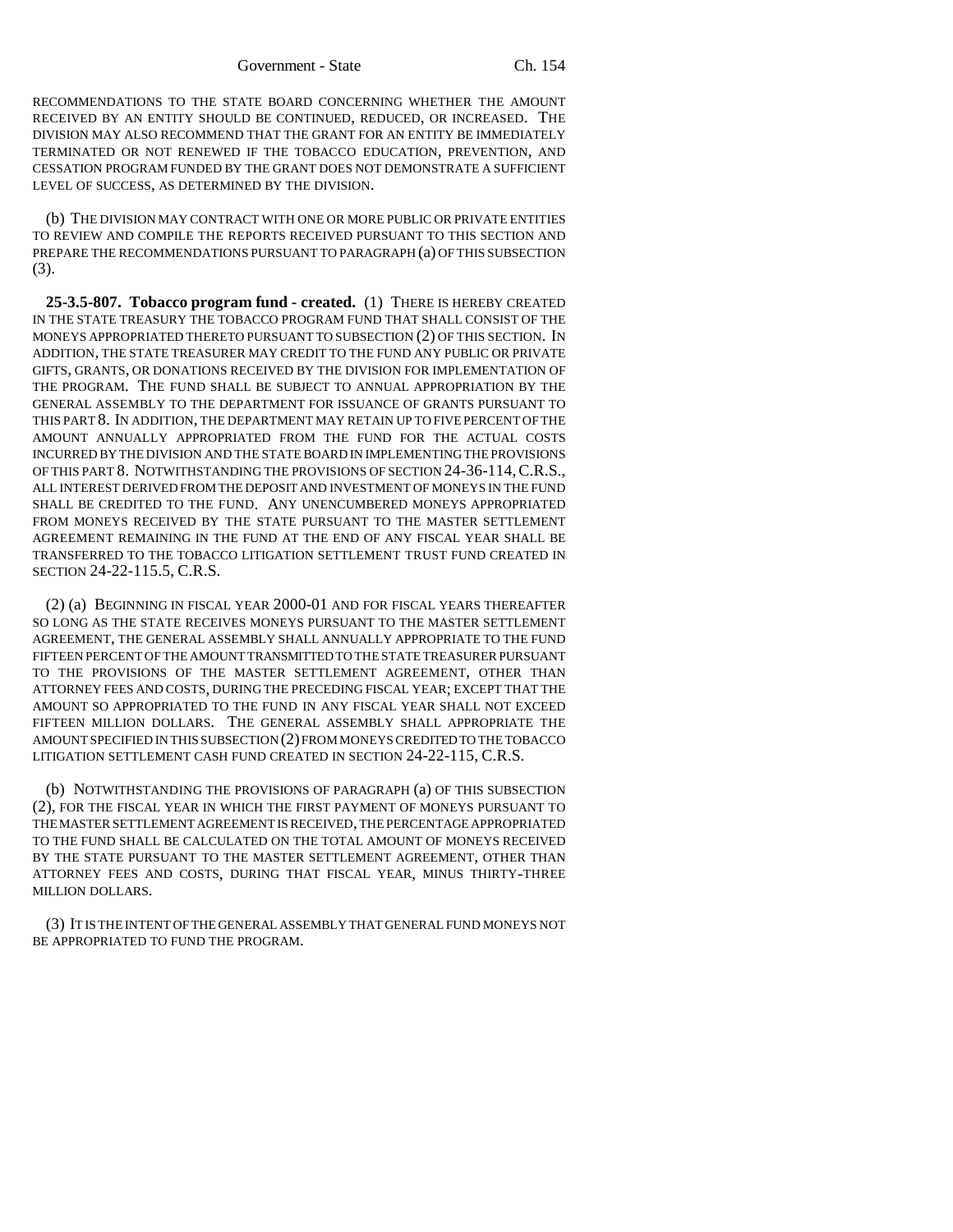**SECTION 14.** Part 5 of article 7 of title 22, Colorado Revised Statutes, is amended BY THE ADDITION OF A NEW SECTION to read:

**22-7-506. Read-to-achieve grant program - board created - fund.** (1) THERE IS HEREBY CREATED IN THE DEPARTMENT OF EDUCATION THE READ-TO-ACHIEVE GRANT PROGRAM, REFERRED TO IN THIS SECTION AS THE "PROGRAM". UNDER THIS PROGRAM, ANY PUBLIC SCHOOL, INCLUDING A CHARTER SCHOOL AS DEFINED IN SECTION 22-30.5-104, MAY APPLY FOR GRANTS TO FUND INTENSIVE READING PROGRAMS FOR SECOND- AND THIRD-GRADE PUPILS AND PUPILS BETWEEN THE THIRD AND FOURTH GRADES WHOSE LITERACY AND READING COMPREHENSION SKILLS ARE BELOW THE LEVEL ESTABLISHED BY THE STATE BOARD OF EDUCATION FOR PUPILS AT EACH GRADE LEVEL.

(2) (a) THERE IS HEREBY CREATED THE READ-TO-ACHIEVE BOARD, WHICH SHALL CONSIST OF ELEVEN MEMBERS, NO MORE THAN SIX OF WHOM ARE FROM THE SAME POLITICAL PARTY, AS FOLLOWS:

(I) THE COMMISSIONER OF EDUCATION;

(II) ONE MEMBER OF THE STATE BOARD OF EDUCATION SELECTED BY THE STATE BOARD OF EDUCATION;

(III) ONE MEMBER OF THE SENATE APPOINTED BY THE PRESIDENT OF THE SENATE;

(IV) ONE MEMBER OF THE HOUSE OF REPRESENTATIVES APPOINTED BY THE SPEAKER OF THE HOUSE OF REPRESENTATIVES;

(V) SEVEN MEMBERS APPOINTED BY THE GOVERNOR, WITH THE CONSENT OF THE SENATE, AS FOLLOWS:

(A) TWO MEMBERS WHO ARE SECOND OR THIRD GRADE ELEMENTARY SCHOOL TEACHERS, ONE OF WHOM WORKS IN A RURAL SCHOOL DISTRICT;

(B) TWO MEMBERS WHO ARE ELEMENTARY SCHOOL PRINCIPALS, ONE OF WHOM WORKS IN A RURAL SCHOOL DISTRICT;

(C) ONE MEMBER WITH KNOWLEDGE OF AND EXPERIENCE IN PUBLIC EDUCATION IN ELEMENTARY GRADES;

(D) ONE MEMBER WHO IS A PERSON WITH KNOWLEDGE OF BEST PRACTICES IN READING AND READING INSTRUCTION; AND

(E) ONE MEMBER WHO, AT THE TIME OF APPOINTMENT, IS A PARENT OF A CHILD IN SECOND OR THIRD GRADE.

(b) (I) THE APPOINTED MEMBERS OF THE READ-TO-ACHIEVE BOARD SHALL SERVE TERMS OF THREE YEARS; EXCEPT THAT, OF THE MEMBERS FIRST APPOINTED, THE GOVERNOR SHALL SELECT THREE WHO SHALL SERVE TERMS OF TWO YEARS. NO MEMBER APPOINTED BY THE GOVERNOR SHALL SERVE MORE THAN TWO CONSECUTIVE THREE-YEAR TERMS.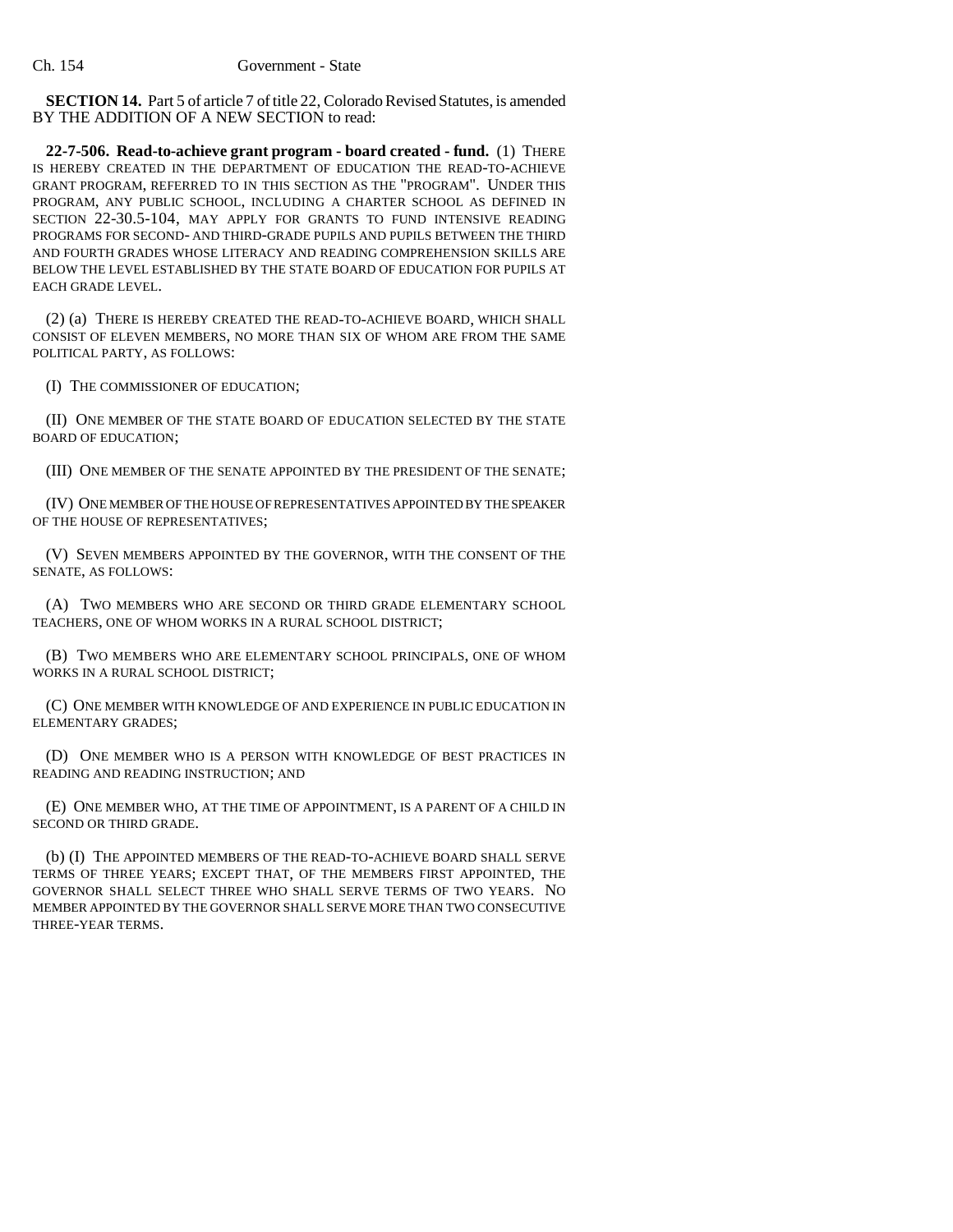(II) THE GOVERNOR, PRESIDENT OF THE SENATE, OR SPEAKER OF THE HOUSE OF REPRESENTATIVES MAY REMOVE ANY READ-TO-ACHIEVE BOARD MEMBER APPOINTED BY HIM OR HER FOR ANY CAUSE THAT RENDERS THE MEMBER INCAPABLE OR UNFIT TO DISCHARGE THE DUTIES OF THE OFFICE. WHENEVER A VACANCY ON THE READ-TO-ACHIEVE BOARD EXISTS, THE GOVERNOR, PRESIDENT OF THE SENATE, OR SPEAKER OF THE HOUSE OF REPRESENTATIVES SHALL APPOINT A MEMBER FOR THE REMAINING PORTION OF THE UNEXPIRED TERM CREATED BY THE VACANCY.

(c) THE MEMBERS OF THE READ-TO-ACHIEVE BOARD SHALL SERVE WITHOUT COMPENSATION BUT SHALL BE REIMBURSED FROM MONEYS IN THE READ-TO-ACHIEVE FUND CREATED IN SUBSECTION (4) OF THIS SECTION FOR THEIR ACTUAL AND NECESSARY EXPENSES INCURRED IN THE PERFORMANCE OF THEIR DUTIES PURSUANT TO THIS SECTION.

(3) (a) THE READ-TO-ACHIEVE BOARD SHALL SOLICIT AND REVIEW APPLICATIONS FOR GRANTS PURSUANT TO THIS SECTION. GRANTS MAY BE FOR BETWEEN ONE AND THREE YEARS. NO GRANT FOR ANY ONE SCHOOL SHALL BE FOR MORE THAN ONE HUNDRED THOUSAND DOLLARS FOR ANY ONE YEAR. EACH APPLICATION, AT A MINIMUM, SHALL DESCRIBE THE TYPE OF PROGRAM TO BE PROVIDED BY THE SCHOOL OR COLLABORATIVE GROUP OF SCHOOLS APPLYING JOINTLY TO ENHANCE THE LITERACY AND READING COMPREHENSION SKILLS OF SECOND- AND THIRD-GRADE PUPILS AT THE SCHOOL. ANY SUCH GRANT SHALL BE USED TO SUPPLEMENT AND NOT SUPPLANT ANY MONEYS CURRENTLY BEING USED ON SUCH PROGRAMS. SUCH PROGRAMS MAY INCLUDE, BUT NEED NOT BE LIMITED TO:

(I) READING ACADEMIES OPERATED AS SCHOOLS WITHIN SCHOOLS FOR INTENSIVE READING INSTRUCTION;

- (II) AFTER SCHOOL LITERACY PROGRAMS;
- (III) SUMMER SCHOOL CLINICS;
- (IV) ONE-ON-ONE OR GROUP TUTORING SERVICES;
- (V) EXTENDED-DAY READING PROGRAMS.

(b) ANY INTENSIVE LITERACY PROGRAM FUNDED THROUGH THE PROGRAM FOR FOURTH GRADE PUPILS MAY BE OFFERED ONLY BETWEEN THIRD AND FOURTH GRADE AND SHALL BE DESIGNED TO RAISE THE PARTICIPATING PUPILS' LITERACY AND READING COMPREHENSION SKILLS TO AT LEAST THE PROFICIENCY LEVEL ON THE THIRD GRADE READING ASSESSMENT PRIOR TO BEGINNING FOURTH GRADE CLASSES IN THE FALL SEMESTER.

(c) THE READ-TO-ACHIEVE BOARD SHALL RECOMMEND TO THE STATE BOARD OF EDUCATION THOSE PUBLIC SCHOOLS THAT SHOULD RECEIVE GRANTS PURSUANT TO THIS SECTION AND THE DURATION AND AMOUNT OF EACH GRANT. IN SELECTING THE RECOMMENDED SCHOOLS, THE READ-TO-ACHIEVE BOARD, AT A MINIMUM, SHALL TAKE INTO ACCOUNT THE FOLLOWING CRITERIA:

(I) THE NUMBER OF SECOND- AND THIRD-GRADE PUPILS ENROLLED AT THE SCHOOL OR COLLABORATIVE GROUP OF SCHOOLS APPLYING JOINTLY WHO HAVE BELOW GRADE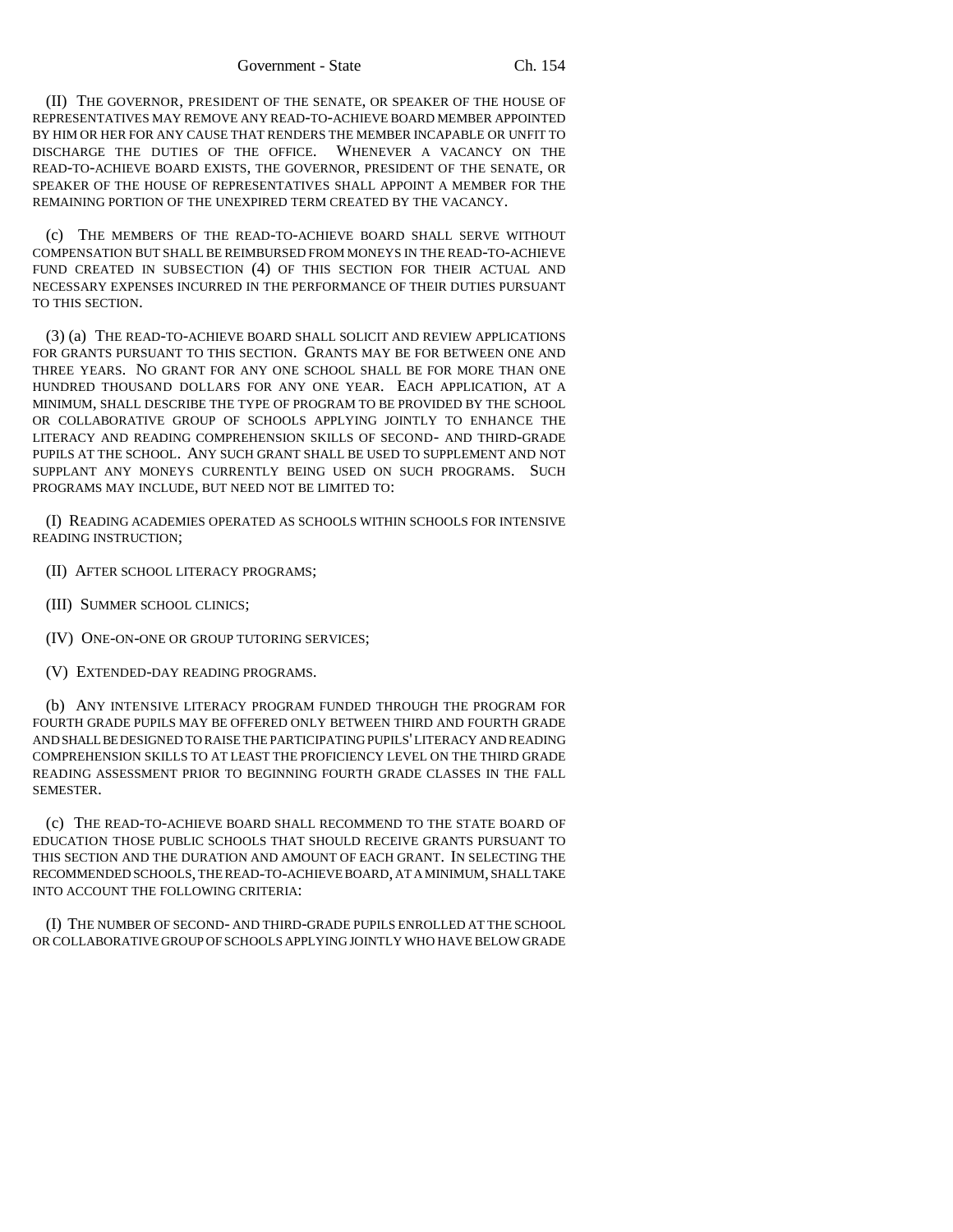LEVEL LITERACY AND READING COMPREHENSION SKILLS;

(II) WHETHER THE PROPOSED PROGRAM IS BASED ON A RESEARCH MODEL THAT HAS BEEN PROVEN TO BE SUCCESSFUL IN OTHER PUBLIC OR CHARTER SCHOOLS IN THE NATION; AND

# (III) THE PER-PUPIL COST OF THE PROGRAM.

(d) THE READ-TO-ACHIEVE BOARD ANNUALLY SHALL SUBMIT TO THE STATE BOARD OF EDUCATION FOR APPROVAL A LIST OF RECOMMENDED GRANT RECIPIENTS AND THE AMOUNT TO BE AWARDED TO EACH RECOMMENDED GRANT RECIPIENT BY A DATE SPECIFIED BY RULE OF THE STATE BOARD OF EDUCATION. IN SELECTING GRANT RECIPIENTS, THE READ-TO-ACHIEVE BOARD, TO THE EXTENT POSSIBLE, SHALL ENSURE THAT GRANTS ARE AWARDED TO SCHOOLS IN A VARIETY OF GEOGRAPHIC AREAS OF THE STATE. THE STATE BOARD OF EDUCATION SHALL EITHER APPROVE OR DISAPPROVE THE ENTIRE LIST OF ENTITIES BY RESPONDING TO THE READ-TO-ACHIEVE BOARD WITHIN FORTY DAYS. IF THE STATE BOARD OF EDUCATION HAS NOT RESPONDED TO THE READ-TO-ACHIEVE BOARD WITHIN FORTY DAYS AFTER RECEIPT OF THE LIST, THE LIST SHALL BE DEEMED APPROVED. IF THE STATE BOARD OF EDUCATION DISAPPROVES A LIST, THE READ-TO-ACHIEVE BOARD MAY SUBMIT A REPLACEMENT LIST WITHIN SIXTY DAYS AFTER SUCH DISAPPROVAL.

(e) (I) IF A SCHOOL IS AWARDED A GRANT PURSUANT TO THIS SECTION FOR MORE THAN ONE YEAR, THE SCHOOL SHALL BE ELIGIBLE FOR MONEYS IN THE SECOND OR THIRD YEAR OF THE GRANT ONLY IF THE SCHOOL MEETS THE GOALS ESTABLISHED IN ITS APPLICATION INCLUDING THE DEMONSTRATION THAT AT LEAST TWENTY-FIVE PERCENT OF THE PUPILS ENROLLED IN THE INTENSIVE READING PROGRAM IN THE PRIOR YEAR IMPROVED THEIR READING SKILLS TO AT LEAST GRADE LEVEL OR ACHIEVED PROFICIENCY ON THE STATE ASSESSMENT IN READING FOR THEIR GRADE LEVEL.

(II) A SCHOOL THAT HAS PREVIOUSLY RECEIVED A GRANT PURSUANT TO THIS SECTION SHALL BE ELIGIBLE FOR SUBSEQUENT GRANTS ONLY IF IT IS ABLE TO DEMONSTRATE THAT AT LEAST TWENTY-FIVE PERCENT OF THE PUPILS ENROLLED IN THE INTENSIVE LITERACY PROGRAM IN THE PRIOR YEAR IMPROVED THEIR READING SKILLS TO AT LEAST GRADE LEVEL OR ACHIEVED PROFICIENCY ON THE STATE ASSESSMENT IN READING FOR THEIR GRADE LEVEL. IN RECOMMENDING SUBSEQUENT GRANTS, THE READ-TO-ACHIEVE BOARD SHALL ALSO CONSIDER THE CRITERIA SET FORTH IN PARAGRAPH (c) OF THIS SUBSECTION (3) AND ANY OTHER CRITERIA ESTABLISHED BY RULE OF THE STATE BOARD OF EDUCATION PURSUANT TO PARAGRAPH (f) OF THIS SUBSECTION (3).

(f) EACH SCHOOL THAT RECEIVES A GRANT PURSUANT TO THIS SECTION SHALL DEMONSTRATE THAT THE PUPILS ENROLLED IN THE INTENSIVE LITERACY PROGRAMS FUNDED BY THE GRANT WERE READING, AT THE TIME OF ENROLLMENT, BELOW GRADE LEVEL FOR SECOND- AND THIRD-GRADE PUPILS.

(g) THE STATE BOARD OF EDUCATION SHALL PROMULGATE RULES FOR THE ADMINISTRATION OF THIS SECTION, INCLUDING BUT NOT LIMITED TO:

(I) APPLICATION PROCEDURES BY WHICH A SCHOOL MAY APPLY FOR GRANTS PURSUANT TO THIS SECTION;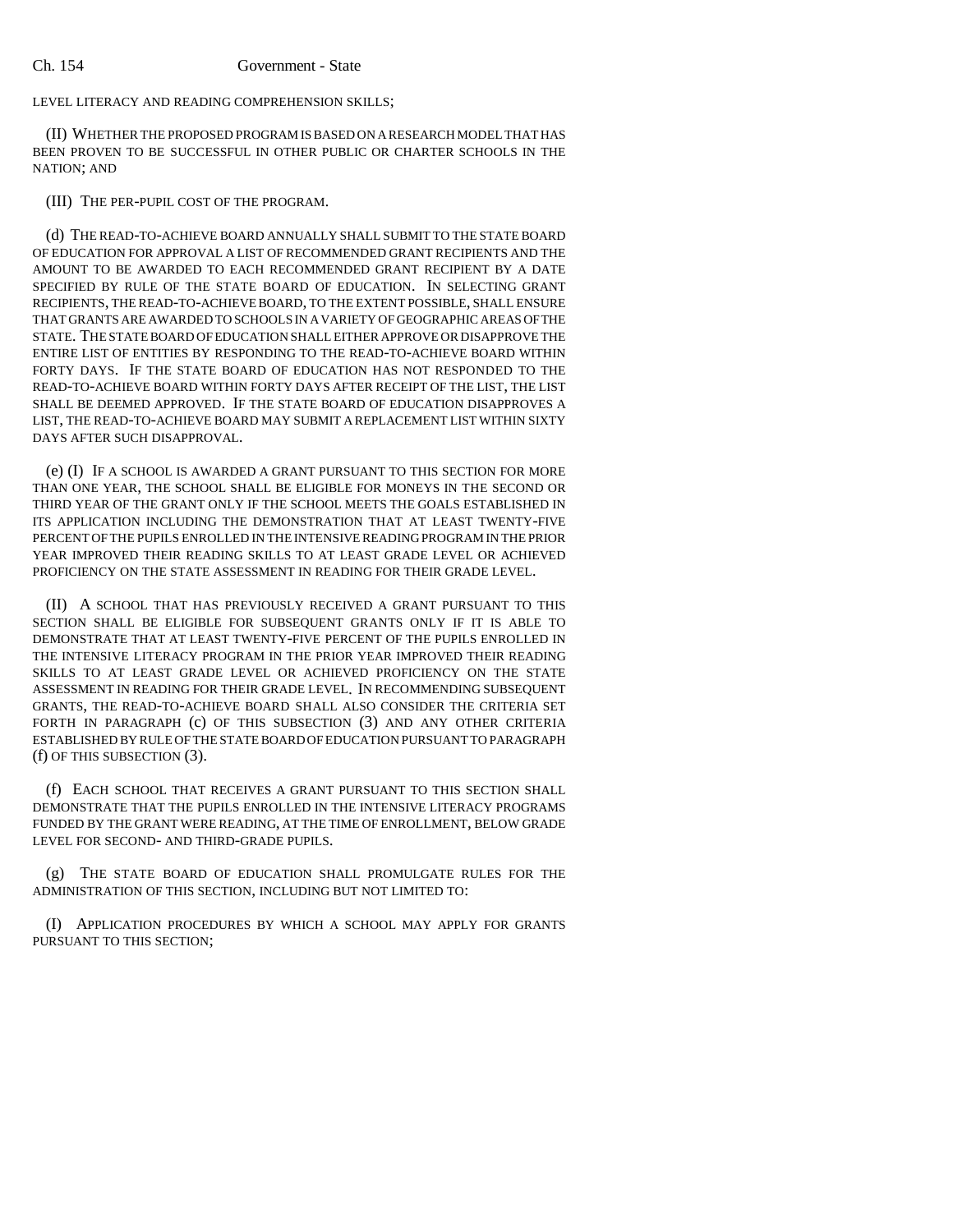(II) ANY CRITERIA IN ADDITION TO THOSE SPECIFIED IN PARAGRAPH (c) OF THIS SUBSECTION (3) FOR SELECTING THOSE SCHOOLS THAT SHALL RECEIVE GRANTS AND THE CRITERIA FOR DETERMINING THE AMOUNT TO BE GRANTED TO THE SELECTED SCHOOLS; AND

(III) PROCEDURES FOR REVIEWING THE SUCCESS OF THE INTENSIVE LITERACY PROGRAMS OPERATED BY SCHOOLS THAT RECEIVE GRANTS PURSUANT TO THIS SECTION.

(h) ON OR BEFORE FEBRUARY 1, 2004, THE READ-TO-ACHIEVE BOARD SHALL REPORT TO THE GOVERNOR AND TO EDUCATION COMMITTEES OF THE SENATE AND THE HOUSE OF REPRESENTATIVES ON THE EFFECTIVENESS OF THE PROGRAM. THE REPORT SHALL INCLUDE BUT IS NOT LIMITED TO:

(I) THE NUMBER OF SCHOOLS THAT RECEIVED GRANTS UNDER THE PROGRAM AND THE AVERAGE AMOUNT OF THE GRANTS;

(II) THE NUMBER OF PUPILS ENROLLED IN INTENSIVE LITERACY PROGRAMS FUNDED BY THE PROGRAM, THE NUMBER OF PUPILS ENROLLED WHO IMPROVED THEIR READING SKILLS TO GRADE LEVEL OR ACHIEVED PROFICIENCY ON THE STATE ASSESSMENT IN READING FOR THEIR GRADE LEVEL IN THE YEAR AFTER STARTING THE INTENSIVE LITERACY PROGRAM, AND THE PERCENTAGE OF PUPILS WHO ACHIEVED PROFICIENCY ON THE STATE ASSESSMENT FOR READING FOR THEIR GRADE LEVEL IN BOTH THE YEAR AFTER STARTING THE INTENSIVE LITERACY PROGRAM AND THE FOLLOWING YEAR; AND

(III) WHETHER ANY STATUTORY CHANGES ARE RECOMMENDED, INCLUDING BUT NOT LIMITED TO THE APPROPRIATENESS OF THE REQUIREMENTS IN PARAGRAPH (e) OF THIS SUBSECTION (3) THAT TO BE ELIGIBLE IN SUBSEQUENT YEARS, SCHOOLS MUST SHOW THAT TWENTY-FIVE PERCENT OF THE STUDENTS ENROLLED IN THE INTENSIVE LITERACY PROGRAM IMPROVED THEIR READING SKILLS TO GRADE LEVEL OR ACHIEVED PROFICIENCY ON THE STATE ASSESSMENT IN READING FOR THEIR GRADE LEVEL.

(4) (a) THERE IS HEREBY ESTABLISHED IN THE STATE TREASURY THE READ-TO-ACHIEVE FUND, REFERRED TO IN THIS SECTION AS THE "FUND". THE FUND SHALL CONSIST OF MONEYS APPROPRIATED THERETO PURSUANT TO PARAGRAPH (b) OF THIS SUBSECTION (4) AND ANY OTHER MONEYS THAT MAY BE MADE AVAILABLE BY THE GENERAL ASSEMBLY. ALL INTEREST DERIVED FROM THE DEPOSIT AND INVESTMENT OF MONEYS IN THE FUND SHALL BE CREDITED TO THE FUND. ANY UNENCUMBERED MONEYS APPROPRIATED FROM MONEYS RECEIVED BY THE STATE PURSUANT TO THE MASTER SETTLEMENT AGREEMENT REMAINING IN THE FUND AT THE END OF ANY FISCAL YEAR SHALL BE TRANSFERRED TO THE TOBACCO LITIGATION SETTLEMENT TRUST FUND CREATED IN SECTION 24-22-115.5, C.R.S.

(b) (I) BEGINNING WITH THE 2000-01 FISCAL YEAR, AND FOR EACH FISCAL YEAR THEREAFTER SO LONG AS THE STATE RECEIVES MONEYS PURSUANT TO THE MASTER SETTLEMENT AGREEMENT, THE GENERAL ASSEMBLY SHALL ANNUALLY APPROPRIATE TO THE FUND NINETEEN PERCENT OF THE AMOUNT OF MONEYS TRANSMITTED TO THE STATE TREASURER IN ACCORDANCE WITH THE MASTER SETTLEMENT AGREEMENT, OTHER THAN ATTORNEY FEES AND COSTS, FOR THE PRECEDING FISCAL YEAR; EXCEPT THAT THE AMOUNT SO APPROPRIATED TO THE FUND IN ANY FISCAL YEAR SHALL NOT EXCEED NINETEEN MILLION DOLLARS. THE GENERAL ASSEMBLY SHALL APPROPRIATE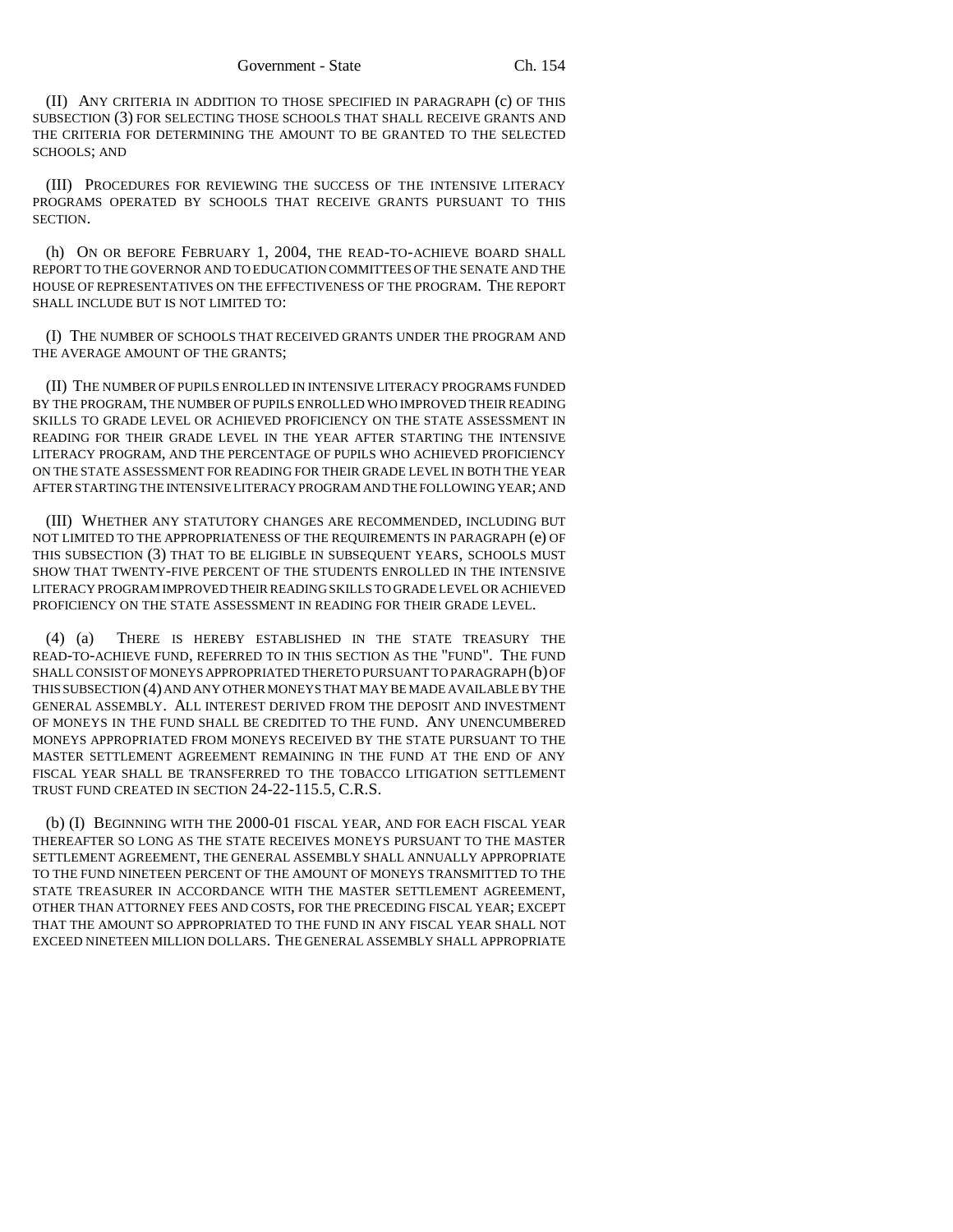THE AMOUNT SPECIFIED IN THIS PARAGRAPH (b) FROM MONEYS CREDITED TO THE TOBACCO LITIGATION SETTLEMENT CASH FUND CREATED IN SECTION 24-22-115, C.R.S.

(II) NOTWITHSTANDING THE PROVISIONS OF SUBPARAGRAPH (I) OF THIS PARAGRAPH (b), FOR THE FISCAL YEAR IN WHICH THE FIRST PAYMENT OF MONEYS PURSUANT TO THE MASTER SETTLEMENT AGREEMENT IS RECEIVED, THE PERCENTAGE APPROPRIATED TO THE FUND SHALL BE CALCULATED ON THE TOTAL AMOUNT OF MONEYS RECEIVED BY THE STATE PURSUANT TO THE MASTER SETTLEMENT AGREEMENT, OTHER THAN ATTORNEY FEES AND COSTS, DURING THAT FISCAL YEAR, MINUS THIRTY-THREE MILLION DOLLARS.

(c) SUBJECT TO APPROPRIATION BY THE GENERAL ASSEMBLY, MONEYS IN THE FUND SHALL BE USED TO PROVIDE GRANTS TO SCHOOLS PURSUANT TO THIS SECTION. IN ADDITION, UP TO ONE PERCENT OF THE MONEYS IN THE FUND MAY BE USED FOR THE EXPENSES INCURRED BY THE READ-TO-ACHIEVE BOARD IN ADMINISTERING THIS SECTION. IF THE READ-TO-ACHIEVE BOARD IS UNABLE TO ADMINISTER THIS PROGRAM WITH EXISTING PERSONNEL, THE READ-TO-ACHIEVE BOARD SHALL CONTRACT WITH PRIVATE SOURCES FOR SUCH SERVICES. ANY MONEYS NOT PROVIDED AS GRANTS TO SCHOOLS MAY BE INVESTED BY THE STATE TREASURER AS PROVIDED IN SECTION 24-36-113, C.R.S.

(5) (a) THIS SECTION IS REPEALED, EFFECTIVE JULY 1, 2005.

(b) PRIOR TO SAID REPEAL, THE READ-TO-ACHIEVE BOARD APPOINTED PURSUANT TO THIS SECTION SHALL BE REVIEWED AS PROVIDED FOR IN SECTION 24-34-104,C.R.S.

**SECTION 15.** 22-7-503, Colorado Revised Statutes, is amended BY THE ADDITION OF A NEW SUBSECTION to read:

**22-7-503. Definitions.** As used in this part 5, unless the context otherwise requires:

(1.5) "MASTER SETTLEMENT AGREEMENT" MEANS THE MASTER SETTLEMENT AGREEMENT, THE SMOKELESS TOBACCO MASTER SETTLEMENT AGREEMENT, AND THE CONSENT DECREE APPROVED AND ENTERED BY THE COURT IN THE CASE DENOMINATED *STATE OF COLORADO, EX REL. GALE A. NORTON, ATTORNEY GENERAL V. R.J. REYNOLDS TOBACCO CO.;AMERICAN TOBACCO CO.,INC.;BROWN &WILLIAMSON TOBACCO CORP.; LIGGETT GROUP INC.; LORILLARD TOBACCO COMPANY; PHILLIP MORRIS, INC.; UNITED STATES TOBACCO CO.; B.A.T. INDUSTRIES, P.L.C.; THE COUNCIL FOR TOBACCO RESEARCH--U.S.A.,INC.; AND TOBACCO INSTITUTE,INC.*,CASE NO.97CV3432, IN THE DISTRICT COURT FOR THE CITY AND COUNTY OF DENVER.

**SECTION 16.** The introductory portion to 22-7-504 (3) and 22-7-504 (4) and (5) (a), Colorado Revised Statutes, are amended to read:

**22-7-504. Pupil assessments - individual literacy plans.** (3) If a pupil's reading readiness or literacy and reading comprehension, as measured by the assessment, is below the level established by the state board for pupils at that grade, the pupil's parents or legal guardian and teacher and the school administration shall formulate an individual literacy plan for the pupil OR, IF THE PUPIL IS ELIGIBLE, ENROLL THE PUPIL IN AN INTENSIVE LITERACY PROGRAM FUNDED THROUGH THE READ-TO-ACHIEVE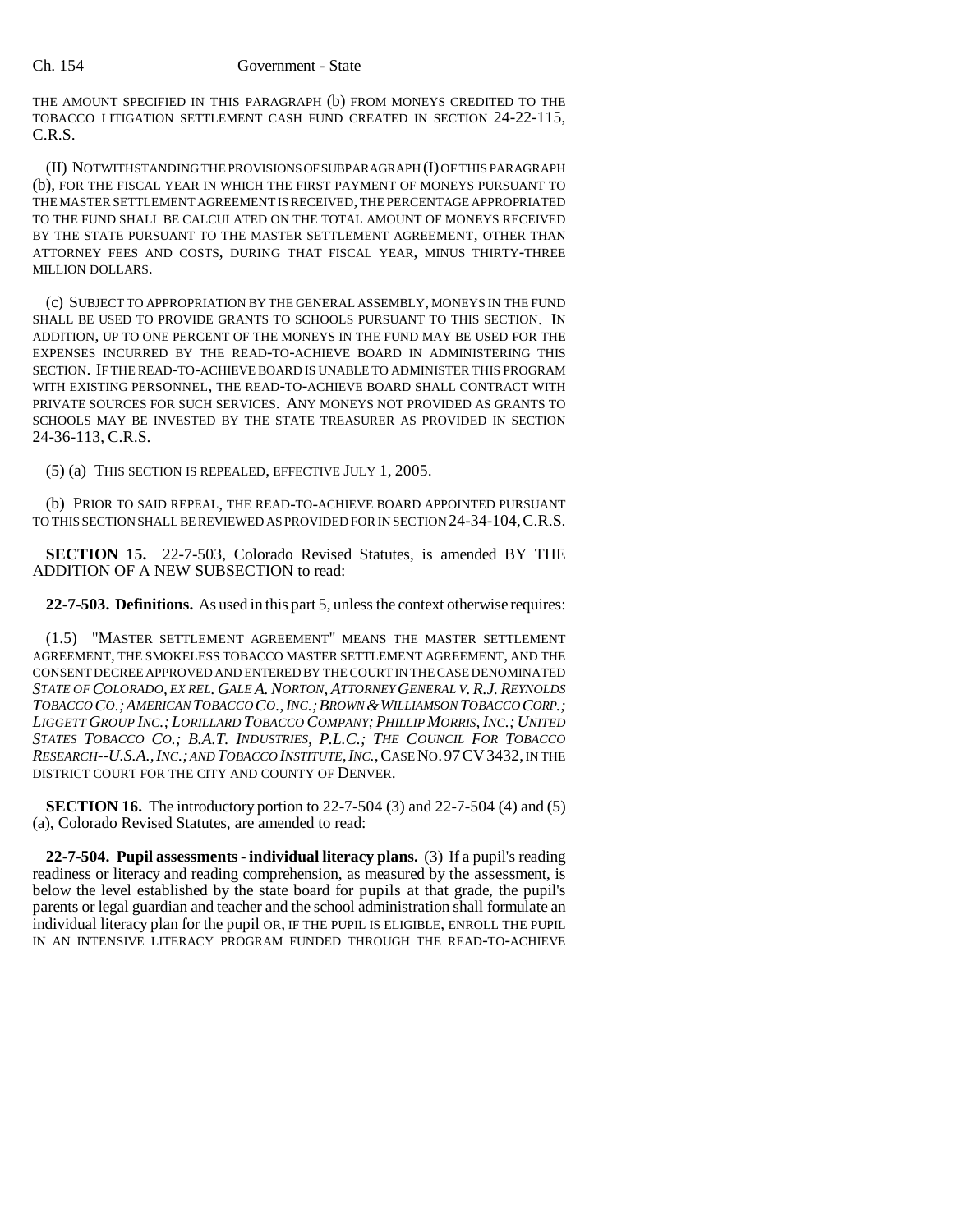Government - State Ch. 154

PROGRAM PURSUANT TO SECTION 22-7-506. For compliance with this section, a literacy plan may be incorporated into the individual education plan for special education students. The plan shall include, but need not be limited to, the following:

(4) The school district shall reassess each pupil's progress in the individual literacy plan OR THE INTENSIVE LITERACY PROGRAM each semester. The PUPIL'S INDIVIDUAL LITERACY plan OR THE PUPIL'S ENROLLMENT IN THE INTENSIVE LITERACY PROGRAM, WHICHEVER IS APPLICABLE, shall continue until the pupil is reading at or above grade level.

(5) (a) In no case shall a school district permit a pupil to pass from the third grade to the fourth grade for reading classes unless the pupil is assessed as reading at or above the reading comprehension level established by the state board. ANY PUPIL WHO PARTICIPATES IN AN INTENSIVE LITERACY PROGRAM BETWEEN THIRD AND FOURTH GRADE SHALL BE ASSESSED IN READING AT THE COMPLETION OF THAT PROGRAM AND MAY BE ALLOWED TO PASS FOR READING CLASSES FROM THE THIRD GRADE TO THE FOURTH GRADE ONLY IF HE OR SHE IS READING AT OR ABOVE THE READING COMPREHENSION LEVEL FOR THIRD GRADE ESTABLISHED BY THE STATE BOARD.

**SECTION 17.** 22-7-505 (1) (b), Colorado Revised Statutes, is amended to read:

**22-7-505. School district responsibilities and incentives.** (1) Each school district shall annually report to the department of education:

(b) The number and percentage of pupils enrolled in the school district who have an individual literacy plan OR ARE ENROLLED IN AN INTENSIVE LITERACY PROGRAM FUNDED THROUGH THE READ-TO-ACHIEVE PROGRAM CREATED IN SECTION 22-7-506;

**SECTION 18.** Article 4 of title 26, Colorado Revised Statutes, is amended BY THE ADDITION OF A NEW PART to read:

# PART 10 COMPREHENSIVE PRIMARY AND PREVENTIVE CARE GRANT PROGRAM

**26-4-1001. Short title.** THIS PART 10 SHALL BE KNOWN AND MAY BE CITED AS THE "COMPREHENSIVE PRIMARY AND PREVENTIVE CARE GRANT PROGRAM ACT".

**26-4-1002. Legislative declaration.** (1) THE GENERAL ASSEMBLY HEREBY FINDS THAT PREVENTIVE AND PRIMARY CARE ARE TWO OF THE MOST COST-EFFECTIVE MEANS OF KEEPING PEOPLE HEALTHY. UNFORTUNATELY, MANY OF THE ESTIMATED FIVE HUNDRED SEVENTY THOUSAND COLORADANS WITHOUT HEALTH INSURANCE COVERAGE CANNOT AFFORD ROUTINE PREVENTIVE OR PRIMARY HEALTH CARE. INSTEAD, THEY WAIT UNTIL THEY ARE CRITICALLY ILL AND THEN SEEK EXPENSIVE, EMERGENCY CARE.

(2) IT IS THE INTENT OF THE GENERAL ASSEMBLY TO ESTABLISH A COMPREHENSIVE PRIMARY AND PREVENTIVE CARE GRANT PROGRAM AND TO FUND THE PROGRAM WITH TOBACCO LITIGATION SETTLEMENT MONEYS. THE PURPOSE OF THE PROGRAM IS TO EXPAND PREVENTION AND PRIMARY CARE SERVICES TO COLORADO'S LOW-INCOME, UNINSURED POPULATIONS.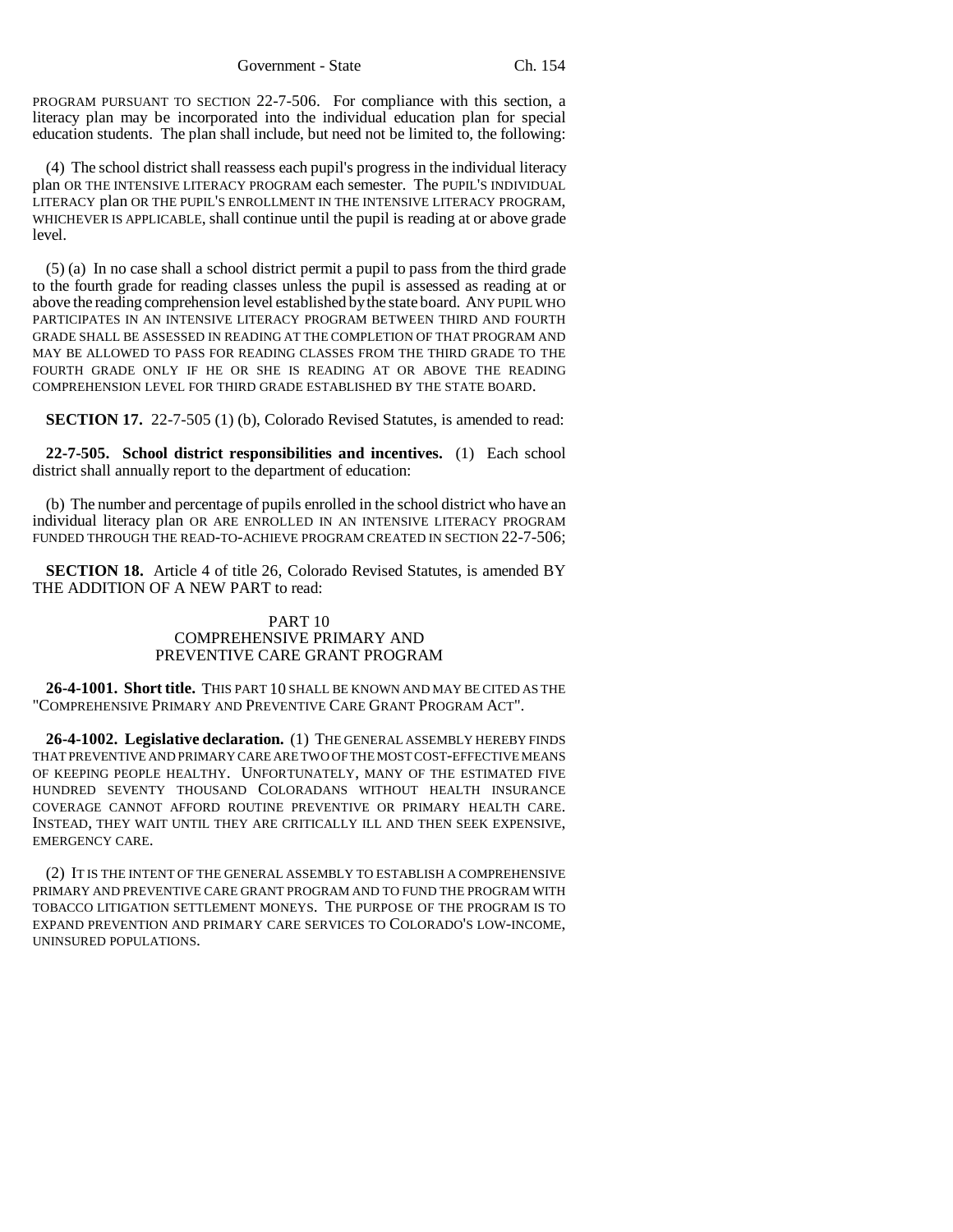**26-4-1003. Definitions.** AS USED IN THIS PART 10, UNLESS THE CONTEXT OTHERWISE REQUIRES:

(1) "COMPREHENSIVE PRIMARY CARE" MEANS THE BASIC, ENTRY-LEVEL HEALTH CARE PROVIDED BY HEALTH CARE PRACTITIONERS OR NON-PHYSICIAN HEALTH CARE PRACTITIONERS THAT IS GENERALLY PROVIDED IN AN OUTPATIENT SETTING. "COMPREHENSIVE PRIMARY CARE", AT A MINIMUM, INCLUDES PROVIDING OR ARRANGING FOR THE PROVISION OF THE FOLLOWING SERVICES: PRIMARY HEALTH CARE; MATERNITY CARE, INCLUDING PRENATAL CARE; PREVENTIVE, DEVELOPMENTAL, AND DIAGNOSTIC SERVICES FOR INFANTS AND CHILDREN; ADULT PREVENTIVE SERVICES, DIAGNOSTIC LABORATORY AND RADIOLOGY SERVICES; EMERGENCY CARE FOR MINOR TRAUMA; PHARMACEUTICAL SERVICES; AND COORDINATION AND FOLLOW-UP FOR HOSPITAL CARE. "COMPREHENSIVE PRIMARY CARE" MAY ALSO INCLUDE OPTIONAL SERVICES BASED ON A PATIENT'S NEEDS.

(2) "MASTER SETTLEMENT AGREEMENT" MEANS THE MASTER SETTLEMENT AGREEMENT, THE SMOKELESS TOBACCO MASTER SETTLEMENT AGREEMENT, AND THE CONSENT DECREE APPROVED AND ENTERED BY THE COURT IN THE CASE DENOMINATED *STATE OF COLORADO, EX REL. GALE A. NORTON, ATTORNEY GENERAL V. R.J. REYNOLDS* TOBACCO CO.; AMERICAN TOBACCO CO., INC.; BROWN & WILLIAMSON TOBACCO CORP.; *LIGGETT GROUP INC.; LORILLARD TOBACCO COMPANY; PHILLIP MORRIS, INC.; UNITED STATES TOBACCO CO.; B.A.T. INDUSTRIES, P.L.C.; THE COUNCIL FOR TOBACCO RESEARCH--U.S.A.,INC.; AND TOBACCO INSTITUTE,INC.*,CASE NO.97CV3432, IN THE DISTRICT COURT FOR THE CITY AND COUNTY OF DENVER.

"MEDICALLY UNDERSERVED AREA OR POPULATION" MEANS AN AREA DESIGNATED BY THE SECRETARY OF THE UNITED STATES DEPARTMENT OF HEALTH AND HUMAN SERVICES AS AN AREA WITH A SHORTAGE OF HEALTH CARE PROFESSIONALS OR HEALTH SERVICES OR A POPULATION OR GROUP DESIGNATED BY THE SECRETARY AS HAVING A SHORTAGE OF SUCH SERVICES.

(4) "PROGRAM" MEANS THE COMPREHENSIVE PRIMARY AND PREVENTIVE CARE GRANT PROGRAM ESTABLISHED IN THIS PART 10.

(5) "QUALIFIED PROVIDER" MEANS AN ENTITY THAT PROVIDES COMPREHENSIVE PRIMARY CARE SERVICES AND THAT:

(a) ACCEPTS ALL PATIENTS REGARDLESS OF THEIR ABILITY TO PAY AND USES A SLIDING FEE SCHEDULE FOR PAYMENTS;

(b) SERVES A DESIGNATED MEDICALLY UNDERSERVED AREA OR POPULATION, AS PROVIDED IN SECTION 330(b) OF THE FEDERAL "PUBLIC HEALTH SERVICE ACT", 42 U.S.C. SEC. 254b;

(c) HAS A DEMONSTRATED TRACK RECORD OF PROVIDING COST-EFFECTIVE CARE; AND

(d) PROVIDES OR ARRANGES FOR THE PROVISION OF COMPREHENSIVE PRIMARY CARE SERVICES TO PERSONS OF ALL AGES.

(6) "SERVICE GRANT" MEANS A GRANT BY THE STATE DEPARTMENT TO A QUALIFIED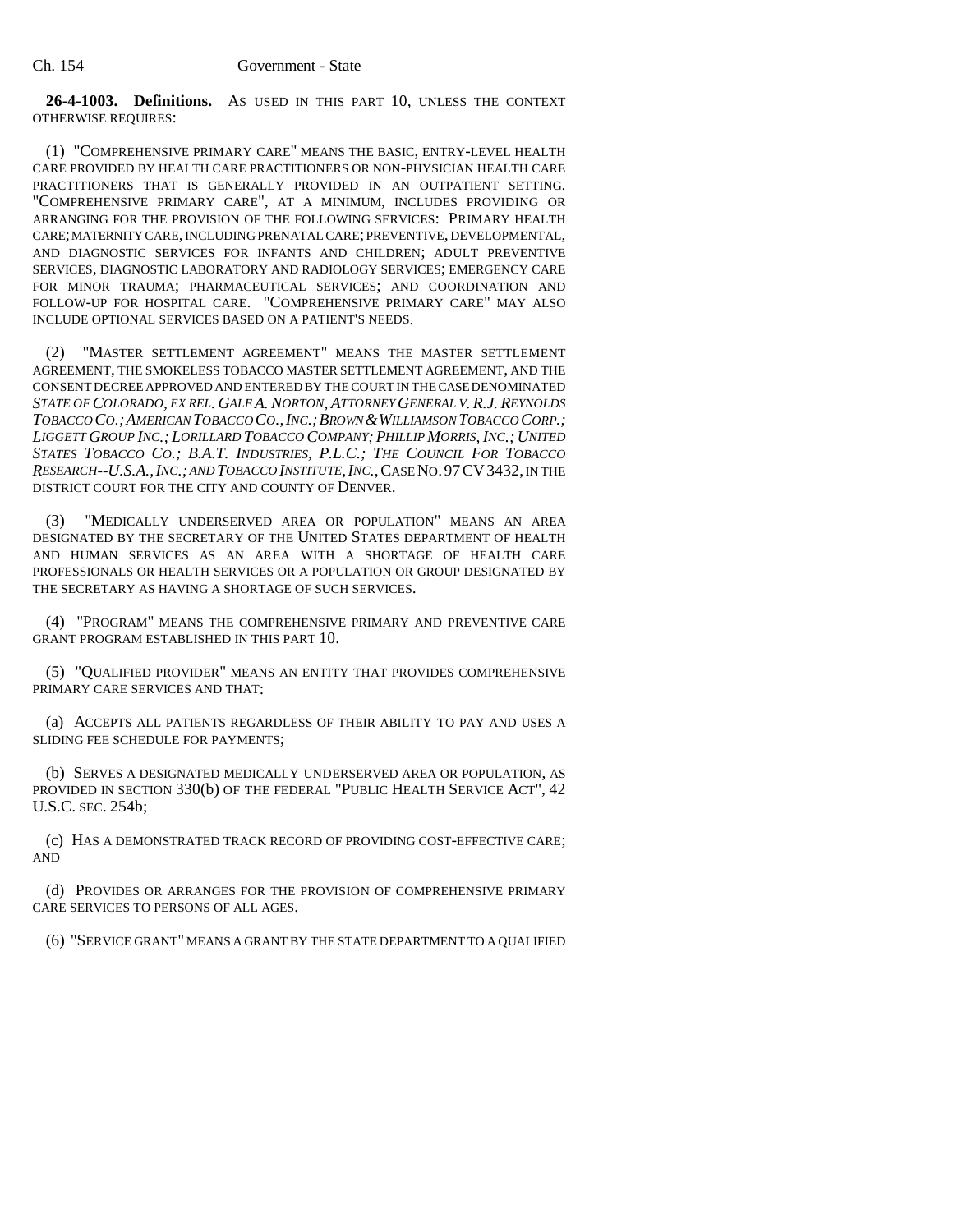PROVIDER PURSUANT TO THIS PART 10.

(7) "UNINSURED OR MEDICALLY INDIGENT PATIENT" MEANS A PATIENT RECEIVING SERVICES FROM A QUALIFIED PROVIDER:

(a) WHOSE YEARLY FAMILY INCOME IS BELOW ONE HUNDRED EIGHTY-FIVE PERCENT OF THE FEDERAL POVERTY LEVEL; AND

(b) WHO IS NOT ELIGIBLE FOR MEDICAID, MEDICARE, OR ANY OTHER TYPE OF GOVERNMENTAL REIMBURSEMENT FOR HEALTH CARE COSTS; AND

(c) WHO IS NOT RECEIVING THIRD-PARTY PAYMENTS.

**26-4-1004. Comprehensive primary and preventive care grant program creation.** THERE IS HEREBY CREATED IN THE STATE DEPARTMENT THE COMPREHENSIVE PRIMARY AND PREVENTIVE CARE GRANT PROGRAM. THE PROGRAM SHALL MAKE SERVICE GRANTS TO QUALIFIED PROVIDERS FOR THEIR USE IN PROVIDING PRIMARY AND PREVENTIVE CARE TO UNINSURED OR MEDICALLY INDIGENT PATIENTS IN COLORADO.

**26-4-1005. Grant making process.** (1) ANY QUALIFIED PROVIDER DESIRING TO PARTICIPATE IN THE PROGRAM SHALL MAKE APPLICATION FOR A SERVICE GRANT TO THE STATE DEPARTMENT IN A FORM SPECIFIED BY RULE OF THE STATE DEPARTMENT. THE STATE DEPARTMENT SHALL RECEIVE SERVICE GRANT APPLICATIONS FROM ANY QUALIFIED PROVIDER. ALL APPLICATIONS SHALL BE SUBMITTED AND REVIEWED IN ACCORDANCE WITH GRANT PROCEDURES, CRITERIA, AND STANDARDS ADOPTED BY RULE OF THE STATE DEPARTMENT THROUGH THE MEDICAL SERVICES BOARD.

(2) SERVICE GRANTS AWARDED TO QUALIFIED PROVIDERS SHALL BE USED BY SUCH PROVIDERS ONLY TO:

(a) INCREASE ACCESS TO COMPREHENSIVE PRIMARY CARE SERVICES FOR UNINSURED OR MEDICALLY INDIGENT PATIENTS WHO ARE SERVED BY SUCH PROVIDERS;

(b) CREATE NEW SERVICES OR AUGMENT EXISTING SERVICES PROVIDED TO UNINSURED OR MEDICALLY INDIGENT PATIENTS; OR

(c) ESTABLISH NEW SITES THAT OFFER COMPREHENSIVE PRIMARY CARE SERVICES IN MEDICALLY UNDERSERVED AREAS OF THE STATE OR TO MEDICALLY UNDERSERVED POPULATIONS.

(3) SERVICE GRANTS TO QUALIFIED PROVIDERS SHALL NOT BE USED:

(a) TO SUPPLANT FEDERAL FUNDS TRADITIONALLY RECEIVED BY SUCH QUALIFIED PROVIDERS, BUT SHALL BE USED TO SUPPLEMENT SUCH FUNDS;

(b) FOR LAND OR REAL ESTATE INVESTMENTS;

(c) TO FINANCE OR SATISFY ANY EXISTING DEBT; OR

(d) UNLESS THE QUALIFIED PROVIDER SPECIFICALLY COMPLIES WITH THE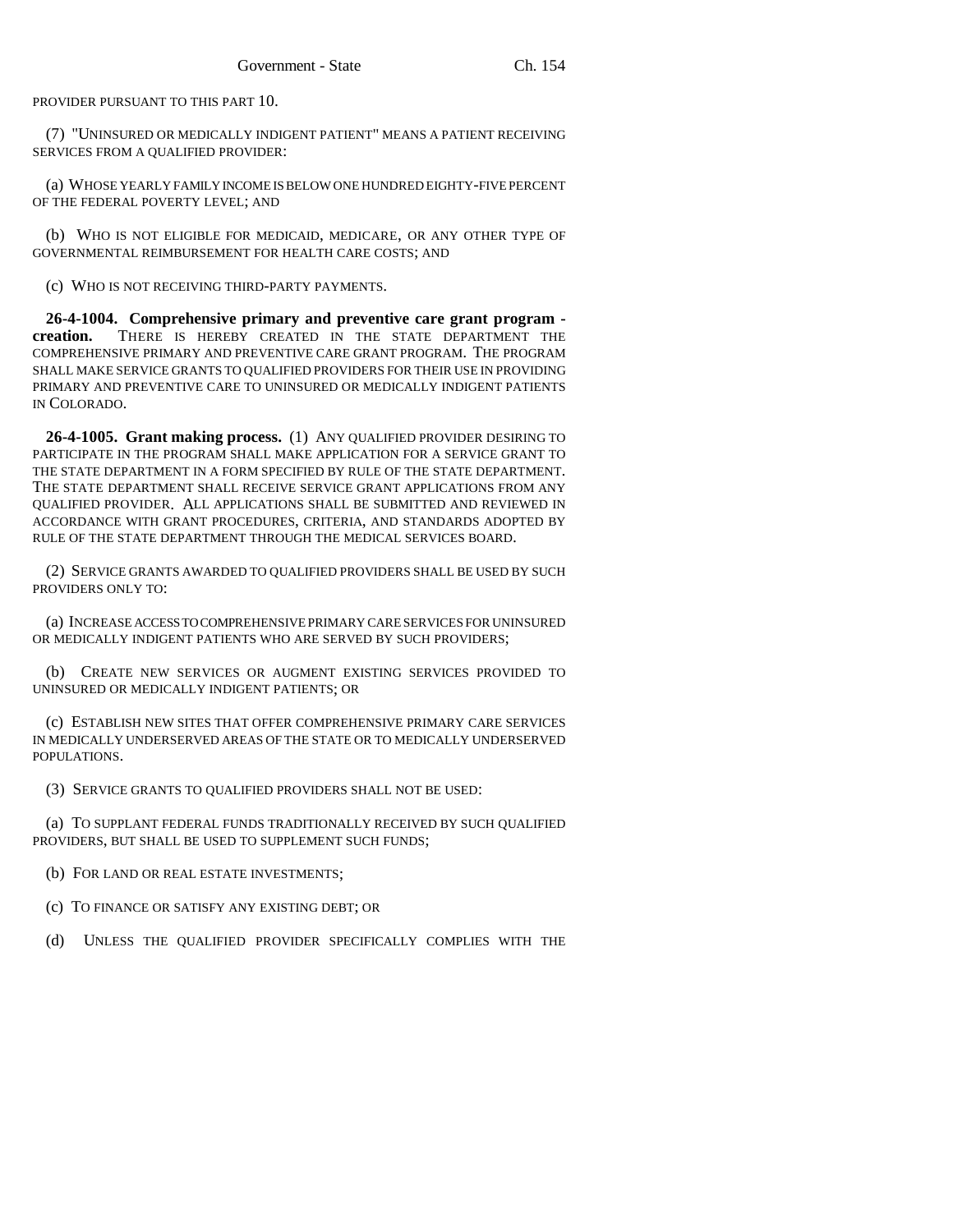DEFINITION OF QUALIFIED PROVIDER CONTAINED IN SECTION 26-4-1003 (5).

(4) (a) THE EXECUTIVE DIRECTOR SHALL APPOINT AN ADVISORY COUNCIL TO REVIEW AND MAKE RECOMMENDATIONS TO THE STATE DEPARTMENT ON THE AWARDING OF ANY SERVICE GRANTS TO QUALIFIED PROVIDERS. THE ADVISORY COUNCIL SHALL CONSIST OF THE FOLLOWING MEMBERS:

(I) ONE EMPLOYEE OF THE STATE DEPARTMENT;

(II) ONE EMPLOYEE OF THE DEPARTMENT OF PUBLIC HEALTH AND ENVIRONMENT;

(III) A REPRESENTATIVE OF A QUALIFIED PROVIDER;

(IV) TWO CONSUMERS WHO CURRENTLY RECEIVE HEALTH CARE SERVICES FROM A QUALIFIED PROVIDER;

(V) A HEALTH CARE PROVIDER WHO IS NOT AFFILIATED WITH A QUALIFIED PROVIDER OR AN AGENCY OF THE STATE, BUT WHO HAS TRAINING AND EXPERTISE IN PROVIDING COMPREHENSIVE PRIMARY CARE SERVICES TO MEDICALLY UNDERSERVED POPULATIONS; AND

(VI) A REPRESENTATIVE OF A NONPROFIT, COMMUNITY-BASED HEALTH CARE ORGANIZATION OR BUSINESS.

(b) ALL SERVICE GRANTS SHALL BE AWARDED WITHIN THIRTY DAYS AFTER APPROVAL BY THE STATE DEPARTMENT.

(5) THE STATE DEPARTMENT SHALL:

(a) DEVELOP REGULATIONS, PROCEDURES, AND APPLICATION FORMS TO GOVERN HOW SERVICE GRANTS SHALL BE AWARDED; AND

(b) DEVELOP AN AUDIT PROCEDURE TO ASSURE THAT SERVICE GRANT MONEYS ARE USED TO PROVIDE AND EXPAND COVERAGE TO UNINSURED AND MEDICALLY INDIGENT **PATIENTS** 

**26-4-1006. Reports.** (1) ON OR BEFORE JANUARY 1, 2001, AND ON OR BEFORE EACH JANUARY 1 THEREAFTER, PURSUANT TO SECTION 25-1-108.5 (2), C.R.S., THE STATE DEPARTMENT SHALL SUBMIT A REPORT TO THE STATE BOARD OF HEALTH AND TO THE DEPARTMENT OF PUBLIC HEALTH AND ENVIRONMENT ON THE OPERATION AND THE EFFECTIVENESS OF THE PROGRAM.

(2) EACH QUALIFIED PROVIDER RECEIVING A SERVICE GRANT SHALL REPORT ANNUALLY TO THE STATE DEPARTMENT CONCERNING THE NUMBER OF ADDITIONAL UNINSURED AND MEDICALLY INDIGENT PATIENTS THAT ARE CARED FOR AND THE TYPES OF SERVICES THAT ARE PROVIDED.

**26-4-1007. Program funding - comprehensive primary and preventive care fund - creation.** (1) MONEYS FOR SERVICE GRANTS AND FOR THE PAYMENT OF PROGRAM ADMINISTRATIVE COSTS INCURRED BY THE STATE DEPARTMENT SHALL BE PAYABLE FROM THE COMPREHENSIVE PRIMARY AND PREVENTIVE CARE FUND, WHICH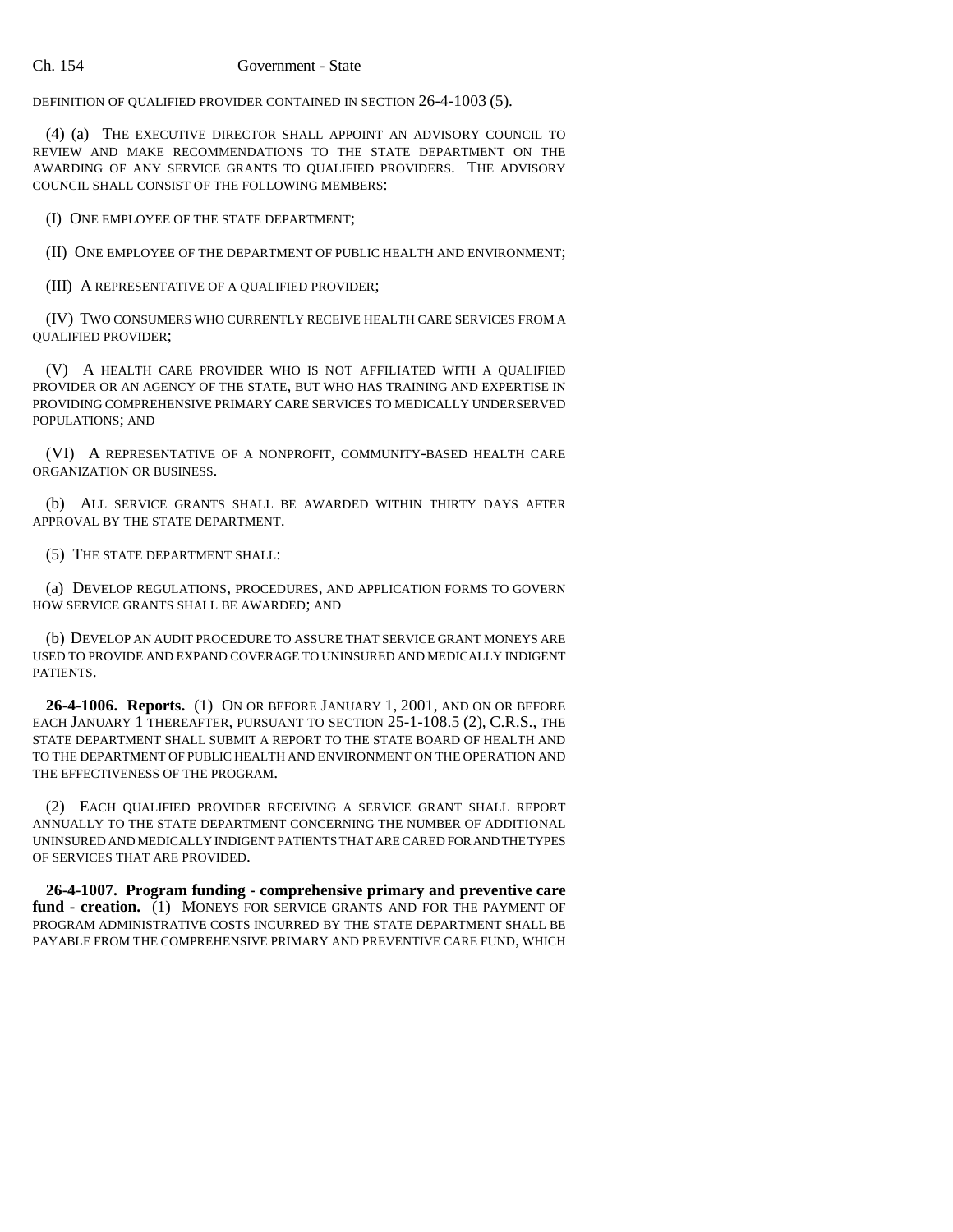Government - State Ch. 154

FUND IS HEREBY CREATED IN THE STATE TREASURY. THE COMPREHENSIVE PRIMARY AND PREVENTIVE CARE FUND, REFERRED TO IN THIS SECTION AS THE "FUND", SHALL CONSIST OF MONEYS APPROPRIATED THERETO BY THE GENERAL ASSEMBLY FROM MONEYS RECEIVED PURSUANT TO THE MASTER SETTLEMENT AGREEMENT IN THE AMOUNT DESCRIBED IN SUBSECTION (3) OF THIS SECTION. IN ADDITION, THE STATE TREASURER MAY CREDIT TO THE FUND ANY PUBLIC OR PRIVATE GIFTS, GRANTS, OR DONATIONS RECEIVED BY THE STATE DEPARTMENT FOR IMPLEMENTATION OF THE PROGRAM. THE FUND SHALL BE SUBJECT TO ANNUAL APPROPRIATION BY THE GENERAL ASSEMBLY TO THE STATE DEPARTMENT. IN ADDITION, THE STATE DEPARTMENT MAY RETAIN UP TO ONE PERCENT OF THE AMOUNT ANNUALLY APPROPRIATED FROM THE FUND FOR THE ACTUAL COSTS INCURRED BY THE STATE DEPARTMENT IN IMPLEMENTING THE PROVISIONS OF THIS PART 10. NOTWITHSTANDING THE PROVISIONS OF SECTION 24-36-114,C.R.S., ALL INTEREST DERIVED FROM THE DEPOSIT AND INVESTMENT OF MONEYS IN THE FUND SHALL BE CREDITED TO THE FUND. ANY UNENCUMBERED MONEYS APPROPRIATED FROM MONEYS RECEIVED PURSUANT TO THE MASTER SETTLEMENT AGREEMENT REMAINING IN THE FUND AT THE END OF ANY FISCAL YEAR SHALL BE TRANSFERRED TO THE TOBACCO LITIGATION SETTLEMENT TRUST FUND CREATED IN SECTION 24-22-115.5, C.R.S.

(2) IT IS THE INTENT OF THE GENERAL ASSEMBLY THAT GENERAL FUND MONEYS NOT BE APPROPRIATED FOR IMPLEMENTATION OF THE PROGRAM.

(3) (a) BEGINNING WITH THE 2000-01 FISCAL YEAR AND FOR EACH FISCAL YEAR THEREAFTER, THE GENERAL ASSEMBLY SHALL APPROPRIATE TO THE FUND SIX PERCENT OF THE TOTAL AMOUNT OF MONEYS RECEIVED BY THE STATE PURSUANT TO THE MASTER SETTLEMENT AGREEMENT, NOT INCLUDING ATTORNEY FEES AND COSTS, DURING THE PRECEDING FISCAL YEAR; EXCEPT THAT THE AMOUNT SO APPROPRIATED TO THE FUND SHALL NOT EXCEED SIX MILLION DOLLARS IN ANY FISCAL YEAR. THE GENERAL ASSEMBLY SHALL APPROPRIATE THE AMOUNT SPECIFIED IN THIS SUBSECTION (3) FROM MONEYS CREDITED TO THE TOBACCO LITIGATION SETTLEMENT CASH FUND CREATED IN SECTION 24-22-115, C.R.S.

(b) NOTWITHSTANDING THE PROVISIONS OF PARAGRAPH (a) OF THIS SUBSECTION (3), FOR THE FISCAL YEAR IN WHICH THE FIRST PAYMENT OF MONEYS PURSUANT TO THE MASTER SETTLEMENT AGREEMENT IS RECEIVED, THE PERCENTAGE APPROPRIATED TO THE FUND SHALL BE CALCULATED ON THE TOTAL AMOUNT OF MONEYS RECEIVED BY THE STATE PURSUANT TO THE MASTER SETTLEMENT AGREEMENT DURING THAT FISCAL YEAR, MINUS THIRTY-THREE MILLION DOLLARS.

**SECTION 19.** 24-34-104 (36), Colorado Revised Statutes, is amended to read:

**24-34-104. General assembly review of regulatory agencies and functions for termination, continuation, or reestablishment.** (36) The following agencies, functions, or both, shall terminate on July 1, 2005: The fire suppression program of the division of fire safety created pursuant to sections 24-33.5-1204.5, 24-33.5-1206.1, 24-33.5-1206.2, 24-33.5-1206.3, 24-33.5-1206.4, 24-33.5-1206.5, 24-33.5-1206.6, and 24-33.5-1207.6, C.R.S., AND THE READ- TO-ACHIEVE BOARD CREATED PURSUANT TO SECTION 22-7-506, C.R.S.

**SECTION 20.** Article 31 of title 24, Colorado Revised Statutes, is amended BY THE ADDITION OF A NEW PART to read: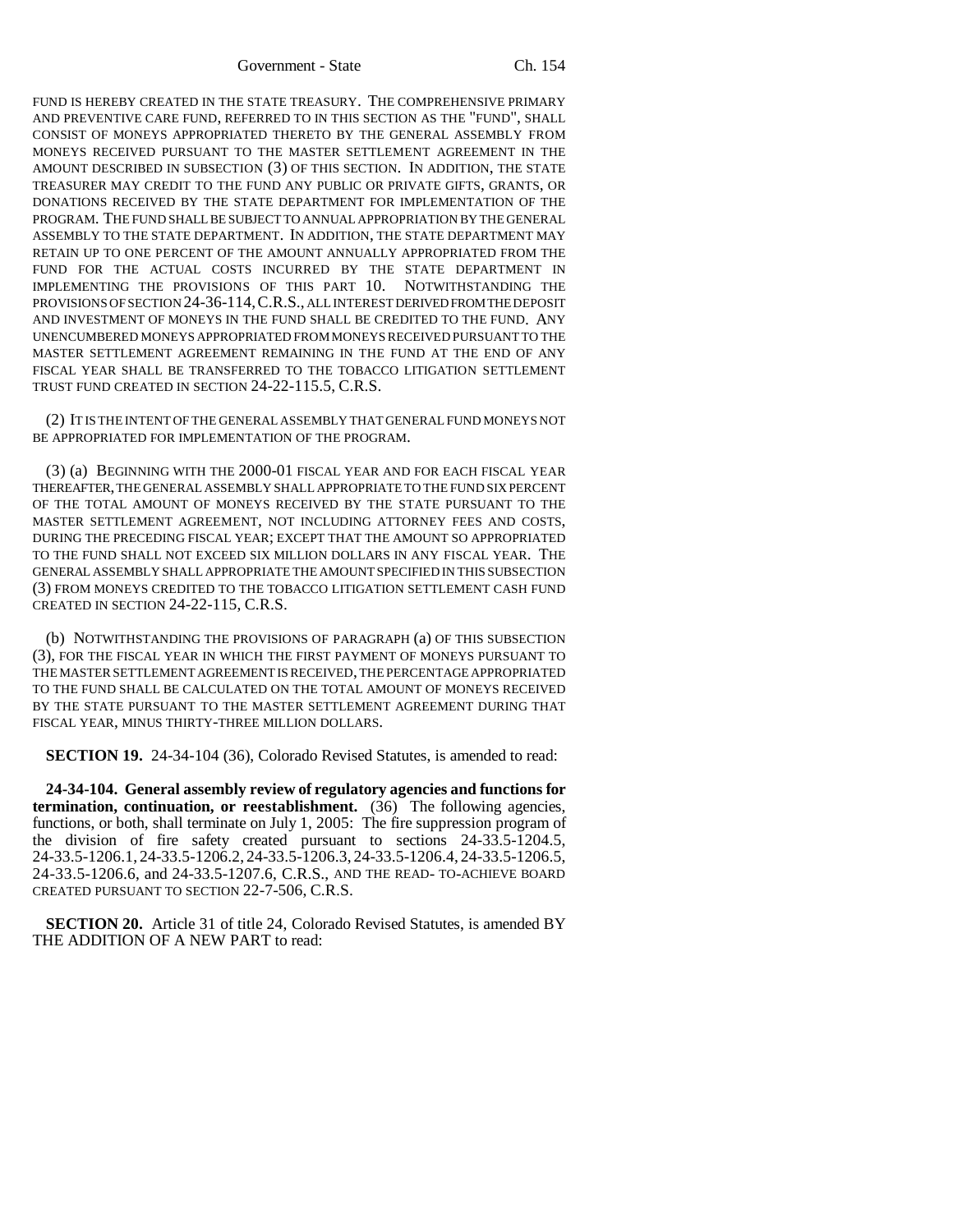# PART 4 ENFORCEMENT OF TOBACCO SETTLEMENT

**24-31-401. Definitions.** AS USED IN THIS PART 4, UNLESS THE CONTEXT OTHERWISE REQUIRES:

(1) "SMOKELESS TOBACCO SETTLEMENT" MEANS THE SETTLEMENT AGREEMENT BETWEEN THE STATE OF COLORADO AND VARIOUS DOMESTIC SMOKELESS TOBACCO PRODUCTS MANUFACTURERS, DATED NOVEMBER 23, 1998, WHICH WAS APPROVED BY THE DISTRICT COURT OF THE CITY AND COUNTY OF DENVER AS PART OF A CONSENT DECREE DATED NOVEMBER 25, 1998, IN THE CASE DENOMINATED *STATE OF COLORADO, EX REL. GALE A.NORTON,ATTORNEY GENERAL V.R.J.REYNOLDS TOBACCO CO.; AMERICAN TOBACCO CO.,INC.;BROWN &WILLIAMSON TOBACCO CORP.; LIGGETT GROUP INC.; LORILLARD TOBACCO COMPANY; PHILLIP MORRIS, INC.; UNITED STATES TOBACCO CO.; B.A.T. INDUSTRIES, P.L.C.; THE COUNCIL FOR TOBACCO RESEARCH--U.S.A., INC.; AND TOBACCO INSTITUTE, INC.*, CASE NO. 97 CV 3432.

(2) "TOBACCO SETTLEMENT" MEANS THE SETTLEMENT AGREEMENT BETWEEN THE STATE OF COLORADO AND VARIOUS DOMESTIC TOBACCO PRODUCTS MANUFACTURERS, DATED NOVEMBER 23, 1998, WHICH WAS APPROVED BY THE DISTRICT COURT OF THE CITY AND COUNTY OF DENVER AS PART OF A CONSENT DECREE DATED NOVEMBER 25, 1998, IN THE CASE DENOMINATED *STATE OF COLORADO, EX REL. GALE A. NORTON, ATTORNEY GENERAL V. R.J. REYNOLDS TOBACCO CO.; AMERICAN TOBACCO CO., INC.; BROWN & WILLIAMSON TOBACCO CORP.; LIGGETT GROUP INC.; LORILLARD TOBACCO COMPANY; PHILLIP MORRIS, INC.; UNITED STATES TOBACCO CO.; B.A.T. INDUSTRIES, P.L.C.; THE COUNCIL FOR TOBACCO RESEARCH--U.S.A., INC.; AND TOBACCO INSTITUTE, INC.*, CASE NO. 97 CV 3432.

**24-31-402. Enforcement by attorney general.** (1) THE GENERAL ASSEMBLY HEREBY FINDS THAT BOTH THE TOBACCO SETTLEMENT AND THE SMOKELESS TOBACCO SETTLEMENT IMPOSE NUMEROUS DUTIES AND OBLIGATIONS ON THE PARTIES TO THOSE SETTLEMENT AGREEMENTS RELATING TO THE MARKETING AND ADVERTISING OF TOBACCO PRODUCTS AND THE PAYMENT OF DAMAGES TO THE STATE. THE GENERAL ASSEMBLY FURTHER FINDS THAT MOST OF THESE DUTIES AND OBLIGATIONS CONTINUE FOR A MINIMUM OF TWENTY-FIVE YEARS FROM THE DATES OF THE SETTLEMENT AGREEMENTS. THEREFORE, THE ATTORNEY GENERAL SHALL OVERSEE AND TAKE THE NECESSARY ACTIONS TO ENFORCE COMPLIANCE WITH THE PROVISIONS OF THE TOBACCO SETTLEMENT AGREEMENT AND THE SMOKELESS TOBACCO SETTLEMENT AGREEMENT, CONSISTENT WITH THE DUTIES AND OBLIGATIONS SET FORTH IN SAID SETTLEMENT AGREEMENTS AND WITH COLORADO LAW.

(2) THE ENFORCEMENT DUTY SPECIFIED IN SUBSECTION (1) OF THIS SECTION IS IN ADDITION TO AND DOES NOT LIMIT THE AUTHORITY OF THE ATTORNEY GENERAL OTHERWISE EXISTING UNDER COMMON LAW OR THE STATUTES OF THIS STATE.

**24-31-403. Funding.** THE ATTORNEY GENERAL MAY USE ANY CUSTODIAL FUNDS RECOVERED AS COSTS AND ATTORNEY FEES UNDER THE TOBACCO SETTLEMENT AGREEMENT TO OFFSET ANY COSTS INCURRED IN OVERSEEING AND ENFORCING THE TOBACCO SETTLEMENT AGREEMENT AND THE SMOKELESS TOBACCO SETTLEMENT AGREEMENT.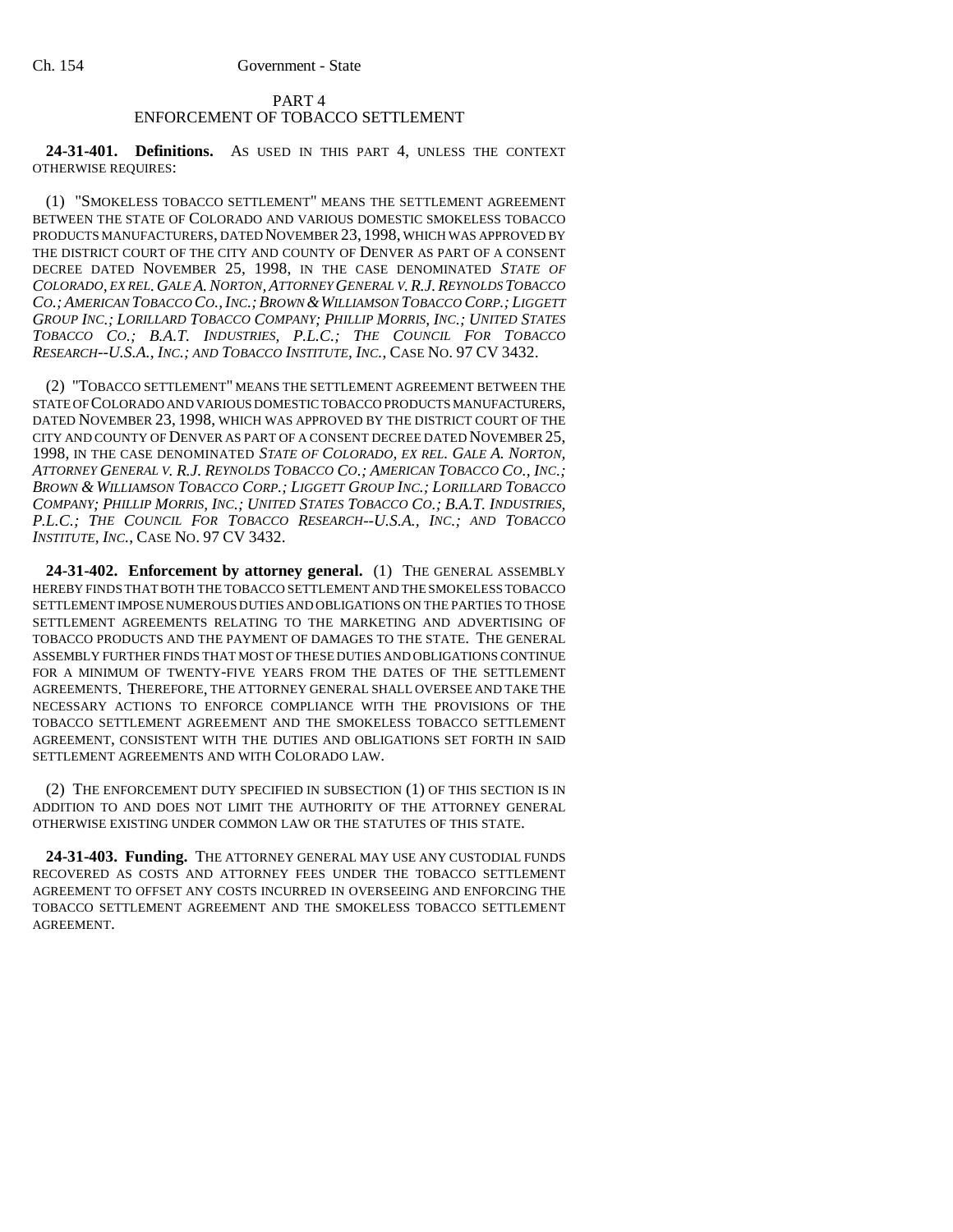**SECTION 21. Appropriation - adjustment in 2000 long bill.** (1) In addition to any other appropriation, there is hereby appropriated, to the department of education, for the fiscal year beginning July 1, 2000, the sum of fifteen million three hundred thirty-nine thousand eight hundred seventy-four dollars (\$15,339,874), or so much thereof as may be necessary, for the read-to-achieve grant program created in section 22-7-506, Colorado Revised Statutes. Said sum shall be from the tobacco litigation settlement cash fund created in section 24-22-115, Colorado Revised Statutes.

(2) In addition to any other appropriation, there is hereby appropriated, to the department of health care policy and financing, for the fiscal year beginning July 1, 2000, the sum of ten million one hundred thirty-two thousand three hundred fifty-seven dollars (\$10,132,357) and 2.0 FTE, or so much thereof as may be necessary, for the implementation of this act. Of said sum, ten million dollars (\$10,000,000) shall be for the children's basic health plan and shall be from the tobacco litigation settlement cash fund created in section 24-22-115, Colorado Revised Statutes, and one hundred thirty-two thousand three hundred fifty-seven dollars (\$132,357) shall be from the general fund for services to additional medicaid eligible children resulting from the enrollment of additional children in the children's basic health plan. In addition to said appropriation, the general assembly anticipates that, for the fiscal year beginning July 1, 2000, the department of health care policy and financing will receive the sum of three million three hundred sixty-seven thousand four hundred eighteen dollars (\$3,367,418) in federal funds for the implementation of this act. Of this sum, one hundred thirty-two thousand three hundred fifty-six dollars (\$132,356) shall be for services to additional medicaid-eligible children resulting from the enrollment of additional children in the children's basic health plan, and three million two hundred thirty-five thousand sixty-two dollars (\$3,235,062) shall be for the children's basic health plan. Although these funds are not appropriated in this act, they are noted for the purpose of indicating the assumptions used relative to these funds.

(3) In addition to any other appropriation, there is hereby appropriated, out of any moneys in the tobacco litigation settlement cash fund created in section 24-22-115, Colorado Revised Statutes, to the department of health care policy and financing, for the fiscal year beginning July 1, 2000, the sum of four million six hundred one thousand nine hundred sixty-two dollars (\$4,601,962), or so much thereof as may be necessary, for the comprehensive primary and preventive care grant program created in part 10 of article 4 of title 26, Colorado Revised Statutes.

(4) In addition to any other appropriation, there is hereby appropriated, to the department of higher education, regents of the university of Colorado, for the office of the president, for the fiscal year beginning July 1, 2000, the sum of six million one hundred thirty-five thousand nine hundred fifty dollars (\$6,135,950), or so much thereof as may be necessary, for the university of Colorado tobacco-and substance-abuse-related research grant program created in section 23-20-203, Colorado Revised Statutes. Said sum shall be from the tobacco litigation settlement cash fund created in section 24-22-115, Colorado Revised Statutes.

(5) In addition to any other appropriation, there is hereby appropriated, out of any moneys in the tobacco litigation settlement cash fund created in section 24-22-115, Colorado Revised Statutes, to the department of public health and environment, for the fiscal year beginning July 1, 2000, the sum of thirteen million eight hundred five